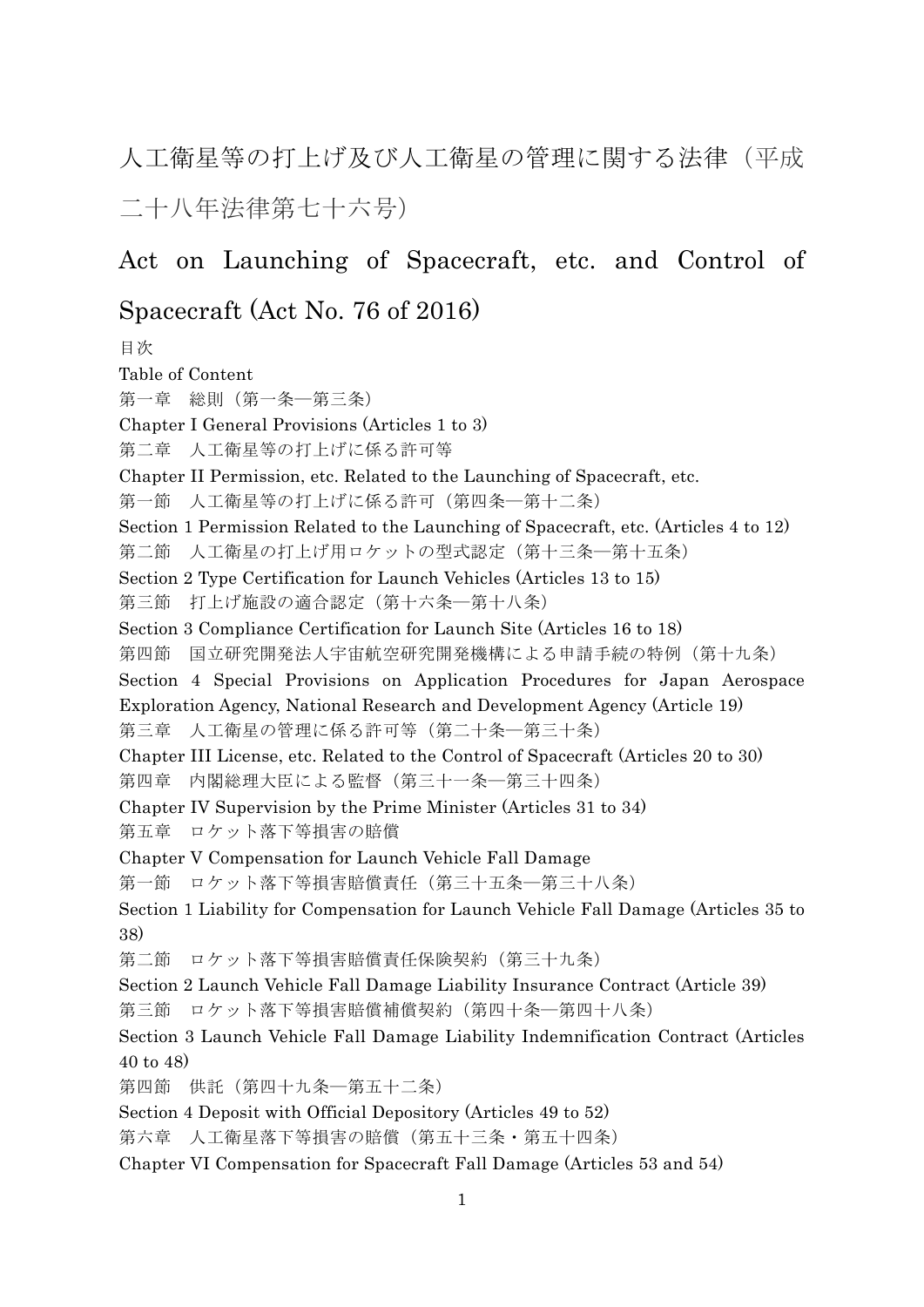第七章 雑則(第五十五条―第五十九条)

Chapter VII Miscellaneous Provisions (Articles 55 to 59)

第八章 罰則(第六十条―第六十五条)

Chapter VIII Penal Provisions (Articles 60 to 65)

附則

Supplementary Provisions

第一章 総則

Chapter I General Provisions

(目的)

(Purpose)

第一条 この法律は、宇宙基本法(平成二十年法律第四十三号)の基本理念(以下単に 「基本理念」という。)にのっとり、我が国における人工衛星等の打上げ及び人工衛星の 管理に係る許可に関する制度並びに人工衛星等の落下等により生ずる損害の賠償に関す る制度を設けることにより、宇宙の開発及び利用に関する諸条約を的確かつ円滑に実施 するとともに、公共の安全を確保し、あわせて、当該損害の被害者の保護を図り、もっ て国民生活の向上及び経済社会の発展に寄与することを目的とする。

Article 1 The purpose of this Act is to ensure the accurate and smooth implementation of conventions concerning the development and use of outer space, ensure public safety and protect people affected by relevant damage by establishing a system for permission and license related to the launching of spacecraft, etc. and the control of spacecraft in Japan, as well as a system for compensation for damage caused by a fall, etc. of a spacecraft, etc. in Japan, in accordance with the basic principles of the Space Basic Act (Act No. 43 of 2008) (hereinafter simply referred to as the "basic principles"), thereby to contribute to the improvement of the lives of the citizens as well as the development of the economy and society.

(定義)

(Definitions)

第二条 この法律において、次の各号に掲げる用語の意義は、それぞれ当該各号に定め るところによる。

Article 2 In this Act, the meanings of the terms set forth in the following items are as provided respectively in those items:

一 宇宙の開発及び利用に関する諸条約 月その他の天体を含む宇宙空間の探査及び利 用における国家活動を律する原則に関する条約(第二十二条第二号において「宇宙空間 探査等条約」という。)、宇宙飛行士の救助及び送還並びに宇宙空間に打ち上げられた物 体の返還に関する協定、宇宙物体により引き起こされる損害についての国際的責任に関 する条約及び宇宙空間に打ち上げられた物体の登録に関する条約をいう。

(i) "conventions on development and use of outer space" collectively means the Treaty on Principles Governing the Activities of States in the Exploration and Use of Outer Space, including the Moon and Other Celestial Bodies (referred to as the "Outer Space Treaty" in Article 22, item (ii)), the Agreement on the Rescue of Astronauts, the Return of Astronauts and the Return of Objects Launched into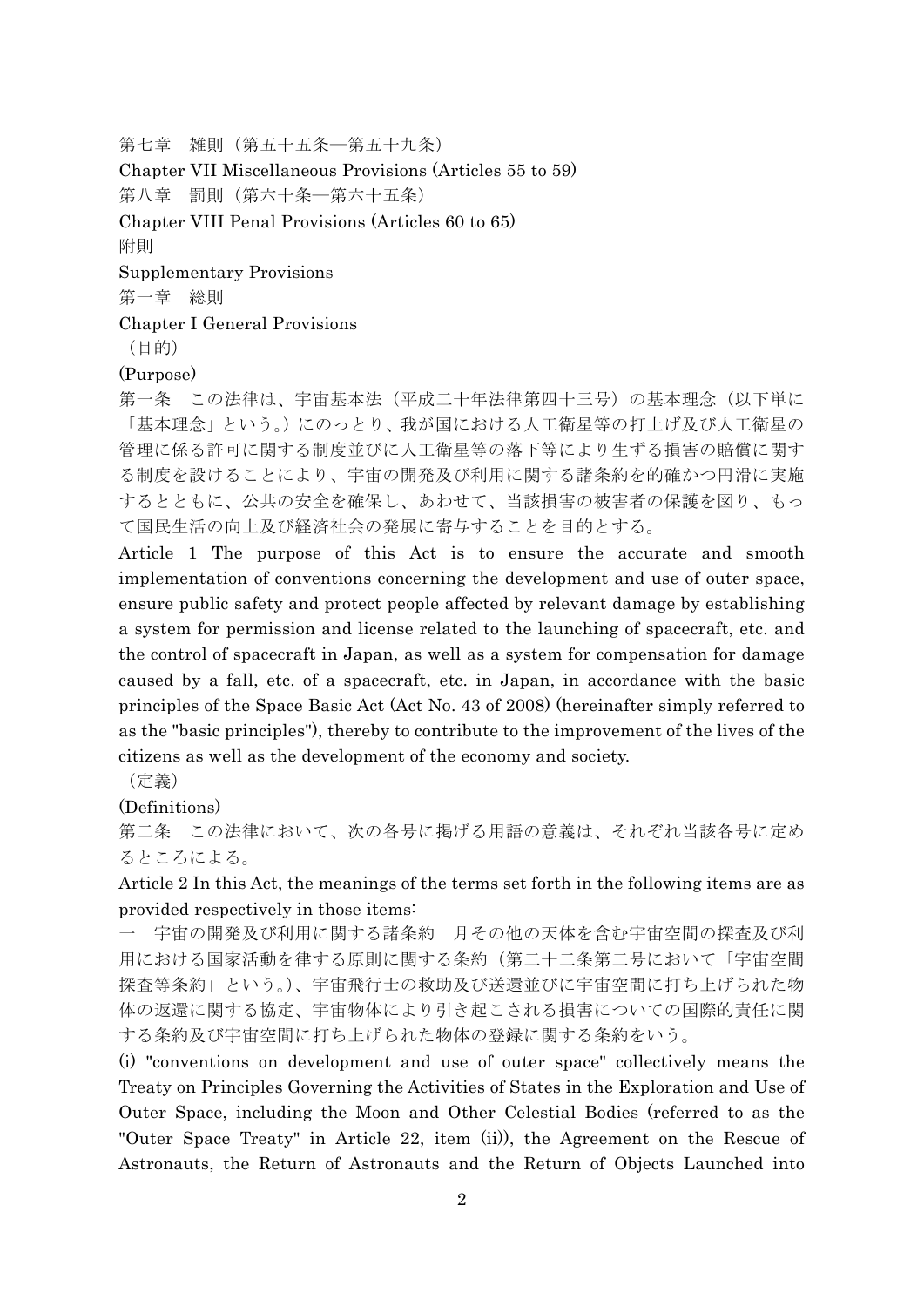Outer Space, the Convention on International Liability for Damage Caused by Space Objects and the Convention on Registration of Objects Launched into Outer Space.

二 人工衛星 地球を回る軌道若しくはその外に投入し、又は地球以外の天体上に配置 して使用する人工の物体をいう。

(ii) "spacecraft" means an artificial object which is used by putting it into Earth orbit or beyond, or placed on a celestial body other than the Earth.

三 人工衛星等 人工衛星及びその打上げ用ロケットをいう。

(iii) "spacecraft, etc." means spacecraft and a vehicle for launching the spacecraft.

四 打上げ施設 人工衛星の打上げ用ロケットを発射する機能を有する施設をいう。

(iv) "launch site" means a facility equipped with a function to lift off a launch vehicle. 五 人工衛星等の打上げ 自ら又は他の者が管理し、及び運営する打上げ施設を用いて、 人工衛星の打上げ用ロケットに人工衛星を搭載した上で、これを発射して加速し、一定 の速度及び高度に達した時点で当該人工衛星を分離することをいう。

(v) "launching of spacecraft, etc." means loading spacecraft onto a launch vehicle, lifting off and accelerating the launch vehicle until it reaches a certain speed and altitude, and separating the spacecraft at that point, using a launch site managed and operated by the person or another person.

六 人工衛星管理設備 人工衛星に搭載された無線設備(電磁波を利用して、符号を送 り、又は受けるための電気的設備及びこれと電気通信回線で接続した電子計算機をいう。 以下この号及び第六条第二号において同じ。)から送信された当該人工衛星の位置、姿勢 及び状態を示す信号を直接若しくは他の無線設備を経由して電磁波を利用して受信する 方法により把握し、又は当該人工衛星に向けて信号を直接若しくは他の無線設備を経由 して送信し、反射される信号を直接若しくは他の無線設備を経由して受信する方法その 他の方法によりその位置を把握するとともに、人工衛星の位置、姿勢及び状態を制御す るための信号を当該人工衛星に搭載された無線設備に直接又は他の無線設備を経由して 電磁波を利用して送信する機能を有する無線設備をいう。

(vi) "spacecraft control facility" means radio equipment equipped with functions to detect signals indicating the position, attitude and condition of a spacecraft transmitted by spacecraft-borne radio equipment (meaning electrical equipment for transmitting or receiving codes using electromagnetic waves, and a computer connected to the equipment via telecommunication lines; the same applies in this item and Article 6, item (ii)) either directly or by receiving it via other radio equipment using electromagnetic waves, or to detect the position of the spacecraft by transmitting signals to the spacecraft either directly or via other radio equipment and then receiving the reflected signals from the spacecraft directly or via other radio equipment, or by other means, and to transmit signals to control the position, attitude and condition of the spacecraft to the spacecraft-borne radio equipment directly or via other radio equipment using electromagnetic waves.

七 人工衛星の管理 人工衛星管理設備を用いて、人工衛星の位置、姿勢及び状態を把 握し、これらを制御することをいう。

(vii) "control of spacecraft" means to detect the position, attitude and condition of a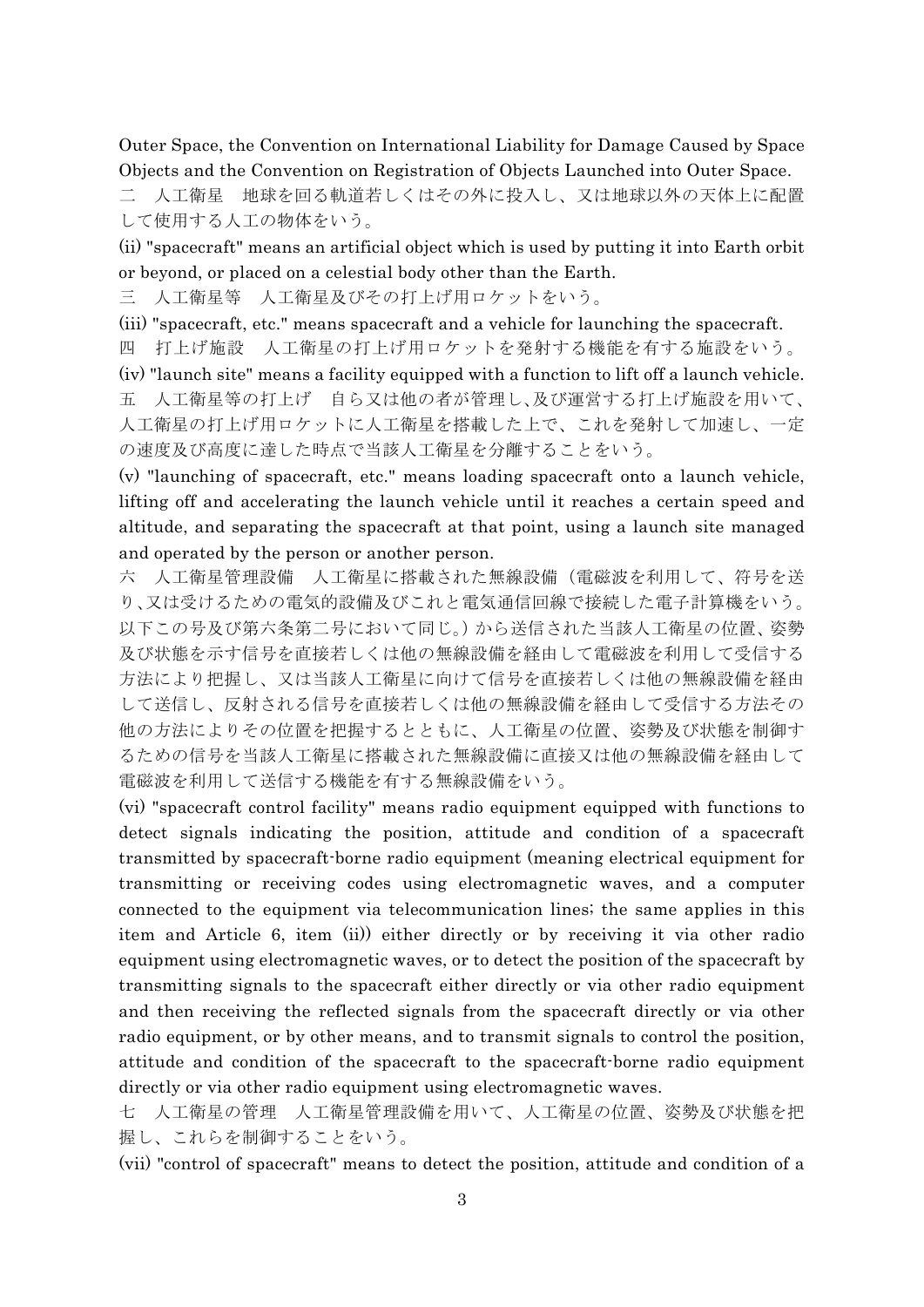#### spacecraft and to control these using a spacecraft control facility.

八 ロケット落下等損害 人工衛星の打上げ用ロケットが発射された後の全部若しくは 一部の人工衛星が正常に分離されていない状態における人工衛星等又は全部の人工衛星 が正常に分離された後の人工衛星の打上げ用ロケットの落下、衝突又は爆発により、地 表若しくは水面又は飛行中の航空機その他の飛しょう体において人の生命、身体又は財 産に生じた損害をいう。ただし、当該人工衛星等の打上げを行う者の従業者その他の当 該人工衛星等の打上げを行う者と業務上密接な関係を有する者として内閣府令で定める 者がその業務上受けた損害を除く。

(viii) "launch vehicle fall damage" means damage caused to human life or body, or property on the ground surface or water surface, or an aircraft in flight or other flying objects caused by the fall, collision or explosion of a spacecraft, etc. in whole or part, that has not been successfully separated from the launch vehicle after the lift-off, or the launch vehicle after all of the spacecraft have been successfully separated; provided, however, that damages suffered by workers of the person implementing the launching of the spacecraft, etc. or other persons specified by Cabinet Office Order as those having a close business relationship with the person implementing the launching of the spacecraft, etc. in the course of their businesses are excluded.

九 ロケット落下等損害賠償責任保険契約 人工衛星等の打上げを行う者のロケット落 下等損害(テロリズムの行為その他その発生を保険契約における財産上の給付の条件と した場合に適正な保険料を算出することが困難なものとして内閣府令で定める事由を主 たる原因とする人工衛星等の落下、衝突又は爆発によるロケット落下等損害(第九条第 二項及び第四十条第一項において「特定ロケット落下等損害」という。)を除く。)の賠 償の責任が発生した場合において、これをその者が賠償することにより生ずる損失を保 険者(保険業法(平成七年法律第百五号)第二条第四項に規定する損害保険会社又は同 条第九項に規定する外国損害保険会社等で、責任保険の引受けを行う者に限る。以下同 じ。)が埋めることを約し、保険契約者が保険者に保険料を支払うことを約する契約をい う。

(ix) "launch vehicle fall damage liability insurance contract" means a contract wherein an insurer (limited to a non-life insurance company provided in Article 2, paragraph (4) of the Insurance Business Act (Act No. 105 of 1995) or a foreign non-life insurance company, etc. provided in paragraph (9) of that Article that underwrites a liability insurance policy; the same applies hereinafter) promises to compensate for the loss suffered by a person implementing the launching of a spacecraft, etc. as a result of accruing for a liability to compensate for launch vehicle fall damage (excluding launch vehicle fall damage caused by the fall, collision or explosion of a spacecraft, etc. primarily caused by an act of terrorism or any other events specified by Cabinet Office Order as those for which the calculation of the reasonable amount of insurance premiums would be difficult if the proprietary benefit under the insurance contract is to be provided contingent upon the occurrence of the event (referred to as "specific launch vehicle fall damage" in Article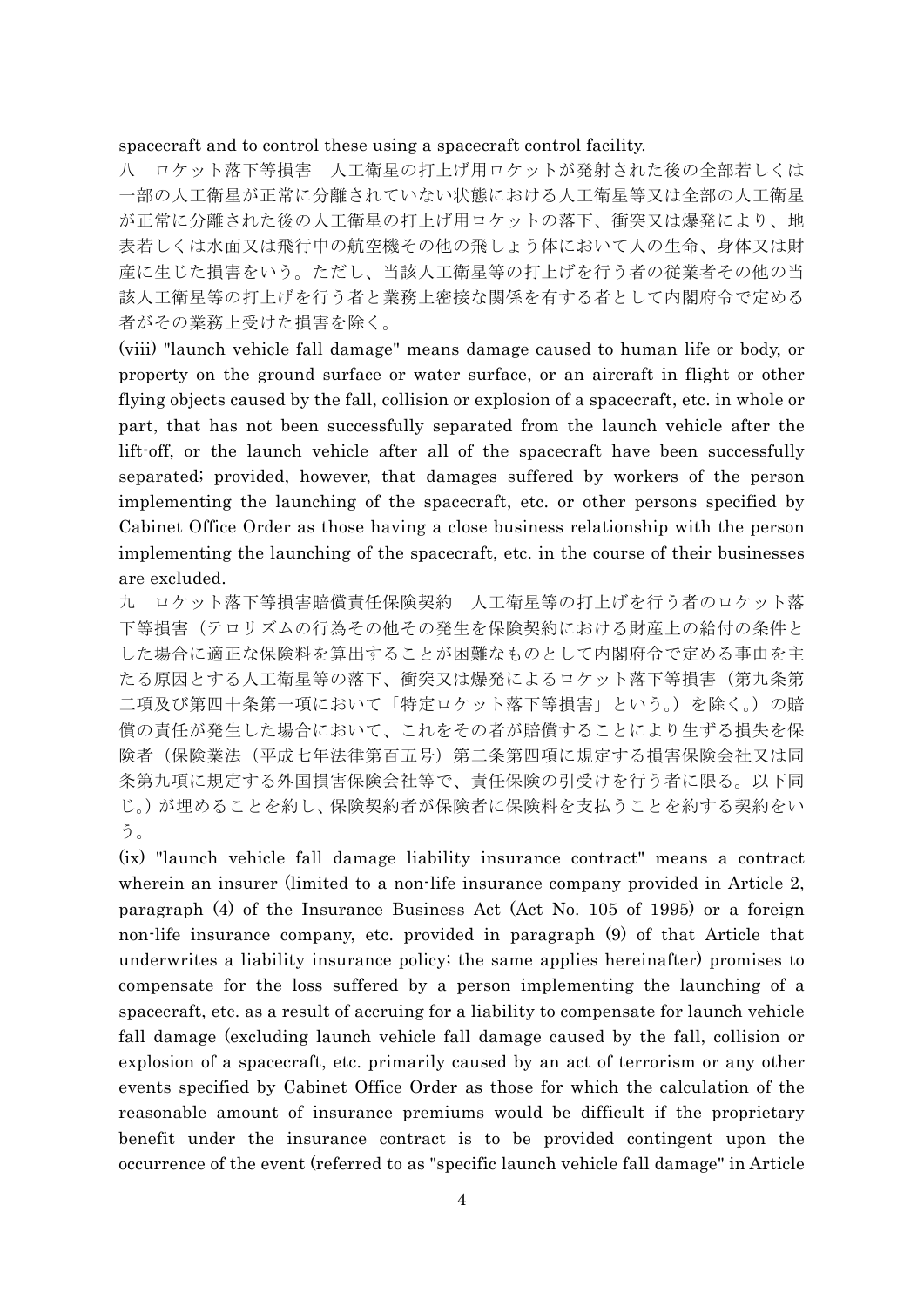9, paragraph (2) and Article 40, paragraph (1))) and making the compensation therefor, and the policyholder promises to pay insurance premiums to the insurer.

十 ロケット落下等損害賠償補償契約 人工衛星等の打上げを行う者のロケット落下等 損害の賠償の責任が発生した場合において、ロケット落下等損害賠償責任保険契約その 他のロケット落下等損害を賠償するための措置によっては埋めることができないロケッ ト落下等損害をその者が賠償することにより生ずる損失を政府が補償することを約する 契約をいう。

(x) "launch vehicle fall damage liability indemnification contract" means a contract wherein the government promises to indemnify the person implementing the launching of spacecraft, etc. against losses caused by making a compensation for the launch vehicle fall damage for which the person became liable that cannot be covered by the launch vehicle fall damage liability insurance contract or any other means for compensation for launch vehicle fall damage.

十一 人工衛星落下等損害 人工衛星の打上げ用ロケットから正常に分離された人工衛 星の落下又は爆発により、地表若しくは水面又は飛行中の航空機その他の飛しょう体に おいて人の生命、身体又は財産に生じた損害をいう。ただし、当該人工衛星の管理を行 う者の従業者その他の当該人工衛星の管理を行う者と業務上密接な関係を有する者とし て内閣府令で定める者がその業務上受けた損害を除く。

(xi) "spacecraft fall damage" means damage to human life or body, or property on the ground surface or water surface, or an aircraft in flight or other flying object caused by the fall or explosion of a spacecraft successfully separated from the launch vehicle; provided, however, that damages suffered by workers of the person implementing the control of the spacecraft or other persons specified by Cabinet Office Order as those having a close business relationship with the person implementing the control of the spacecraft in the course of their business are excluded.

(この法律の施行に当たっての配慮)

(Consideration for Enforcement of this Act)

第三条 国は、この法律の施行に当たっては、宇宙基本法第十六条に規定する民間事業 者による宇宙開発利用の促進に関する施策の一環として、我が国の人工衛星等の打上げ 及び人工衛星の管理に関係する産業の技術力及び国際競争力の強化を図るよう適切な配 慮をするものとする。

Article 3 For the enforcement of this Act, the national government is to pay due consideration for the strengthening of technical competence and international competitiveness of Japanese industries related to the launching of spacecraft, etc., and the control of spacecraft, as a part of policy measures for the promotion of the development and use of outer space by private businesses as provided in Article 16 of the Space Basic Act.

第二章 人工衛星等の打上げに係る許可等

Chapter II Permission, etc. Related to the Launching of Spacecraft, etc. 第一節 人工衛星等の打上げに係る許可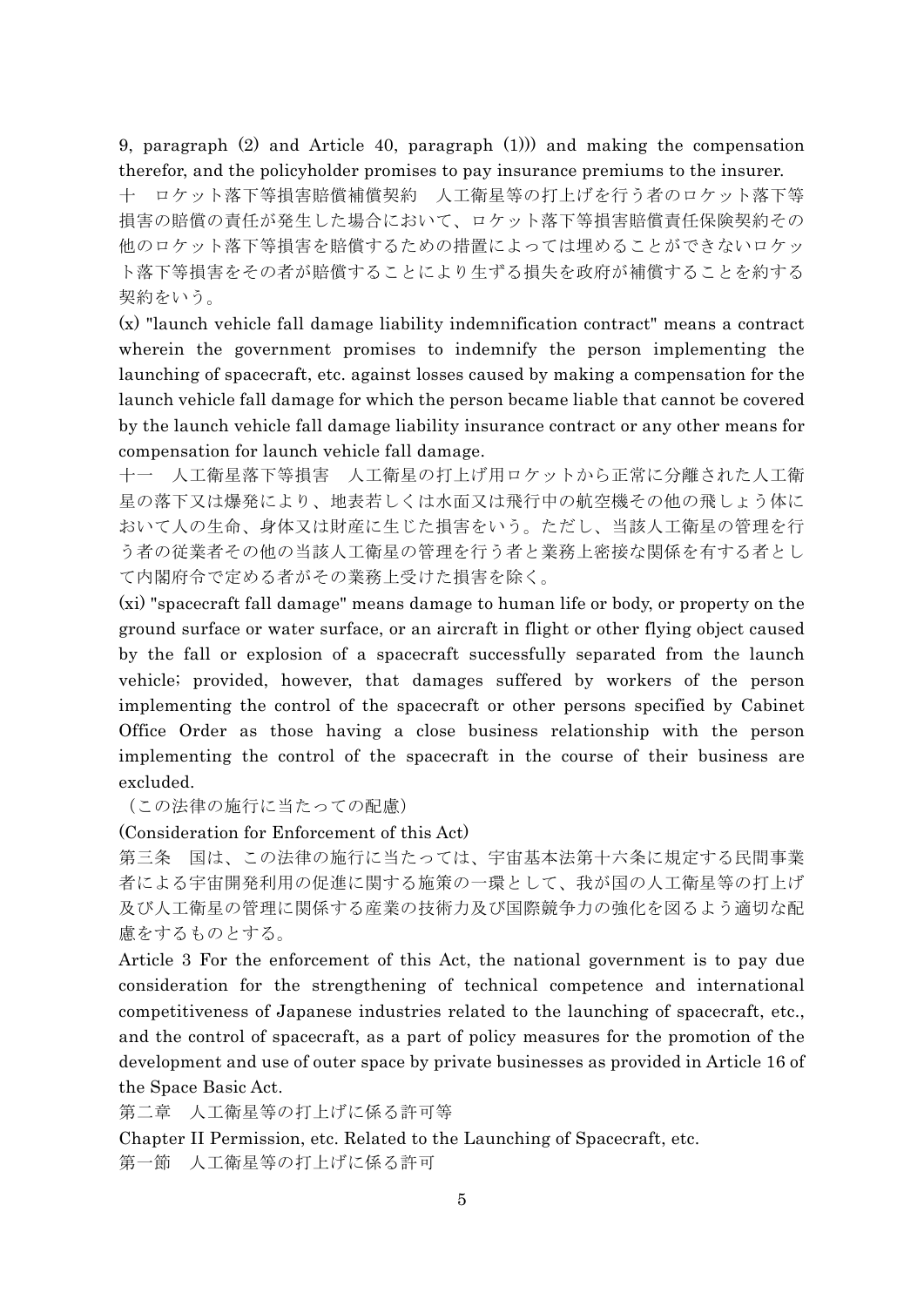Section 1 Permission Related to the Launching of Spacecraft, etc.

(許可)

(Permission)

第四条 国内に所在し、又は日本国籍を有する船舶若しくは航空機に搭載された打上げ 施設を用いて人工衛星等の打上げを行おうとする者は、その都度、内閣総理大臣の許可 を受けなければならない。

Article 4 (1) A person who intends to implement the launching of spacecraft, etc. using a launch site located in Japan or onboard a ship or aircraft with Japanese nationality must obtain permission from the Prime Minister for each instance of launching.

2 前項の許可を受けようとする者は、内閣府令で定めるところにより、次に掲げる事 項を記載した申請書に内閣府令で定める書類を添えて、これを内閣総理大臣に提出しな ければならない。

(2) A person who intends to obtain permission under the preceding paragraph must submit a written application to the Prime Minister, pursuant to the provisions of Cabinet Office Order, specifying the following information, attaching the documents specified by Cabinet Office Order:

一 氏名又は名称及び住所

(i) the person's name and address;

二 人工衛星の打上げ用ロケットの設計(第十三条第一項の型式認定を受けたものにあ ってはその型式認定番号、人工衛星の打上げ用ロケットの飛行経路及び打上げ施設の周 辺の安全を確保する上で我が国と同等の水準にあると認められる人工衛星の打上げ用ロ ケットの設計の認定の制度を有している国として内閣府令で定めるものの政府による当 該認定(以下「外国認定」という。)を受けたものにあっては外国認定を受けた旨)

(ii) the design of the launch vehicle (in the case of a launch vehicle which obtained a type certification under Article 13, paragraph (1), its type certification number; or in the case of a launch vehicle certified by the government of the foreign state specified by Cabinet Office Order as having a system for the certification for designs of a launch vehicle which is considered to be of an equivalent level to that of Japan for ensuring the safety of the vicinity of the trajectory and launch site of a launch vehicle (hereinafter referred to as a "foreign certification"), to the effect that the foreign certification has been obtained);

三 打上げ施設の場所(船舶又は航空機に搭載された打上げ施設にあっては、当該船舶 又は航空機の名称又は登録記号)、構造及び設備(第十六条第一項の適合認定を受けた打 上げ施設にあっては、その適合認定番号)

(iii) the location of the launch site (in the case of a launch site onboard a ship or aircraft, the name or registration code of the ship or aircraft), as well as its design and equipment (in the case of a launch site which has obtained a compliance certification under Article 16, paragraph (1), the compliance certification number); 四 人工衛星等の打上げを予定する時期、人工衛星の打上げ用ロケットの飛行経路並び に当該飛行経路及び打上げ施設の周辺の安全を確保する方法を含む人工衛星等の打上げ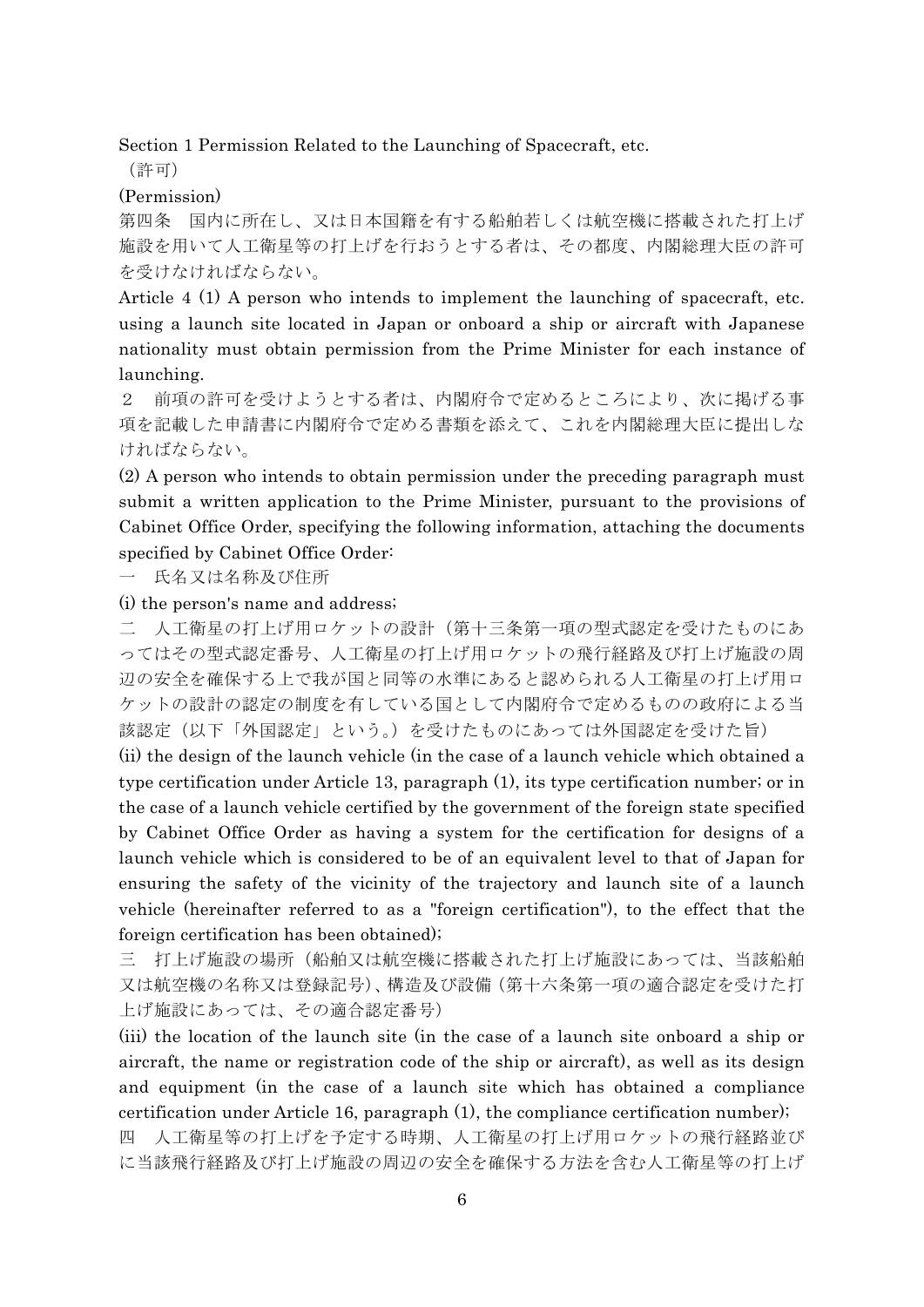の方法を定めた計画(以下「ロケット打上げ計画」という。)

(iv) a plan setting forth the methods for the launching of the spacecraft, etc., including the schedule for launching the spacecraft, etc., the trajectory of the launch vehicle, and the method of ensuring the safety of the vicinity of the trajectory and launch site (hereinafter referred to as a "launch plan");

五 人工衛星の打上げ用ロケットに搭載される人工衛星の数並びにそれぞれの人工衛星 の利用の目的及び方法

(v) the number of spacecraft to be placed on the launch vehicle, as well as the purposes and methods of use of the respective spacecraft; and

六 その他内閣府令で定める事項

(vi) other matters specified by Cabinet Office Order.

(欠格事由)

(Grounds for Disqualification)

第五条 次の各号のいずれかに該当する者は、前条第一項の許可を受けることができな い。

Article 5 A person who falls under any of the following items may not obtain permission under paragraph (1) of the preceding Article:

一 この法律若しくはこの法律に基づく命令又はこれらに相当する外国(本邦の域外に ある国又は地域をいう。以下同じ。)の法令の規定に違反し、罰金以上の刑(これに相当 する外国の法令による刑を含む。)に処せられ、その執行を終わり、又は執行を受けるこ とがなくなった日から三年を経過しない者

(i) a person who has violated the provisions of this Act or an order based on this Act or the laws and regulations of a foreign country (meaning countries or regions outside Japan; the same applies hereinafter) equivalent thereto, and has been sentenced to a fine or severer punishment (including a punishment under the laws and regulations of a foreign country equivalent thereto), and for whom three years have not elapsed since the date on which execution of the sentence was completed or since the date on which that person ceased to be subject to the execution of the sentence;

二 第十二条の規定により許可を取り消され、その取消しの日から三年を経過しない者 (ii) a person whose permission has been rescinded pursuant to Article 12, and for whom three years have not elapsed since the date of that rescission;

三 成年被後見人又は外国の法令上これと同様に取り扱われている者

(iii) an adult ward or a person who is treated in the same manner under the laws and regulations of a foreign country;

四 法人であって、その業務を行う役員又は内閣府令で定める使用人のうちに前三号の いずれかに該当する者があるもの

(iv) a corporation whose officers engaged in the business thereof or employees specified by Cabinet Office Order fall under any of the preceding three items; and 五 個人であって、その内閣府令で定める使用人のうちに第一号から第三号までのいず れかに該当する者があるもの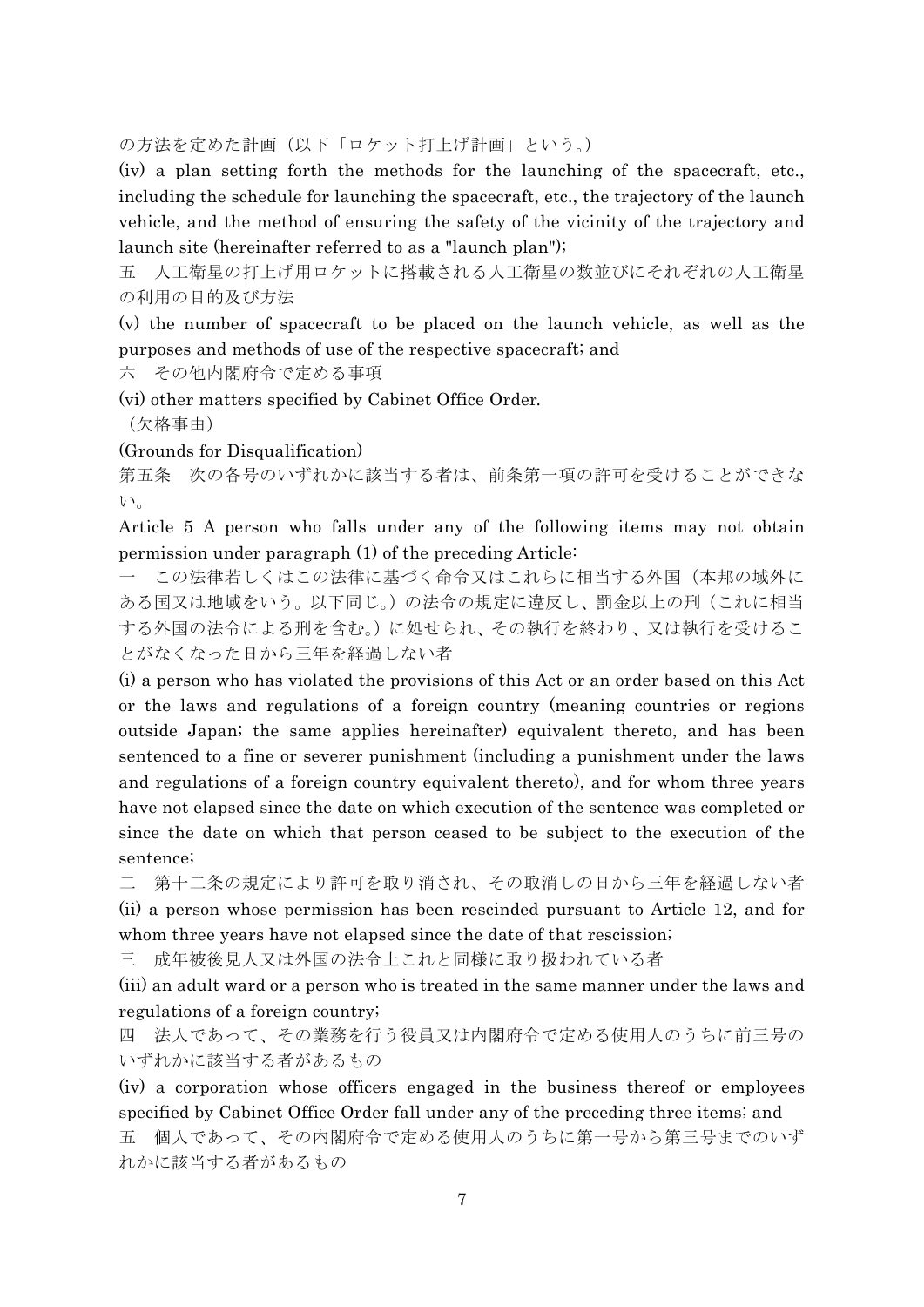(v) an individual whose employees specified by Cabinet Office Order fall under any of items (i) through (iii).

(許可の基準)

#### (Requirements for Permission)

第六条 内閣総理大臣は、第四条第一項の許可の申請が次の各号のいずれにも適合して いると認めるときでなければ、同項の許可をしてはならない。

Article 6 The Prime Minister must not grant the permission under Article 4, paragraph (1), unless the Prime Minister determines that the application for the permission under that paragraph meets all of the following requirements:

一 人工衛星の打上げ用ロケットの設計が、人工衛星の打上げ用ロケットの飛行経路及 び打上げ施設の周辺の安全を確保するための人工衛星の打上げ用ロケットの安全に関す る基準として内閣府令で定める基準(以下「ロケット安全基準」という。)に適合してい ること又は第十三条第一項の型式認定若しくは外国認定を受けたものであること。

(i) the design of the launch vehicle complies with the standard specified by Cabinet Office Order as the safety standard concerning a launch vehicle for ensuring the safety of the vicinity of the trajectory and launch site of the launch vehicle (hereinafter referred to as a "launch vehicle safety standard"), or the design has obtained a type certification under Article 13, paragraph (1) or a foreign certification;

二 打上げ施設が、次のイ及びロに掲げる無線設備を備えていることその他の人工衛星 の打上げ用ロケットの飛行経路及び打上げ施設の周辺の安全を確保するための打上げ施 設の安全に関する基準として人工衛星の打上げ用ロケットの型式に応じて内閣府令で定 める基準(以下「型式別施設安全基準」という。)に適合していること又は第十六条第一 項の適合認定を受けたものであること。

(ii) the launch site is equipped with radio equipment set forth in the following items (a) and (b) or otherwise complies with the standard specified by Cabinet Office Order according to the type of launch vehicle as the safety standard concerning a launch site for ensuring the safety of the vicinity of the trajectory and launch site of the launch vehicle (hereinafter referred to as a "type-specific site safety standard"), or the launch site has obtained a compliance certification under Article 16, paragraph  $(1)$ :

イ 人工衛星の打上げ用ロケットに搭載された無線設備から送信された当該人工衛星の 打上げ用ロケットの位置、姿勢及び状態を示す信号を直接若しくは他の無線設備を経由 して電磁波を利用して受信する方法により把握し、又は当該人工衛星の打上げ用ロケッ トに向けて信号を直接若しくは他の無線設備を経由して送信し、反射される信号を直接 若しくは他の無線設備を経由して受信する方法によりその位置を把握する機能を有する 無線設備

(a) radio equipment equipped with a function to detect signals indicating the position, attitude and condition of a launch vehicle transmitted by radio equipment onboard the launch vehicle either directly or by receiving it via other radio equipment using electromagnetic waves, or to detect the position of the launch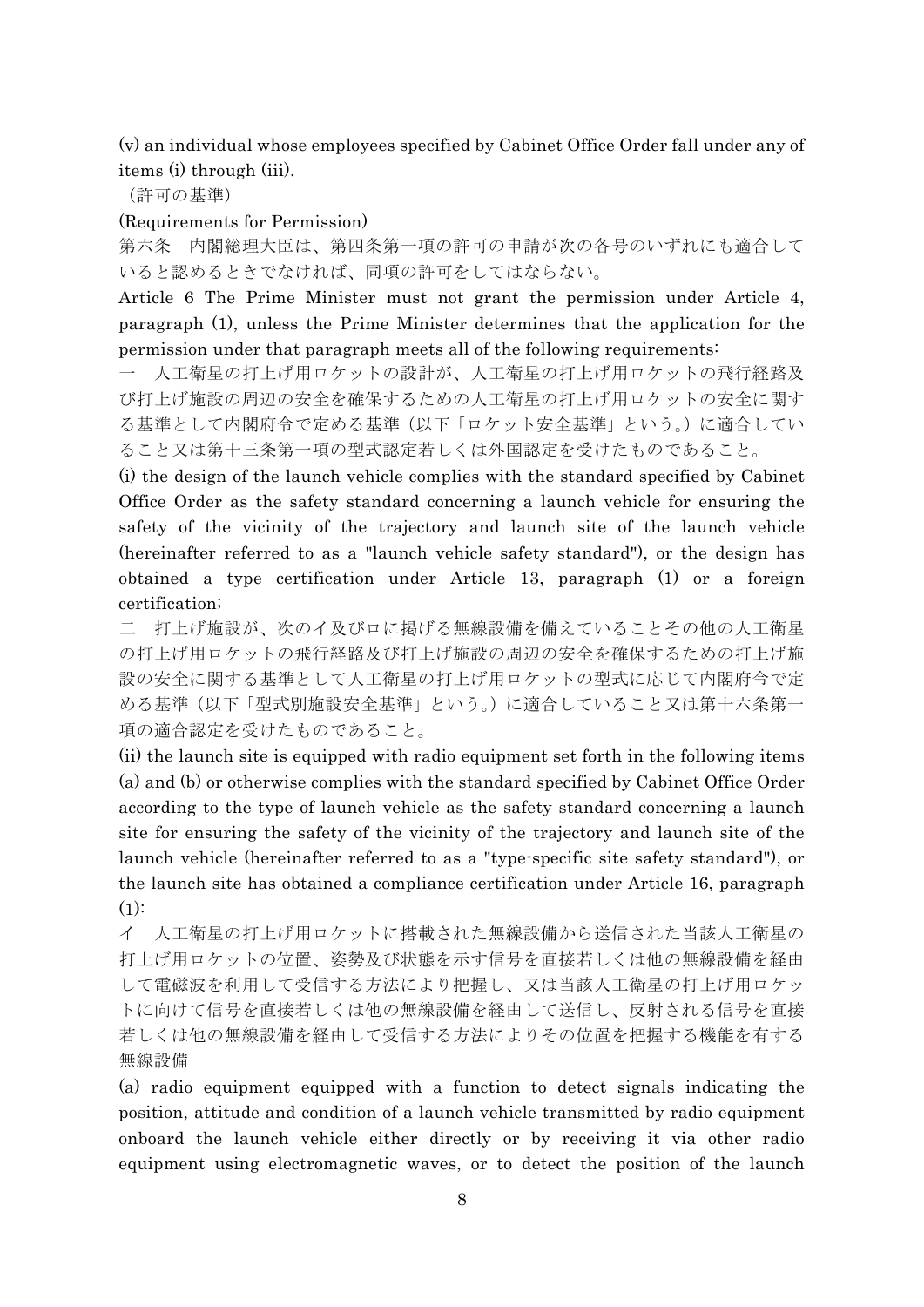vehicle by transmitting signals to the launch vehicle either directly or via other radio equipment and then receiving the reflected signals either directly or via other radio equipment;

ロ 人工衛星の打上げ用ロケットが予定された飛行経路を外れた場合その他の異常な事 態が発生した場合における当該人工衛星の打上げ用ロケットの破壊その他その飛行を中 断する措置(次号及び第十六条第二項第四号において「飛行中断措置」という。)を講ず るために必要な信号を当該人工衛星の打上げ用ロケットに搭載された無線設備に直接又 は他の無線設備を経由して電磁波を利用して送信する機能を有する無線設備

(b) radio equipment equipped with a function of transmitting signals necessary for the destruction of a launch vehicle or any other measures to terminate the flight in the case of the deviation of the launch vehicle from the scheduled trajectory or any other extraordinary circumstances (referred to as "flight termination measures" in the following item and Article 16, paragraph (2), item (iv)) to the radio equipment onboard the launch vehicle either directly or via other radio equipment using electromagnetic waves;

三 ロケット打上げ計画において、飛行中断措置その他の人工衛星の打上げ用ロケット の飛行経路及び打上げ施設の周辺の安全を確保する方法が定められているほか、その内 容が公共の安全を確保する上で適切なものであり、かつ、申請者が当該ロケット打上げ 計画を実行する十分な能力を有すること。

(iii) the launch plan sets forth the flight termination measures or other means of ensuring the safety of the vicinity of the trajectory and launch site of the launch vehicle, that the details of the plan are appropriate in light of ensuring public safety, and that the applicant has a sufficient ability to execute the launch plan; and

四 人工衛星の打上げ用ロケットに搭載される人工衛星の利用の目的及び方法が、基本 理念に則したものであり、かつ、宇宙の開発及び利用に関する諸条約の的確かつ円滑な 実施及び公共の安全の確保に支障を及ぼすおそれがないものであること。

(iv) the purposes and methods of use of the spacecraft loaded on the launch vehicle are in compliance with the basic principles, and are not likely to cause any adverse effect on the accurate and smooth implementation of the conventions on development and use of outer space and ensuring public safety.

(変更の許可等)

# (Permission, etc. Related to Change)

第七条 第四条第一項の許可を受けた者(以下「打上げ実施者」という。)は、同条第二 項第二号から第五号までに掲げる事項を変更しようとするとき(ロケット安全基準の変 更があった場合において当該許可に係る人工衛星の打上げ用ロケットの設計がロケット 安全基準に適合しなくなったとき及び型式別施設安全基準に変更があった場合において 当該許可に係る打上げ施設が型式別施設安全基準に適合しなくなったときを含む。)は、 内閣府令で定めるところにより、内閣総理大臣の許可を受けなければならない。ただし、 内閣府令で定める軽微な変更については、この限りでない。

Article 7 (1) When a person who obtained the permission under Article 4, paragraph (1) (hereinafter referred to as a "launch operator") intends to change any matter set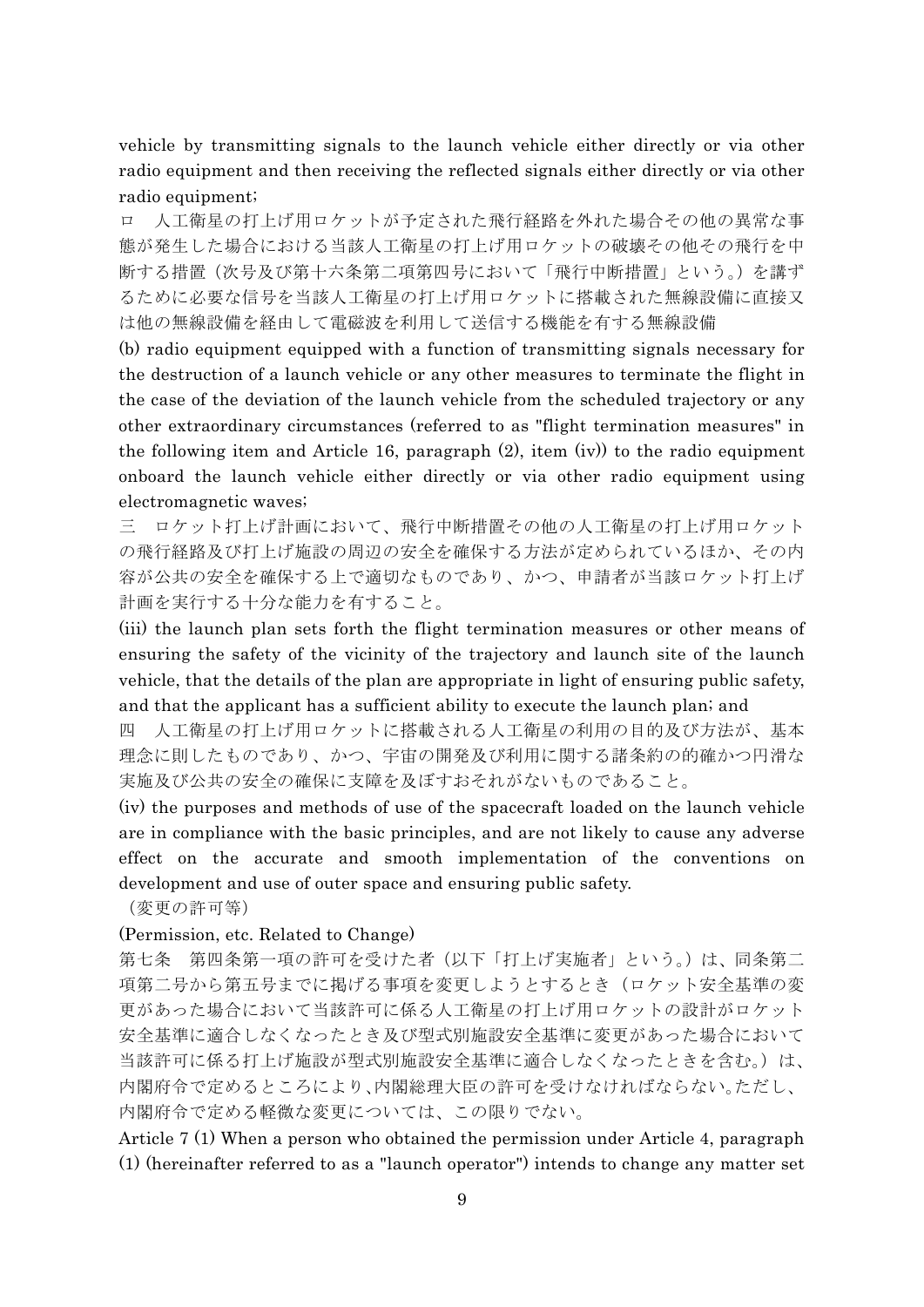forth in items (ii) through (v) of paragraph (2) of that Article (including when a change has been made to the launch vehicle safety standard and the design of the launch vehicle for which the permission was granted no longer satisfies the launch vehicle safety standard, and when a change has been made to the type-specific site safety standard and the launch site for which the permission was granted no longer satisfies the type-specific site safety standard), the person must obtain permission from the Prime Minister pursuant to the provisions of Cabinet Office Order; provided, however, that this does not apply to minor changes specified by Cabinet Office Order.

2 打上げ実施者は、第四条第二項第一号若しくは第六号に掲げる事項に変更があった とき又は前項ただし書の内閣府令で定める軽微な変更をしたときは、遅滞なく、その旨 を内閣総理大臣に届け出なければならない。

(2) When there has been a change to any of the items set forth in Article 4, paragraph (2), item (i) or (vi), or any minor change specified by Cabinet Office Order as referred to in the proviso to the preceding paragraph, a launch operator must make a notification to the Prime Minister to that effect without delay.

3 前条の規定は、第一項の許可について準用する。

(3) The provisions of the preceding Article apply mutatis mutandis to the permission under paragraph (1).

(設計合致義務等)

(Obligation of Conformity of Designs, etc.)

第八条 打上げ実施者は、人工衛星等の打上げを行うに当たっては、当該人工衛星等の 打上げに係る人工衛星の打上げ用ロケットを第四条第一項の許可に係る設計に合致する ようにしなければならない。

Article 8 (1) When a launch operator implements the launching of spacecraft, etc., the launch operator must ensure that the relevant launch vehicle pertaining to the launching of the spacecraft, etc. complies with the design for which the permission under Article 4, paragraph (1) was granted.

2 打上げ実施者は、人工衛星等の打上げを行うに当たっては、災害その他やむを得な い事由のある場合を除くほか、第四条第一項の許可に係るロケット打上げ計画の定める ところに従わなければならない。

(2) When a launch operator implements the launching of spacecraft, etc., the launch operator must comply with the launch plan for which the permission under Article 4, paragraph (1) was granted, except in the case of a disaster or any unavoidable situation.

(損害賠償担保措置を講ずべき義務)

(Obligation to Provide Security Measures for Compensation for Damages)

第九条 打上げ実施者は、損害賠償担保措置を講じていなければ、第四条第一項の許可 を受けた人工衛星等の打上げを行ってはならない。

Article 9 (1) A launch operator must not implement the launching of spacecraft, etc. for which the permission under Article 4, paragraph (1) was granted, unless it has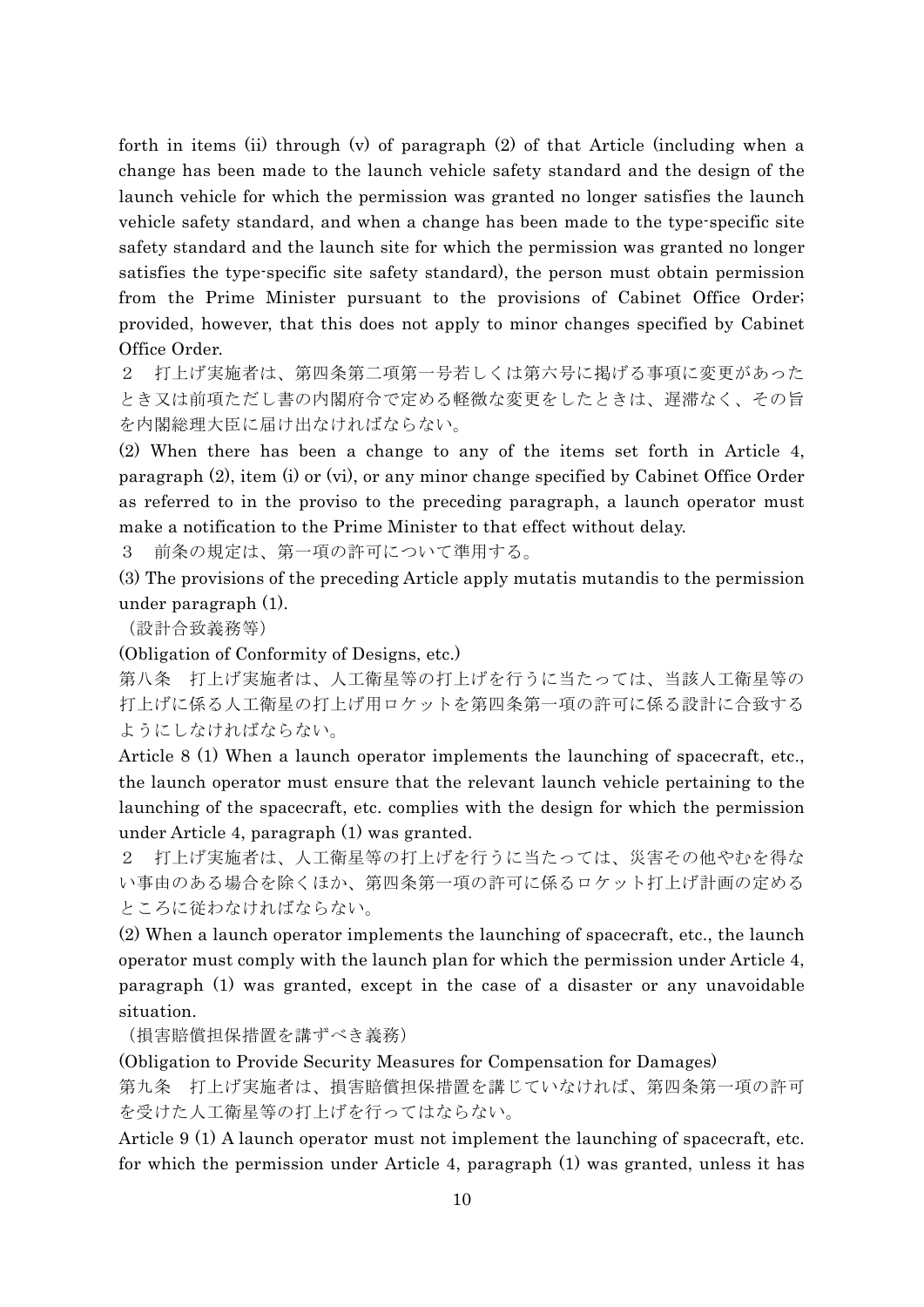#### taken security measures for compensation for damages.

2 前項に規定する「損害賠償担保措置」とは、ロケット落下等損害賠償責任保険契約 及びロケット落下等損害賠償補償契約(特定ロケット落下等損害に係るものに限る。)の 締結若しくは供託であって、その措置により、人工衛星の打上げ用ロケットの設計、打 上げ施設の場所その他の事情を勘案し、ロケット落下等損害の被害者の保護を図る観点 から適切なものとして内閣府令で定める金額(第四十条第一項及び第二項において「賠 償措置額」という。)をロケット落下等損害の賠償に充てることができるものとして内閣 総理大臣の承認を受けたもの又はこれらに相当する措置であって内閣総理大臣の承認を 受けたもの(同条第二項において「相当措置」という。)をいう。

(2) The "security measures for compensation for damages" provided in the preceding paragraph means the execution of a launch vehicle fall damage liability insurance contract and a launch vehicle fall damage liability indemnification contract (limited to a contract pertaining to specific launch vehicle fall damages) or deposit with official depository as approved by the Prime Minister, which enables an amount specified by Cabinet Office Order as the appropriate amount in light of the protection of victims of the launch vehicle fall damage, considering the design of the launch vehicle, the location of the launch site or other situations (referred to as an "amount covered by compensation measures" in Article 40, paragraphs (1) and (2)) to be appropriated to the compensation for launch vehicle fall damage, or a measure equivalent to these as approved by the Prime Minister (referred to as an "equivalent measure" in Article 40, paragraph (2)).

(承継)

#### (Succession)

第十条 打上げ実施者が第四条第一項の許可を受けた人工衛星等の打上げに係る事業の 譲渡を行う場合において、譲渡人及び譲受人があらかじめ当該譲渡及び譲受けについて 内閣府令で定めるところにより内閣総理大臣の認可を受けたときは、譲受人は、打上げ 実施者のこの法律の規定による地位を承継する。

Article 10 (1) When a launch operator transfers the business with respect to the launching of spacecraft, etc. permitted under Article 4, paragraph (1), if the transferrer and the transferee have obtained authorization on that transfer from the Prime Minister in advance pursuant to the provisions of Cabinet Office Order, the transferee succeeds to the status of the launch operator under the provisions of this Act.

2 打上げ実施者である法人が合併により消滅することとなる場合において、あらかじ め当該合併について内閣府令で定めるところにより内閣総理大臣の認可を受けたときは、 合併後存続する法人又は合併により設立された法人は、打上げ実施者のこの法律の規定 による地位を承継する。

(2) When a corporation that is a launch operator is to be extinguished by a merger and if the merger has been authorized in advance by the Prime Minister pursuant to the provisions of Cabinet Office Order, a corporation surviving the merger or a corporation established as a result of the merger succeeds to the status of the launch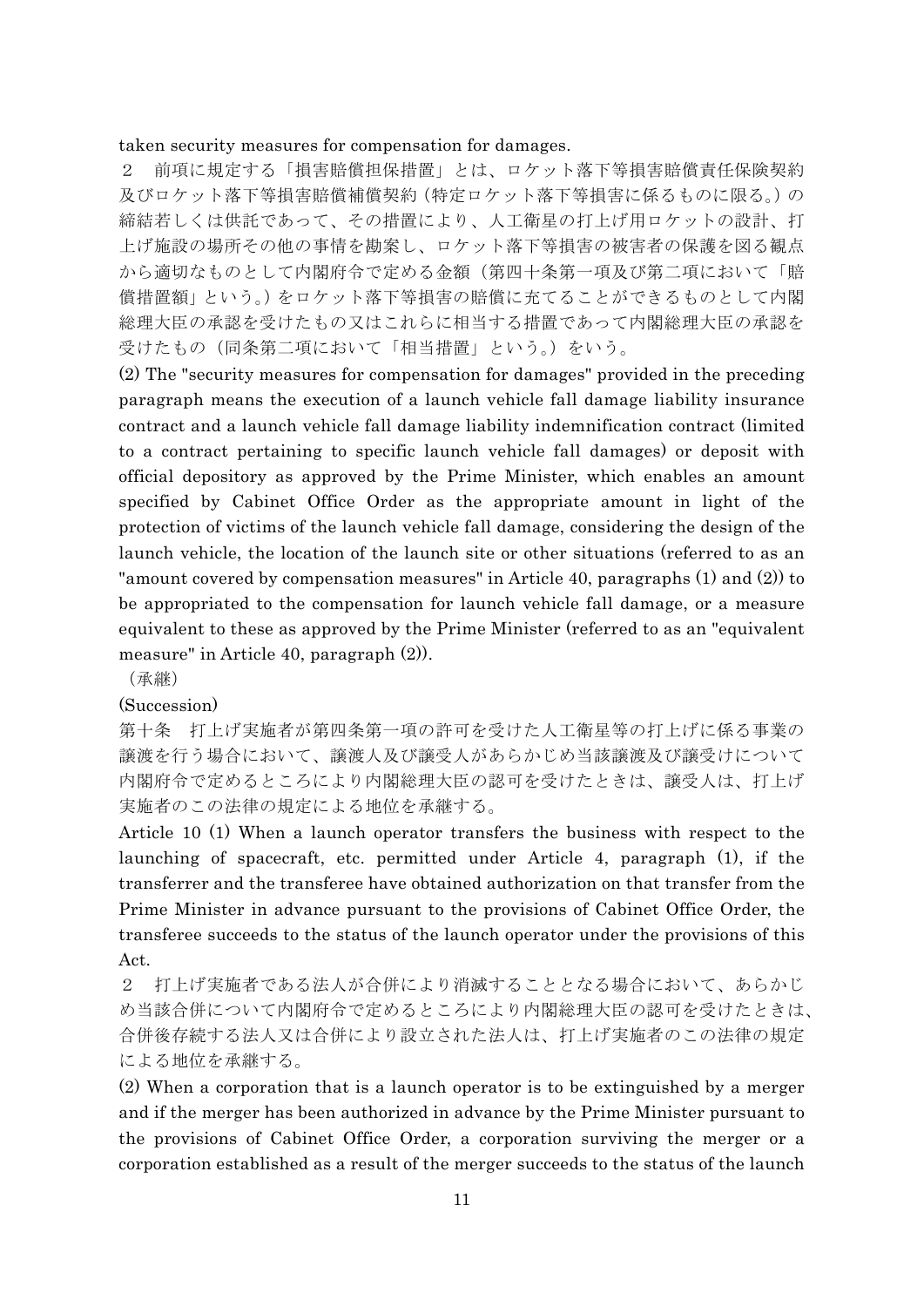operator under the provisions of this Act.

3 打上げ実施者である法人が分割により第四条第一項の許可を受けた人工衛星等の打 上げに係る事業を承継させる場合において、あらかじめ当該分割について内閣府令で定 めるところにより内閣総理大臣の認可を受けたときは、分割により当該事業を承継した 法人は、打上げ実施者のこの法律の規定による地位を承継する。

(3) When a corporation that is a launch operator has the business with respect to the launching of spacecraft, etc. permitted under Article 4, paragraph (1) succeeded to by corporate split, and that corporate split has been authorized in advance by the Prime Minister pursuant to the provisions of Cabinet Office Order, a corporation which succeeded to the business as a result of the corporate split succeeds to the status of the launch operator under the provisions of this Act.

4 第五条及び第六条(第三号(ロケット打上げ計画を実行する能力に係る部分に限る。) に係る部分に限る。)の規定は、前三項の認可について準用する。

(4) Articles 5 and 6 (limited to the part concerning item (iii) (limited to the part concerning the ability to execute the launch plan)) apply mutatis mutandis to the authorization under the preceding three paragraphs.

5 打上げ実施者が第四条第一項の許可を受けた人工衛星等の打上げに係る事業の譲渡 を行い、又は打上げ実施者である法人が合併により消滅することとなり、若しくは分割 により当該事業を承継させる場合において、第一項から第三項までの認可をしない旨の 処分があったとき(これらの認可の申請がない場合にあっては、当該事業の譲渡、合併 又は分割があったとき)は、同条第一項の許可は、その効力を失う。

(5) When a launch operator transfers its business with respect to the launching of spacecraft, etc. permitted under Article 4, paragraph (1), or when a corporation that is a launch operator is extinguished by a merger or has the business succeeded to through a corporate split, if a disposition to refuse the authorization under paragraphs (1) through (3) is rendered (if an application for the authorization is not submitted, when the transfer of business, merger or corporate split takes place), the permission under Article 4, paragraph (1) ceases to be effective.

(死亡等による許可の失効)

(Expiration of Permission Due to Death or Other Reasons)

第十一条 前条第五項の規定によるほか、打上げ実施者が次の各号のいずれかに該当す ることとなったときは、第四条第一項の許可は、その効力を失う。この場合において、 当該各号に定める者は、当該各号に該当することとなった日から三十日以内に、その旨 を内閣総理大臣に届け出なければならない。

Article 11 In addition to the case provided in paragraph (5) of the preceding Article, if a launch operator falls under any of the following items, the permission under Article 4, paragraph (1) ceases to be effective; in this case, the persons respectively specified in these items must notify the Prime Minister to that effect within thirty days from the date when they fall under the relevant item:

一 死亡したとき その相続人

(i) when the person has deceased: the heir;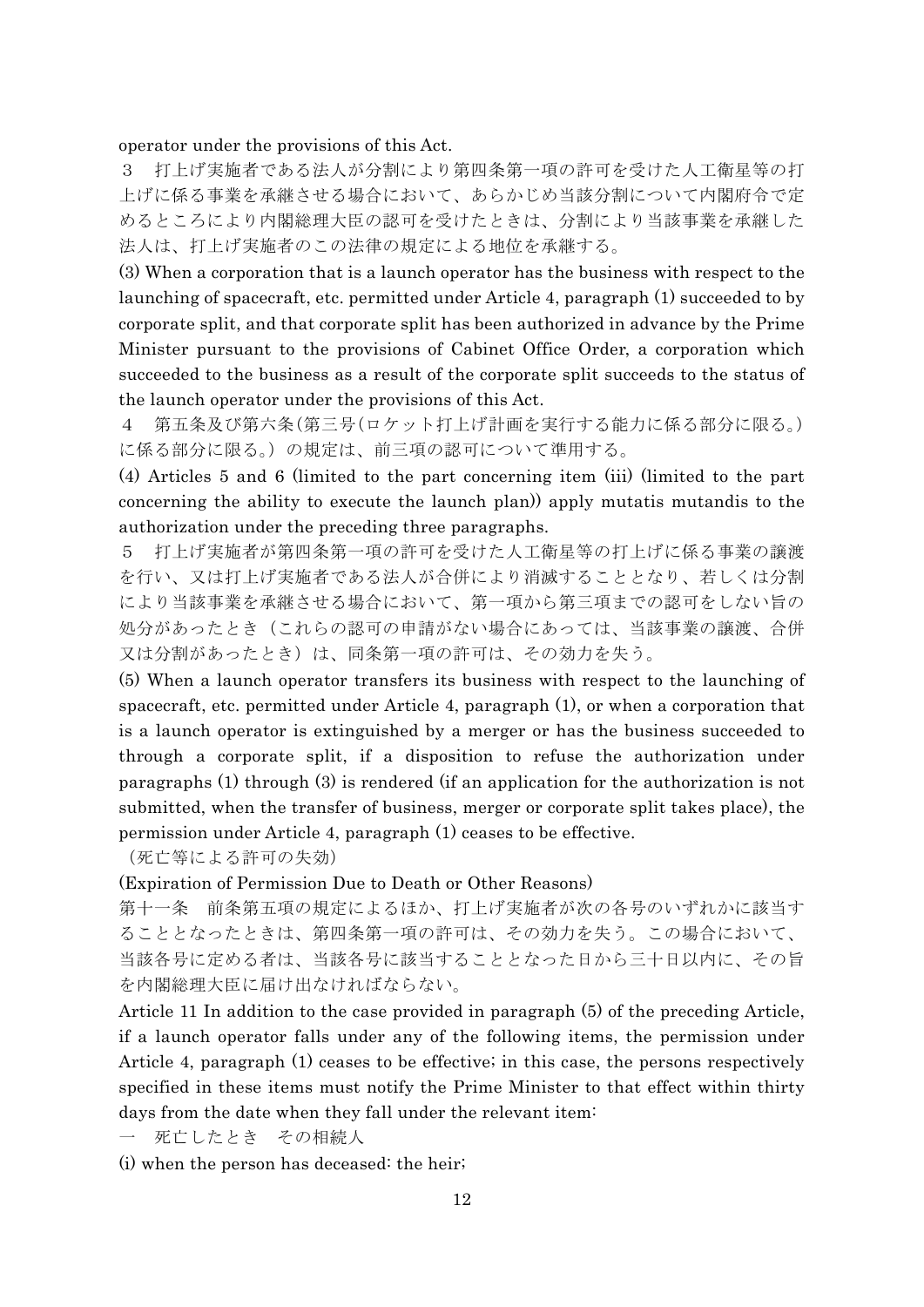二 法人が破産手続開始の決定により解散したとき その破産管財人

(ii) when the corporation has dissolved due to an order commencing bankruptcy proceedings: its bankruptcy trustee;

三 法人が合併及び破産手続開始の決定以外の事由により解散したとき その清算人 (iii) when the corporation has dissolved for reasons other than a merger or an order commencing bankruptcy proceedings: its liquidator; and

四 人工衛星等の打上げを終えたとき 打上げ実施者であった個人又は打上げ実施者で あった法人を代表する役員

(iv) when the launching of spacecraft, etc. has been completed: an individual who was formerly the launch operator, or an officer representing the corporation which was formerly the launch operator.

(許可の取消し)

(Rescission of Permission)

第十二条 内閣総理大臣は、打上げ実施者が次の各号のいずれかに該当するときは、第 四条第一項の許可を取り消すことができる。

Article 12 If a launch operator falls under any of the following items, the Prime Minister may rescind the permission under Article 4, paragraph (1):

一 偽りその他不正の手段により第四条第一項若しくは第七条第一項の許可又は第十条 第一項から第三項までの認可を受けたとき。

(i) the launch operator has obtained the permission under Article 4, paragraph (1) or Article 7, paragraph (1), or the authorization under Article 10, paragraphs (1) through (3), by deception or other wrongful means;

二 第五条第一号又は第三号から第五号までのいずれかに該当することとなったとき。

(ii) the launch operator has come to fall under any of the items of Article 5, item (i) or  $(iii)$  through  $(v)$ ;

三 その者の行う人工衛星等の打上げに用いる人工衛星の打上げ用ロケットの設計がロ ケット安全基準に適合しなくなったとき。

(iii) the design of the launch vehicle to be used for the launch operator's launching of spacecraft, etc. no longer complies with the launch vehicle safety standard;

四 その者の行う人工衛星等の打上げに用いる打上げ施設が型式別施設安全基準に適合 しなくなったとき。

(iv) the launch site to be used for the launch operator's launching of spacecraft, etc. no longer complies with the type-specific site safety standard;

五 第七条第一項の規定により許可を受けなければならない事項を同項の許可を受けな いで変更したとき。

(v) the launch operator has changed a matter for which permission must be obtained pursuant to Article 7, paragraph (1) without obtaining the permission under that paragraph;

六 第八条の規定に違反していると認めるとき。

(vi) the Prime Minister determines the launch operator to have violated the provisions of Article 8; or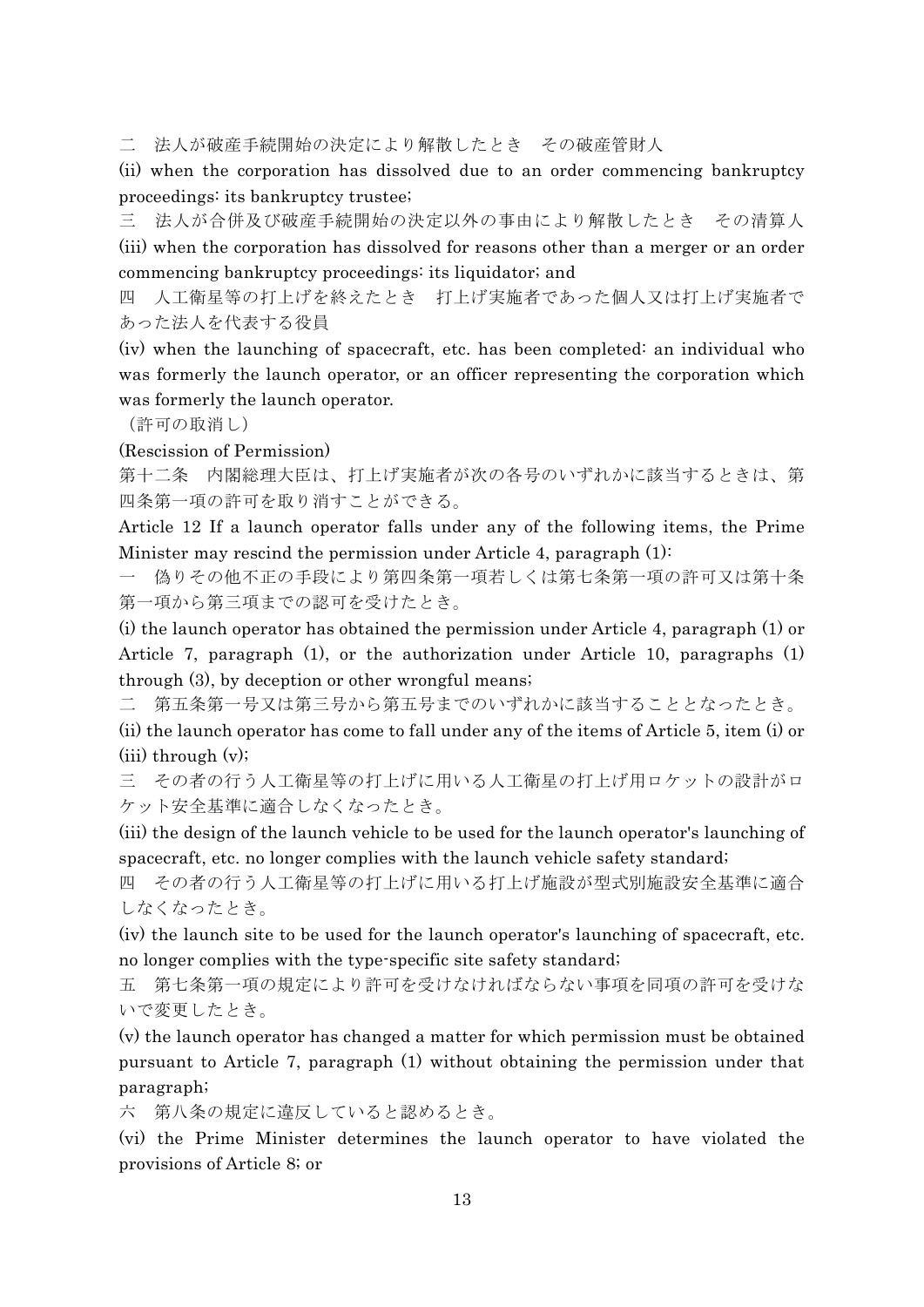七 第三十四条第一項の規定により第四条第一項若しくは第七条第一項の許可又は第十 条第一項から第三項までの認可に付された条件に違反したとき。

(vii) the launch operator has violated the conditions attached to the permission under Article 4, paragraph (1) or Article 7, paragraph (1), or the authorization under Article 10, paragraphs (1) through (3), pursuant to Article 34, paragraph (1).

第二節 人工衛星の打上げ用ロケットの型式認定

Section 2 Type Certification for Launch Vehicle

(型式認定)

(Type Certification)

第十三条 内閣総理大臣は、申請により、人工衛星の打上げ用ロケットの設計について 型式認定を行う。

Article 13 (1) The Prime Minister grants a type certification for the design of a launch vehicle upon application.

2 前項の型式認定を受けようとする者は、内閣府令で定めるところにより、次に掲げ る事項を記載した申請書に人工衛星の打上げ用ロケットの設計がロケット安全基準に適 合していることを証する書類その他内閣府令で定める書類を添えて、これを内閣総理大 臣に提出しなければならない。

(2) A person who intends to obtain a type certification referred to in the preceding paragraph must submit a written application to the Prime Minister, pursuant to the provisions of Cabinet Office Order, specifying the following information, attaching a document certifying that the design of the launch vehicle complies with the launch vehicle safety standard and other documents specified by Cabinet Office Order.

一 氏名又は名称及び住所

(i) the person's name and address;

二 人工衛星の打上げ用ロケットの設計

(ii) the design of the launch vehicle; and

三 その他内閣府令で定める事項

(iii) other matters specified by Cabinet Office Order.

3 内閣総理大臣は、第一項の申請があったときは、その申請に係る人工衛星の打上げ 用ロケットの設計がロケット安全基準に適合していると認めるときは、同項の型式認定 をしなければならない。

(3) When the application under paragraph (1) is submitted, the Prime Minister must grant the type certification under that paragraph if the Prime Minister determines the design of the launch vehicle to which the application pertains to be in compliance with the launch vehicle safety standard.

4 第一項の型式認定は、申請者に型式認定番号が付された型式認定書を交付すること によって行う。

(4) The type certification under paragraph (1) is to be granted by delivering a type certificate specifying the type certification number to the applicant.

(設計等の変更)

(Change of Design, etc.)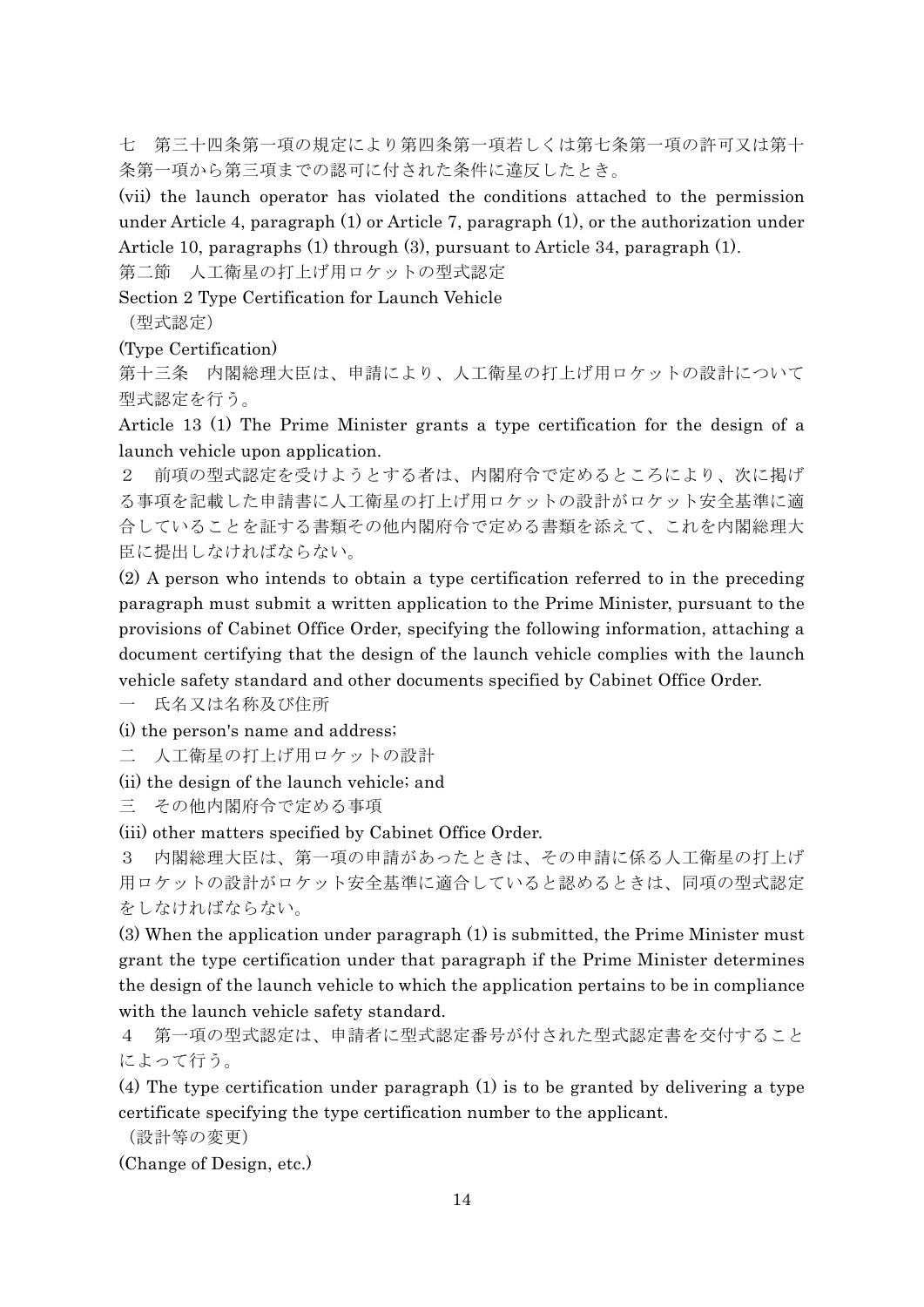第十四条 前条第一項の型式認定を受けた者は、同条第二項第二号に掲げる事項を変更 しようとするとき(ロケット安全基準の変更があった場合において、当該型式認定を受 けた人工衛星の打上げ用ロケットの設計がロケット安全基準に適合しなくなったときを 含む。)は、内閣府令で定めるところにより、内閣総理大臣の認定を受けなければならな い。ただし、内閣府令で定める軽微な変更については、この限りでない。

Article 14 (1) When a person who obtained a type certification under paragraph (1) of the preceding Article intends to change any matter set forth in item (ii) of paragraph (2) of that Article (including when a change has been made to the launch vehicle safety standard and the design of the launch vehicle for which the type certification was granted no longer satisfies the launch vehicle safety standard), the person must obtain authorization from the Prime Minister pursuant to the provisions of Cabinet Office Order; provided, however, that this does not apply to minor changes specified by Cabinet Office Order.

2 前条第一項の型式認定を受けた者は、同条第二項第一号若しくは第三号に掲げる事 項に変更があったとき又は前項ただし書の内閣府令で定める軽微な変更をしたときは、 遅滞なく、その旨を内閣総理大臣に届け出なければならない。

(2) When there has been a change to any of the items set forth in Article 13, paragraph (2), item (i) or (iii), or any minor change specified by Cabinet Office Order as referred to in the proviso to the preceding paragraph, the person who obtained a type certification under Article 13, paragraph (1) must make a notification to that effect to the Prime Minister without delay.

3 前条第三項の規定は、第一項の認定について準用する。

(3) The provisions of paragraph (3) of the preceding Article apply mutatis mutandis to the approval under paragraph (1).

(型式認定の取消し)

#### (Rescission of Type Certification)

第十五条 内閣総理大臣は、第十三条第一項の型式認定を受けた者が次の各号のいずれ かに該当するときは、その型式認定を取り消すことができる。

Article 15 (1) When a person who obtained the type certification under Article 13, paragraph (1) falls under any of the following items, the Prime Minister may rescind the type certification:

一 人工衛星の打上げ用ロケットの設計がロケット安全基準に適合しなくなったとき。

(i) the design of the launch vehicle no longer complies with the launch vehicle safety standard; or

二 第三十三条第一項の規定による命令に違反したとき。

(ii) the person has violated an order under Article 33, paragraph (1).

2 第十三条第一項の型式認定を受けた者は、前項の規定により当該型式認定が取り消 されたときは、遅滞なく、型式認定書を内閣総理大臣に返納しなければならない。

(2) When the type certification is rescinded pursuant to the preceding paragraph, the person who obtained the type certification under Article 13, paragraph (1) must return the type certificate to the Prime Minister without delay.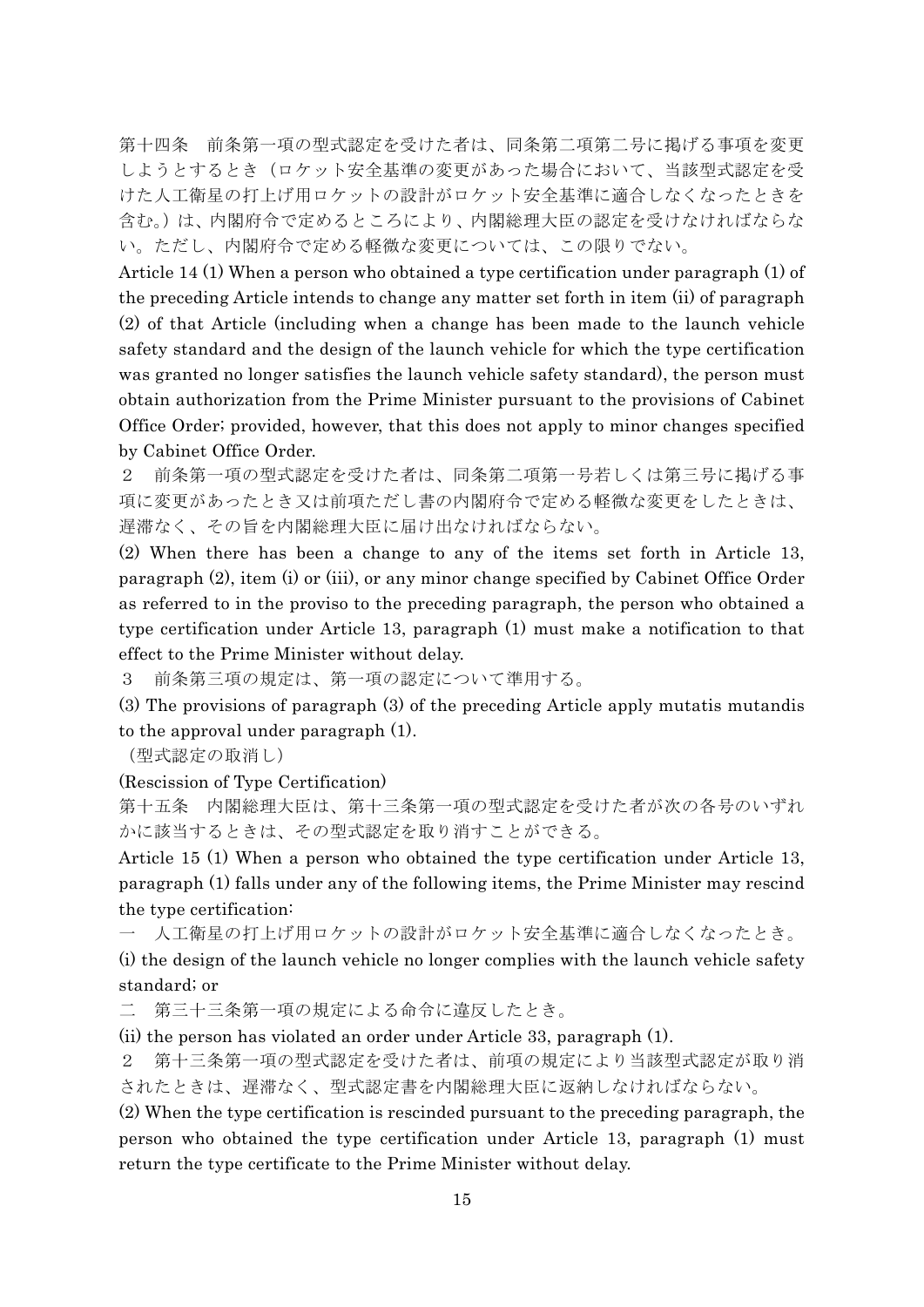第三節 打上げ施設の適合認定

# Section 3 Compliance Certification for Launch Site (適合認定)

# (Compliance Certification)

第十六条 内閣総理大臣は、申請により、国内に所在し、又は日本国籍を有する船舶若 しくは航空機に搭載された打上げ施設について、これを用いて行う人工衛星等の打上げ に係る人工衛星の打上げ用ロケットの型式(その設計が第十三条第一項の型式認定又は 外国認定を受けたものに限る。)ごとに、適合認定を行う。

Article 16 (1) The Prime Minister grants a compliance certification with respect to a launch site located in Japan or onboard a ship or aircraft with Japanese nationality, according to the type of launch vehicle related to the launching of spacecraft, etc. to be implemented using the relevant launch site (limited to a type of launch vehicle whose design has obtained a type certification under Article 13, paragraph (1) or foreign certification), upon application.

2 前項の適合認定を受けようとする者は、内閣府令で定めるところにより、次に掲げ る事項を記載した申請書に打上げ施設が型式別施設安全基準に適合していることを証す る書類その他内閣府令で定める書類を添えて、これを内閣総理大臣に提出しなければな らない。

(2) A person who intends to obtain a compliance certification under the preceding paragraph must submit a written application to the Prime Minister, pursuant to the provisions of Cabinet Office Order, specifying the following information, attaching a document certifying that the launch site complies with the type-specific site safety standard and other documents specified by Cabinet Office Order.

氏名又は名称及び住所

(i) the person's name and address;

二 打上げ施設の場所(船舶又は航空機に搭載された打上げ施設にあっては、当該船舶 又は航空機の名称又は登録記号)、構造及び設備

(ii) the location of launch site (in the case of a launch site onboard the ship or aircraft, the name or registration code of the ship or aircraft), as well as its design and equipment;

三 第十三条第一項の型式認定に係る型式認定番号又は外国認定を受けた旨

(iii) the type certification number pertaining to the type certification under Article 13, paragraph (1) or the fact that a foreign certification has been obtained for the type of launch vehicle;

四 飛行中断措置その他の人工衛星の打上げ用ロケットの飛行経路及び打上げ施設の周 辺の安全を確保する方法

(iv) the flight termination measures or other means of ensuring the safety of the vicinity of the trajectory and launch site of the launch vehicle; and

五 その他内閣府令で定める事項

(v) other matters specified by Cabinet Office Order.

3 内閣総理大臣は、第一項の申請があったときは、その申請に係る打上げ施設が型式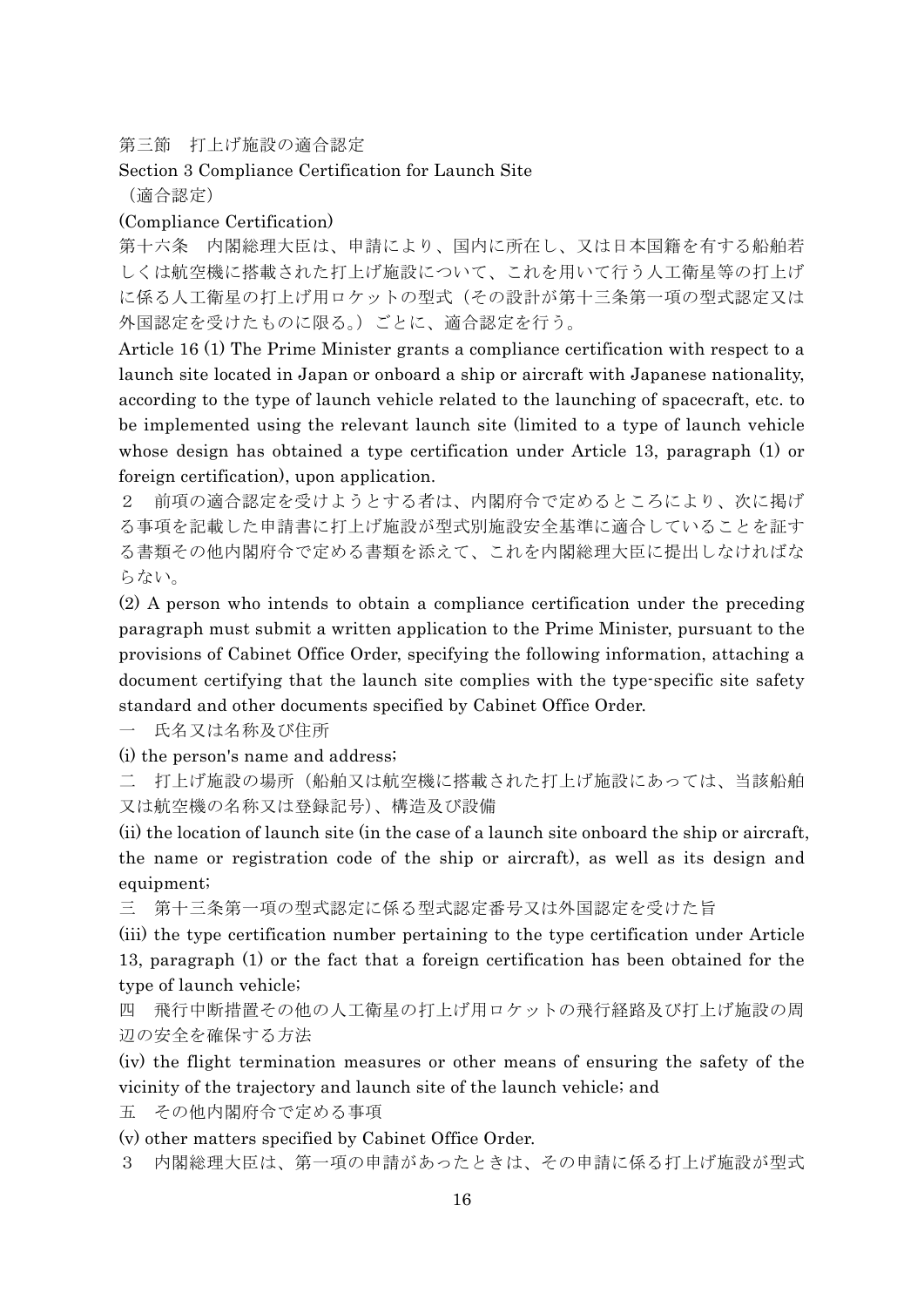別施設安全基準に適合していると認めるときは、同項の適合認定をしなければならない。 (3) When the application under paragraph (1) is submitted, the Prime Minister must grant the compliance certification under that paragraph if the Prime Minister determines the launch site to which the application pertains to be in compliance with the type-specific site safety standard.

4 第一項の適合認定は、申請者に適合認定番号が付された打上げ施設認定書を交付す ることによって行う。

(4) The compliance certification under paragraph (1) is to be granted by delivering a launch site certificate specifying the compliance certification number to the applicant.

(打上げ施設の場所等の変更)

(Change of Location, etc. of Launch Site)

第十七条 前条第一項の適合認定を受けた者は、同条第二項第二号又は第四号に掲げる 事項を変更しようとするとき(型式別施設安全基準の変更があった場合において、当該 適合認定を受けた打上げ施設が型式別施設安全基準に適合しなくなったときを含む。)は、 内閣府令で定めるところにより、内閣総理大臣の認定を受けなければならない。ただし、 内閣府令で定める軽微な変更については、この限りでない。

Article 17 (1) When a person who obtained a compliance certification under paragraph (1) of the preceding Article intends to change any matter set forth in item (ii) or (iv) of paragraph (2) of that Article (including the case when a change has been made to the type-specific site safety standard and the launch site for which the compliance certification was granted no longer satisfies the type-specific site safety standard), the person must obtain authorization from the Prime Minister pursuant to the provisions of Cabinet Office Order; provided, however, that this does not apply to minor changes specified by Cabinet Office Order.

2 前条第一項の適合認定を受けた者は、同条第二項第一号若しくは第五号に掲げる事 項に変更があったとき又は前項ただし書の内閣府令で定める軽微な変更をしたときは、 遅滞なく、その旨を内閣総理大臣に届け出なければならない。

(2) When there has been a change to any of the matters set forth in Article 16, paragraph (2), item (i) or (v), or any minor changes specified by Cabinet Office Order as referred to in the proviso to the preceding paragraph, the person who obtained a compliance certification under Article 16, paragraph (1) must make a notification to that effect to the Prime Minister without delay.

3 前条第三項の規定は、第一項の認定について準用する。

(3) The provisions of paragraph (3) of the preceding Article apply mutatis mutandis to the approval under paragraph (1).

(適合認定の取消し)

(Rescission of Compliance Certification)

第十八条 内閣総理大臣は、第十六条第一項の適合認定を受けた者が次の各号のいずれ かに該当するときは、その適合認定を取り消すことができる。

Article 18 (1) When a person who obtained the compliance certification under Article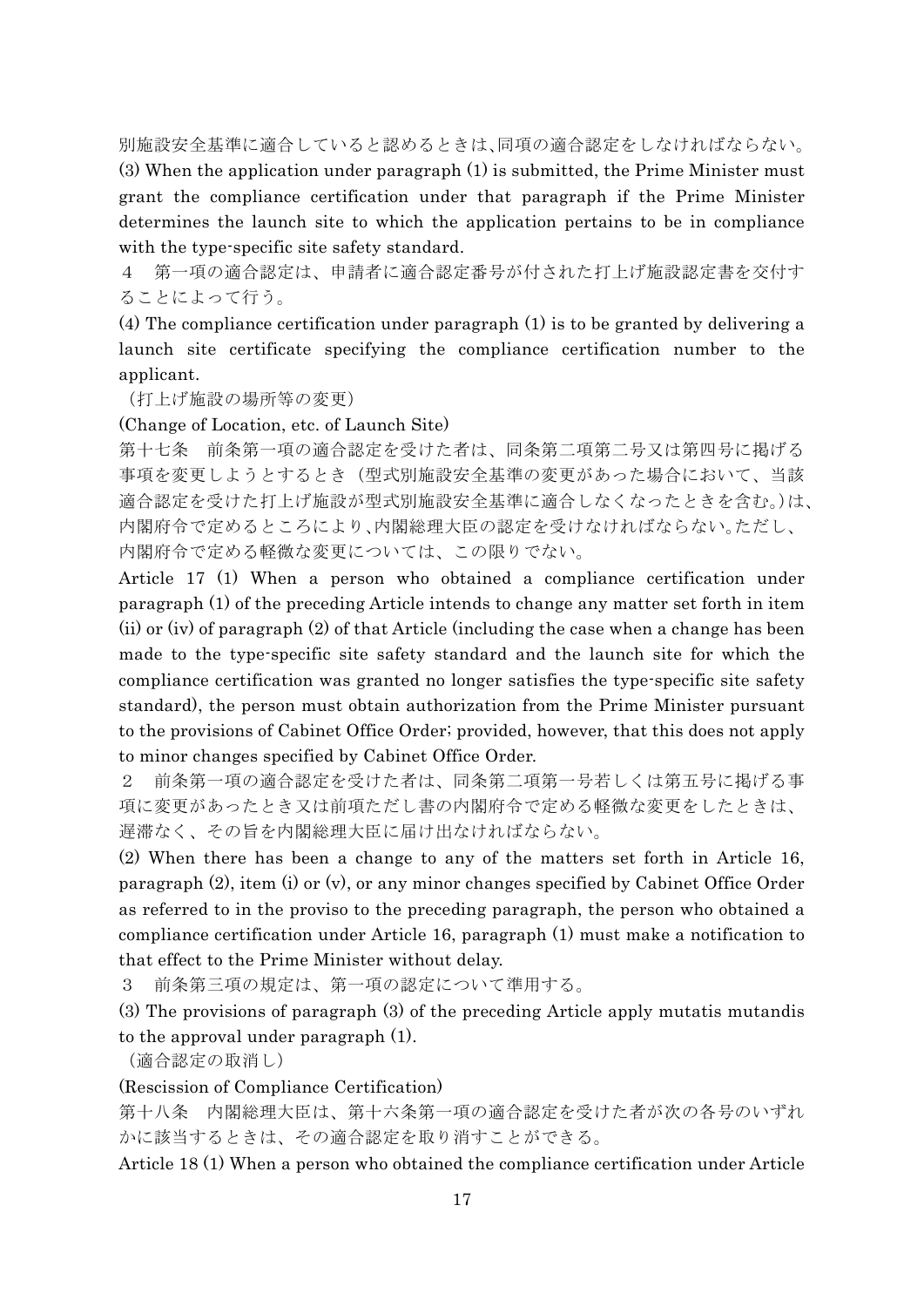16, paragraph (1) falls under any of the following items, the Prime Minister may rescind the compliance certification.

一 打上げ施設が型式別施設安全基準に適合しなくなったとき。

(i) the launch site no longer complies with the type-specific site safety standard; or 二 第三十三条第二項の規定による命令に違反したとき。

(ii) the person has violated an order under Article 33, paragraph (2).

2 第十六条第一項の適合認定を受けた者は、前項の規定により当該適合認定が取り消 されたときは、遅滞なく、打上げ施設認定書を内閣総理大臣に返納しなければならない。

(2) When the compliance certification is rescinded pursuant to the preceding paragraph, the person who obtained the compliance certification under Article 16, paragraph (1) must return the launch site certificate to the Prime Minister without delay.

第四節 国立研究開発法人宇宙航空研究開発機構による申請手続の特例

Section 4 Special Provisions on Application Procedures for Japan Aerospace Exploration Agency, National Research and Development Agency

第十九条 国立研究開発法人宇宙航空研究開発機構(以下「機構」という。)が、その行 った人工衛星の打上げ用ロケットの設計について第十三条第一項の型式認定の申請を行 うときは、同条第二項の規定にかかわらず、当該申請に係る記載事項又は添付書類の一 部を省略する手続その他の内閣府令で定める簡略化された手続によることができる。

Article 19 (1) If the Japan Aerospace Exploration Agency, National Research and Development Agency (hereinafter referred to as "JAXA") submits an application for the type certification under Article 13, paragraph (1) for its design of a launch vehicle, notwithstanding the provisions of paragraph (2) of that Article, procedures without requiring a part of information or attachments relating to the application or other simplified procedures specified by Cabinet Office Order may be applied.

2 機構が、その管理し、及び運営する打上げ施設について第十六条第一項の適合認定 の申請を行うときは、同条第二項の規定にかかわらず、当該申請に係る記載事項又は添 付書類の一部を省略する手続その他の内閣府令で定める簡略化された手続によることが できる。

(2) If JAXA submits an application for the compliance certification under Article 16, paragraph (1) for the launch site managed and operated by it, notwithstanding the provisions of paragraph (2) of that Article, procedures without requiring a part of information or attachments relating to the application or other simplified procedures specified by Cabinet Office Order may be applied.

第三章 人工衛星の管理に係る許可等

Chapter III License, etc. Relating to the Control of Spacecraft

(許可)

(License)

第二十条 国内に所在する人工衛星管理設備を用いて人工衛星の管理を行おうとする者 は、人工衛星ごとに、内閣総理大臣の許可を受けなければならない。

Article 20 (1) A person who intends to implement the control of a spacecraft using a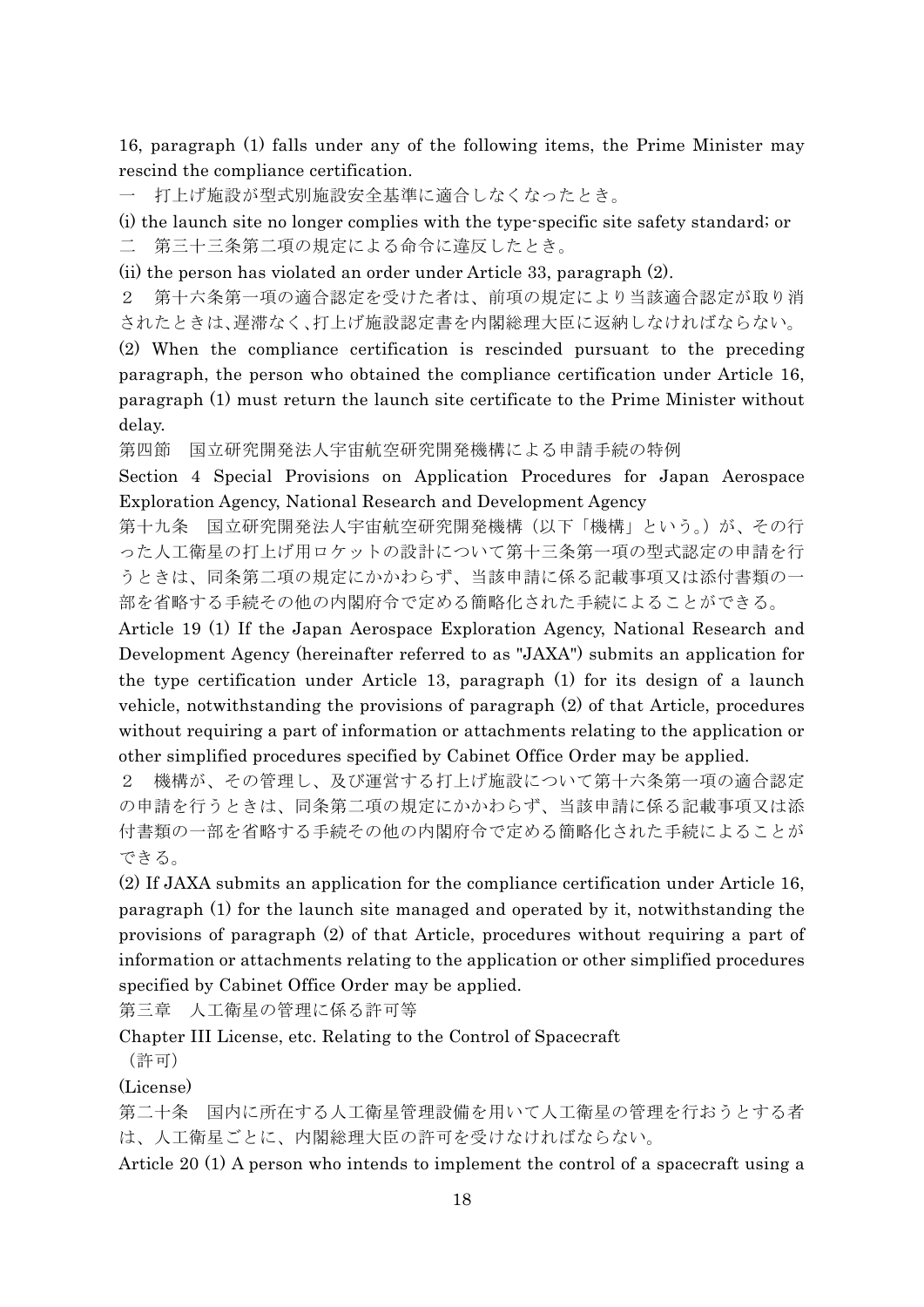spacecraft control facility located in Japan must obtain a license from the Prime Minister for each of the spacecraft.

前項の許可を受けようとする者は、内閣府令で定めるところにより、次に掲げる事 項を記載した申請書に内閣府令で定める書類を添えて、これを内閣総理大臣に提出しな ければならない。

(2) A person who intends to obtain the license under the preceding paragraph must submit a written application to the Prime Minister, pursuant to the provisions of Cabinet Office Order, specifying the following information, attaching the documents specified by Cabinet Office Order:

一 氏名又は名称及び住所

(i) the person's name and address;

二 人工衛星管理設備の場所

(ii) the location of the spacecraft control facility;

三 人工衛星を地球を回る軌道に投入して使用する場合には、その軌道

(iii) if the spacecraft is to be used by putting it into Earth orbit, the orbit of the spacecraft;

四 人工衛星の利用の目的及び方法

(iv) the purposes and methods of use of the spacecraft;

五 人工衛星の構造

(v) the configuration of the spacecraft;

六 人工衛星の管理の終了に伴い講ずる措置(以下「終了措置」という。)の内容

(vi) the details of the measures to be taken upon the termination of the control of the spacecraft (hereinafter referred to as "termination measures");

七 前号に掲げるもののほか、人工衛星の管理の方法を定めた計画(以下「管理計画」 という。)

(vii) beyond what is set forth in the preceding items, a plan setting forth the methods of the control of the spacecraft (hereinafter referred to as a "control plan");

八 申請者が個人である場合には、申請者が死亡したときにその者に代わって人工衛星 の管理を行う者(以下「死亡時代理人」という。)の氏名又は名称及び住所

(viii) if the applicant is an individual, the name and address of the person who will implement the control of the spacecraft upon the death of the applicant on behalf of the applicant (hereinafter referred to as the "representative in case of death"); and 九 その他内閣府令で定める事項

(ix) other matters specified by Cabinet Office Order.

(欠格事由)

# (Grounds for Disqualification)

第二十一条 次の各号のいずれかに該当する者は、前条第一項の許可を受けることがで きない。

Article 21 A person who falls under any of the following items may not obtain a license under paragraph (1) of the preceding Article:

一 この法律若しくはこの法律に基づく命令又はこれらに相当する外国の法令の規定に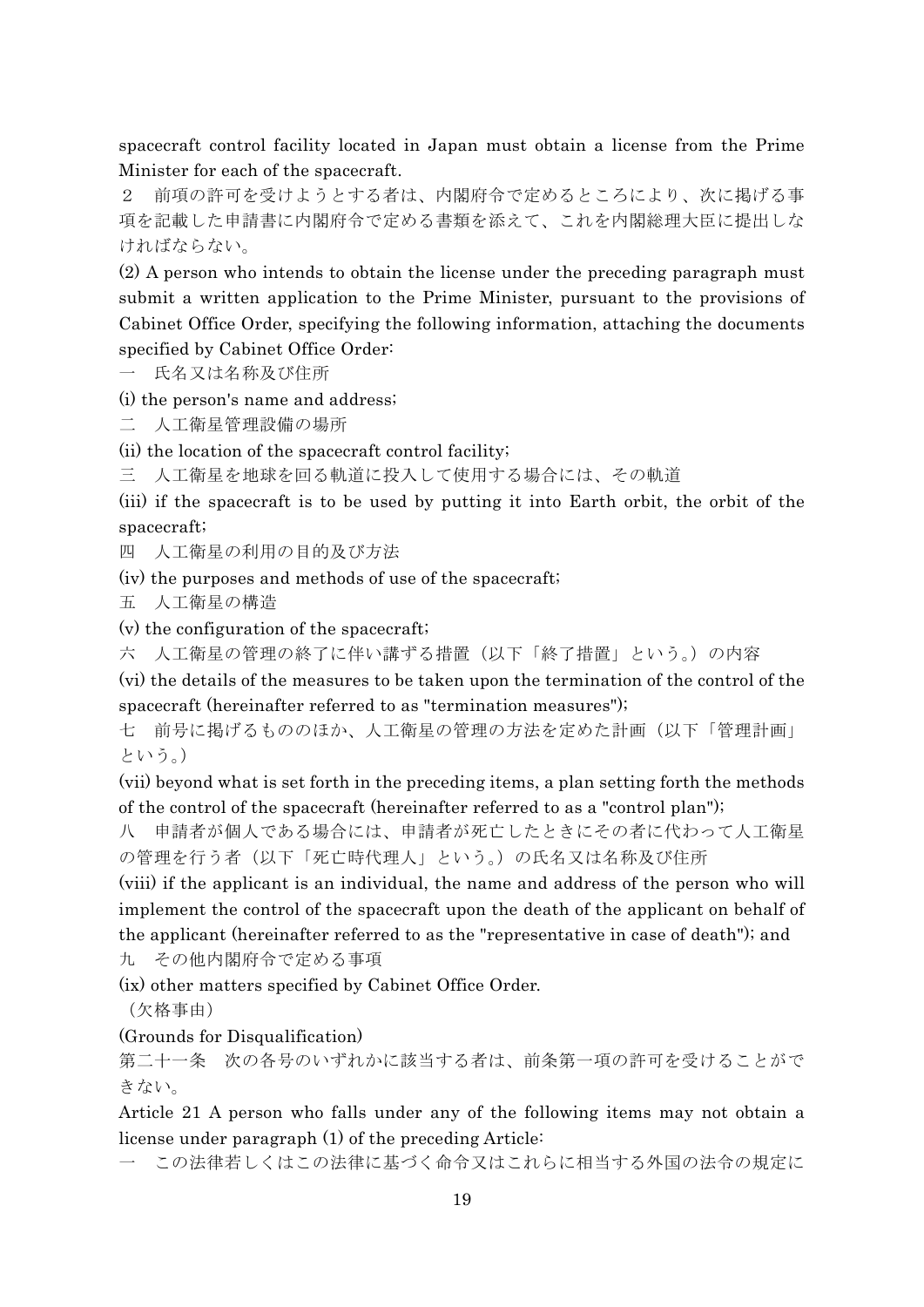違反し、罰金以上の刑(これに相当する外国の法令による刑を含む。)に処せられ、その 執行を終わり、又は執行を受けることがなくなった日から三年を経過しない者

(i) a person who has violated the provisions of this Act or orders based on this Act or the laws and regulations of a foreign country equivalent thereto, and has been sentenced to a fine or severer punishment (including a punishment under the laws and regulations of a foreign country equivalent thereto), and for whom three years have not elapsed since the date on which execution of the sentence was completed or since the date on which that person ceased to be subject to the execution of the sentence;

二 第三十条第一項の規定により許可を取り消され、その取消しの日から三年を経過し ない者

(ii) a person whose license has been rescinded pursuant to Article 30, paragraph (1), and for whom three years have not elapsed since the date of that rescission;

三 成年被後見人又は外国の法令上これと同様に取り扱われている者

(iii) an adult ward or a person who is treated in the same manner under the laws and regulations of a foreign country;

四 法人であって、その業務を行う役員又は内閣府令で定める使用人のうちに前三号の いずれかに該当する者があるもの

(iv) a corporation whose officers engaged in the business thereof or employees specified by Cabinet Office Order fall under any of the preceding three items;

五 個人であって、その内閣府令で定める使用人のうちに第一号から第三号までのいず れかに該当する者があるもの

(v) an individual whose employees specified by Cabinet Office Order fall under any of items (i) through (iii); and

六 個人であって、その死亡時代理人が前各号のいずれかに該当するもの

(vi) an individual whose representative in case of death falls under any of the preceding items.

(許可の基準)

(Requirements for License)

第二十二条 内閣総理大臣は、第二十条第一項の許可の申請が次の各号のいずれにも適 合していると認めるときでなければ、同項の許可をしてはならない。

Article 22 The Prime Minister must not grant the license under Article 20, paragraph (1), unless the Prime Minister determines that the application for the license under that paragraph meets all of the following requirements:

一 人工衛星の利用の目的及び方法が、基本理念に則したものであり、かつ、宇宙の開 発及び利用に関する諸条約の的確かつ円滑な実施及び公共の安全の確保に支障を及ぼす おそれがないものであること。

(i) the purposes and methods of use of the spacecraft are in compliance with the basic principles, and are not likely to cause any adverse effect on the accurate and smooth implementation of the conventions on development and use of outer space and the ensuring of public safety;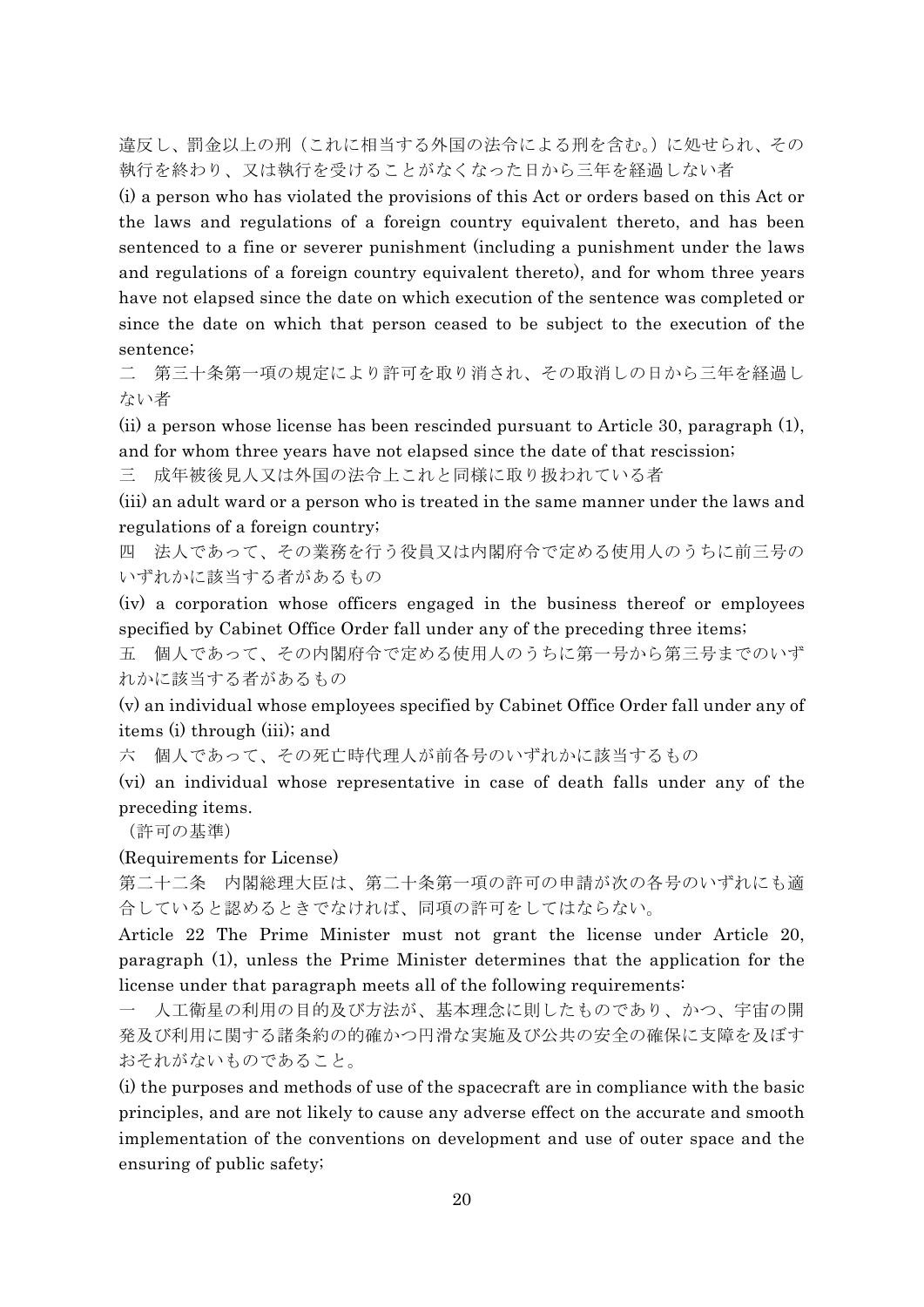二 人工衛星の構造が、その人工衛星を構成する機器及び部品の飛散を防ぐ仕組みが講 じられていることその他の宇宙空間探査等条約第九条に規定する月その他の天体を含む 宇宙空間の有害な汚染並びにその平和的な探査及び利用における他国の活動に対する潜 在的に有害な干渉(次号及び第四号ニにおいて「宇宙空間の有害な汚染等」という。)の 防止並びに公共の安全の確保に支障を及ぼすおそれがないものとして内閣府令で定める 基準に適合するものであること。

(ii) the configuration of the spacecraft, a mechanism for the prevention of dispersion of its components and parts has been implemented, or that the configuration of the spacecraft otherwise complies with the standard specified by Cabinet Office Order as being those that are not likely to cause an adverse effect on the prevention of the harmful contamination of outer space including the Moon and other celestial bodies and the prevention of potentially harmful interference with activities of other countries in the peaceful exploration and use of outer space provided in Article 9 of the Outer Space Treaty (referred to as "harmful contamination of outer space, etc." in the following item and item  $(iv)(d)$  and the ensuring of public safety;

三 管理計画において、他の人工衛星との衝突を避けるための措置その他の宇宙空間の 有害な汚染等を防止するために必要なものとして内閣府令で定める措置及び終了措置を 講ずることとされており、かつ、申請者(個人にあっては、死亡時代理人を含む。)が当 該管理計画を実行する十分な能力を有すること。

(iii) the control plan requires the implementation of measures to avoid collision with other spacecraft or other measures specified by Cabinet Office Order which are necessary for the prevention of harmful contamination of outer space, etc. as well as termination measures, and the applicant (in the case of an individual, including the representative in case of death) has sufficient ability to execute the control plan; and 四 終了措置の内容が次のイからニまでのいずれかに該当するものであること。

(iv) the details of the termination measures satisfy any of the conditions specified in the following items (a) through (d):

イ 人工衛星の位置、姿勢及び状態を制御することにより、当該人工衛星の高度を下げ て空中で燃焼させること(これを構成する機器の一部を燃焼させることなく地表又は水 面に落下させて回収することを含む。)であって、当該人工衛星の飛行経路及び当該機器 の一部の着地又は着水が予想される地点の周辺の安全を確保して行われるもの

(a) to control the position, attitude and condition of the spacecraft to descend its altitude and burn in the atmosphere (including the retrieval of a part of the components by guiding them to fall on the ground surface or water surface without burning), while ensuring the safety of the vicinity of the trajectory of the spacecraft and an expected point of landing or water landing of the part of the components;

ロ 人工衛星の位置、姿勢及び状態を制御することにより、当該人工衛星の高度を上げ て時の経過により高度が下がることのない地球を回る軌道に投入することであって、他 の人工衛星の管理に支障を及ぼすおそれがないもの

(b) to control the position, attitude and condition of the spacecraft to increase its altitude and put it into an Earth orbit from which its altitude will not decrease as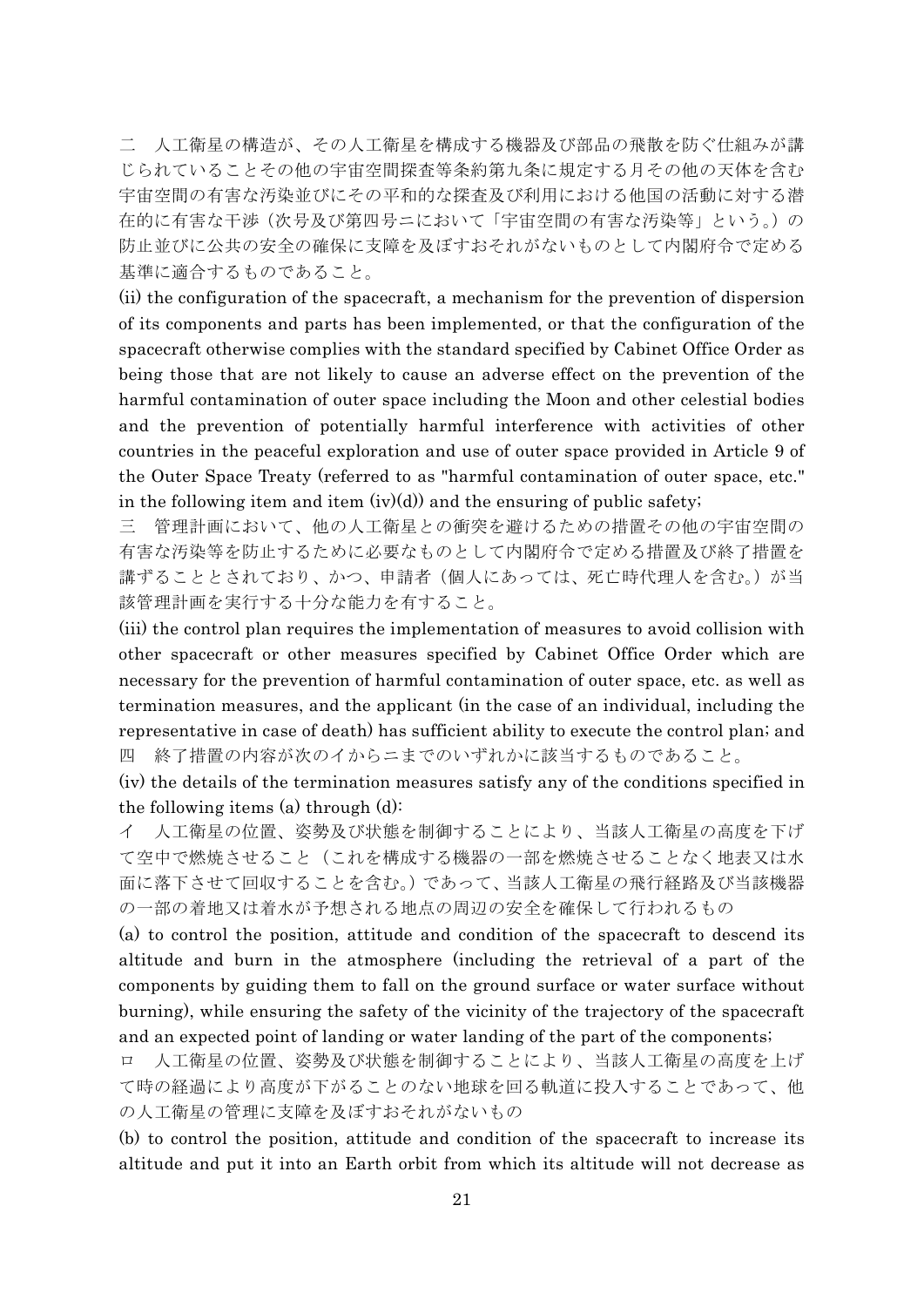time passes, without any risk of causing any adverse effect on the control of other spacecraft;

ハ 人工衛星の位置、姿勢及び状態を制御することにより、当該人工衛星を地球以外の 天体を回る軌道に投入し、又は当該天体に落下させることであって、当該天体の環境を 著しく悪化させるおそれがないもの

(c) to control the position, attitude and condition of the spacecraft to put it into the orbit around a celestial body other than the Earth or guide it to fall to the celestial body, without any risk of significantly deteriorating the environment of the celestial body; or

ニ イからハまでに掲げる措置を講ずることができない場合において、誤作動及び爆発 の防止その他の宇宙空間の有害な汚染等を防止するために必要なものとして内閣府令で 定める措置を講じ、並びに人工衛星の位置、姿勢及び状態を内閣総理大臣に通知した上 で、その制御をやめること。

(d) if it is impossible to implement the measures set forth in items (a) through (c), to suspend the control of the spacecraft after taking measures to prevent the unexpected activation and explosion or other measures that are necessary for the prevention of harmful contamination of outer space, etc. as specified by Cabinet Office Order, and notifying the Prime Minister of the position, attitude and condition of the spacecraft.

(変更の許可等)

#### (Permission, etc. Related to Change)

第二十三条 第二十条第一項の許可を受けた者(以下「人工衛星管理者」という。)は、 同条第二項第四号から第八号までに掲げる事項を変更しようとするときは、内閣府令で 定めるところにより、内閣総理大臣の許可を受けなければならない。ただし、内閣府令 で定める軽微な変更については、この限りでない。

Article 23 (1) When a person who obtained the license under Article 20, paragraph (1) (hereinafter referred to as a "spacecraft control operator") intends to change any matter set forth in items (iv) through (viii) of paragraph (2) of that Article, the person must obtain a license from the Prime Minister pursuant to the provisions of Cabinet Office Order; provided, however, that this does not apply to minor changes specified by Cabinet Office Order.

2 人工衛星管理者は、第二十条第二項第一号から第三号まで若しくは第九号に掲げる 事項に変更があったとき又は前項ただし書の内閣府令で定める軽微な変更をしたときは、 遅滞なく、その旨を内閣総理大臣に届け出なければならない。

(2) When there has been a change to any of the matters set forth in Article 20, paragraph (2), items (i) through (iii) or item (ix), or any minor changes specified by Cabinet Office Order as referred to in the proviso to the preceding paragraph, a spacecraft control operator must make a notification to the Prime Minister to that effect without delay.

3 前条の規定は、第一項の許可について準用する。

(3) The provisions of the preceding Article apply mutatis mutandis to the license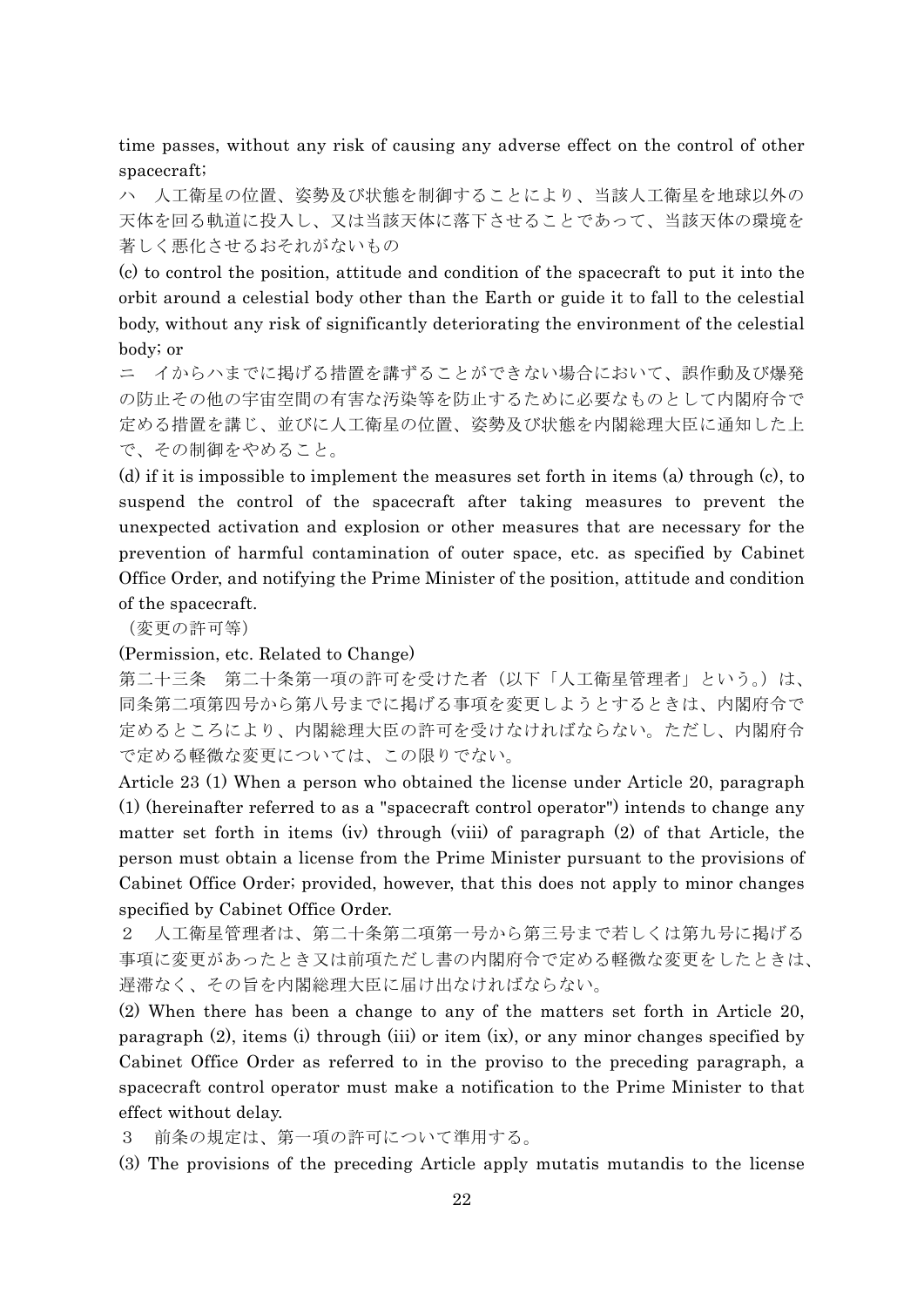under paragraph (1).

(管理計画の遵守)

### (Compliance with Control Plan)

第二十四条 人工衛星管理者は、人工衛星の管理を行うに当たっては、災害その他やむ を得ない事由のある場合を除くほか、第二十条第一項の許可に係る管理計画の定めると ころに従わなければならない。

Article 24 When a spacecraft control operator implements the control of a spacecraft, it must comply with the control plan for which the license under Article 20, paragraph (1) was granted, except in the case of disasters or other unavoidable situations.

(事故時の措置)

#### (Measures in Case of Accident)

第二十五条 人工衛星管理者は、第二十条第一項の許可に係る人工衛星の他の物体との 衝突その他の事故の発生により、同項の許可に係る終了措置を講ずることなく人工衛星 の管理ができなくなり、かつ、回復する見込みがないときは、内閣府令で定めるところ により、速やかに、その旨、当該事故の状況及び当該事故の発生後の人工衛星の位置の 特定に資するものとして内閣府令で定める事項を内閣総理大臣に届け出なければならな い。この場合において、同項の許可は、その効力を失う。

Article 25 If a spacecraft control operator becomes unable to implement the control of the spacecraft without taking any termination measures pertaining to the license under Article 20, paragraph (1) due to the collision of a spacecraft pertaining to the license under that paragraph with another object or any other accidents, and if there is no prospect of recovery, the spacecraft control operator must promptly make a notification to the Prime Minister to that effect, the circumstances of the accident and the matters specified by Cabinet Office Order which assist with the identification of the position of the spacecraft after the occurrence of the accident, pursuant to the provisions of Cabinet Office Order. In this case, the license under that paragraph ceases to be effective.

(承継)

(Succession)

第二十六条 人工衛星管理者が国内に所在する人工衛星管理設備を用いて人工衛星の管 理を行おうとする者に第二十条第一項の許可を受けた人工衛星の管理に係る事業の譲渡 を行う場合において、譲渡人及び譲受人があらかじめ当該譲渡及び譲受けについて内閣 府令で定めるところにより内閣総理大臣の認可を受けたときは、譲受人は、人工衛星管 理者のこの法律の規定による地位を承継する。

Article 26 (1) When a spacecraft control operator intends to transfer its business with respect to the control of spacecraft licensed under Article 20, paragraph (1) to a person who intends to implement the control of spacecraft using a spacecraft control facility located in Japan, if the transferrer and transferee have obtained authorization for that transfer and acquisition from the Prime Minister in advance pursuant to the provisions of Cabinet Office Order, the transferee succeeds to the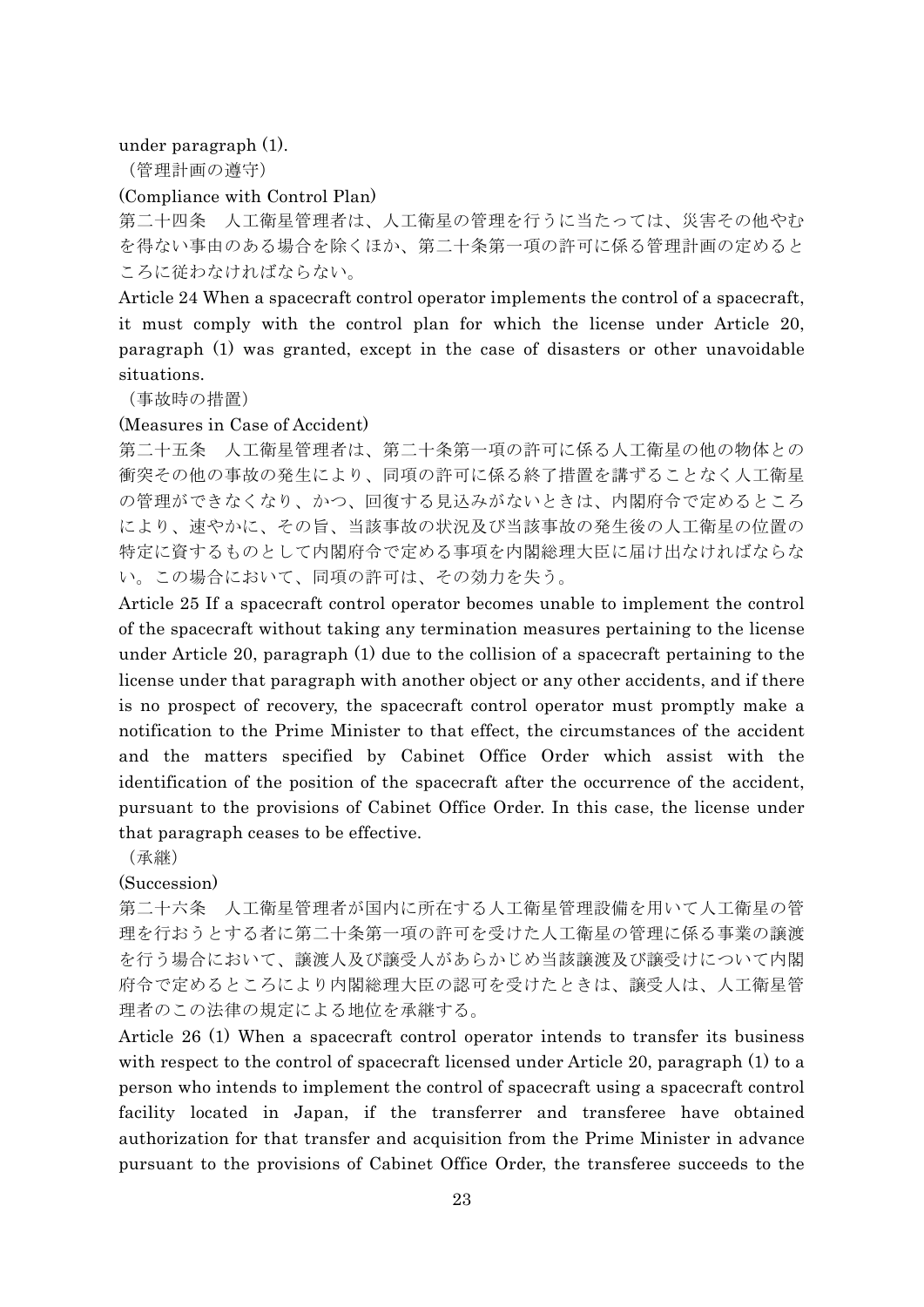status of the spacecraft control operator under the provisions of this Act.

2 人工衛星管理者が、国内に所在する人工衛星管理設備によらずに人工衛星の管理を 行おうとする者に第二十条第一項の許可を受けた人工衛星の管理に係る事業の譲渡を行 うときは、内閣府令で定めるところにより、あらかじめ、内閣総理大臣にその旨を届け 出なければならない。

(2) When a spacecraft control operator intends to transfer the business with respect to the control of spacecraft licensed under Article 20, paragraph (1) to a person who intends to implement the control of spacecraft without using a spacecraft control facility located in Japan, the spacecraft control operator must make a notification to the Prime Minister in advance to that effect pursuant to the provisions of Cabinet Office Order.

3 人工衛星管理者である法人が合併により消滅することとなる場合において、あらか じめ当該合併について内閣府令で定めるところにより内閣総理大臣の認可を受けたとき は、合併後存続する法人又は合併により設立された法人は、人工衛星管理者のこの法律 の規定による地位を承継する。

(3) When a corporation that is a spacecraft control operator is to be extinguished by merger and that merger has been authorized in advance by the Prime Minister pursuant to the provisions of Cabinet Office Order, a corporation surviving the merger or a corporation established as a result of the merger succeeds to the status of the spacecraft control operator under this Act.

4 人工衛星管理者である法人が分割により第二十条第一項の許可を受けた人工衛星の 管理に係る事業を承継させる場合において、あらかじめ当該分割について内閣府令で定 めるところにより内閣総理大臣の認可を受けたときは、分割により当該事業を承継した 法人は、人工衛星管理者のこの法律の規定による地位を承継する。

(4) When a corporation that is a spacecraft control operator has the business with respect to the control of spacecraft licensed under Article 20, paragraph (1) succeeded to by corporate split, and that corporate split has been authorized in advance by the Prime Minister pursuant to the provisions of Cabinet Office Order, a corporation which succeeded to the business as a result of the corporate split succeeds to the status of the spacecraft control operator under the provisions of this Act.

5 第二十一条及び第二十二条(第三号(管理計画を実行する能力に係る部分に限る。) に係る部分に限る。)の規定は、第一項及び前二項の認可について準用する。

(5) Articles 21 and 22 (limited to the part concerning item (iii) (limited to the part concerning ability to implement the control plan)) apply mutatis mutandis to the authorization under paragraph (1) and the preceding two paragraphs.

6 人工衛星管理者が第二十条第一項の許可を受けた人工衛星の管理に係る事業の譲渡 を行い、又は人工衛星管理者である法人が合併により消滅することとなり、若しくは分 割により当該事業を承継させる場合において、第一項、第三項又は第四項の認可をしな い旨の処分があったとき(これらの認可の申請がない場合にあっては、当該事業の譲渡、 合併又は分割があったとき)は、同条第一項の許可は、その効力を失うものとし、その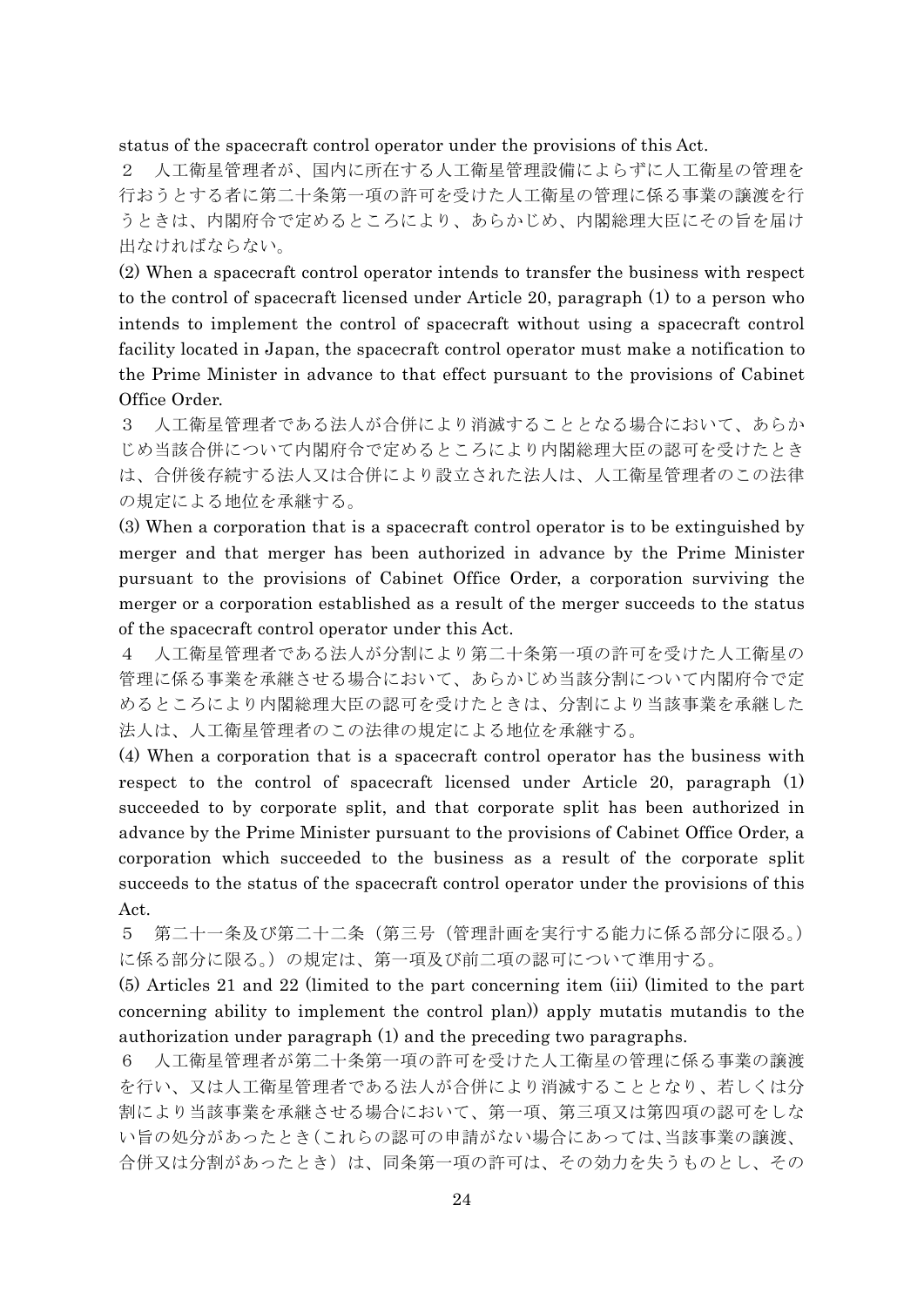譲受人(第二項に規定する事業の譲渡に係る譲受人を除く。)、合併後存続する法人若し くは合併により設立された法人又は分割により当該事業を承継した法人は、当該処分が あった日(これらの認可の申請がない場合にあっては、当該事業の譲渡、合併又は分割 の日)から百二十日以内に、同条第一項の許可に係る終了措置を講じなければならない。 この場合において、当該終了措置が完了するまでの間(前条に規定する場合にあっては、 同条の規定による届出があるまでの間)は、これらの者を人工衛星管理者とみなして、 第二十四条、前条前段、第三十一条、第三十二条及び第三十三条第三項の規定(これら の規定に係る罰則を含む。)を適用する。

(6) When a spacecraft control operator transfers its business with respect to the control of spacecraft licensed under Article 20, paragraph (1), or when a corporation that is a spacecraft control operator is extinguished by a merger or has the business succeeded to through a corporate split, if a disposition to refuse the authorization under paragraphs  $(1)$ ,  $(3)$  or  $(4)$  is rendered (if an application for the authorization is not submitted, when the transfer of business, merger or corporate split takes place), the license under Article 20, paragraph (1) ceases to be effective, and its transferee (except for the transferee with respect to business transfer provided in paragraph (2)), a corporation surviving the merger or a corporation established as a result of the merger, or a corporation which succeeded to that business by the corporate split, must take termination measures for which the license under paragraph (1) of that Article was granted, within 120 days from the day of the disposition (if an application for the authorization is not submitted, the day of the transfer of business, merger or corporate split). In this case, until the termination measures are completed (in the case provided in the preceding Article, until the notification under that Article is submitted),the provisions of Article 24, the first sentence of the preceding Article, Article 31, Article 32 and Article 33, paragraph (3) (including penal provisions relating to these provisions) apply by deeming these persons as spacecraft control operators.

(死亡の届出等)

(Notification and Other Procedures Related to Death)

第二十七条 人工衛星管理者が死亡したときは、相続人は、遅滞なく、その旨を内閣総 理大臣に届け出なければならない。

Article 27 (1) When a spacecraft control operator has deceased, the heir must make a notification to the Prime Minister to that effect without delay.

2 人工衛星管理者が死亡したときは、第二十条第一項の許可は、その効力を失うもの とし、その死亡時代理人は、当該人工衛星の管理に係る事業の譲渡について前条第一項 の認可を受けた場合を除き、その死亡の日から百二十日以内に、第二十条第一項の許可 に係る終了措置を講じなければならない。この場合において、当該事業の譲渡が行われ、 又は当該終了措置が完了するまでの間(第二十五条に規定する場合にあっては、同条の 規定による届出があるまでの間)は、その死亡時代理人を人工衛星管理者とみなして、 第二十四条、第二十五条前段、前条第一項及び第五項、第三十一条、第三十二条並びに 第三十三条第三項の規定(これらの規定に係る罰則を含む。)を適用する。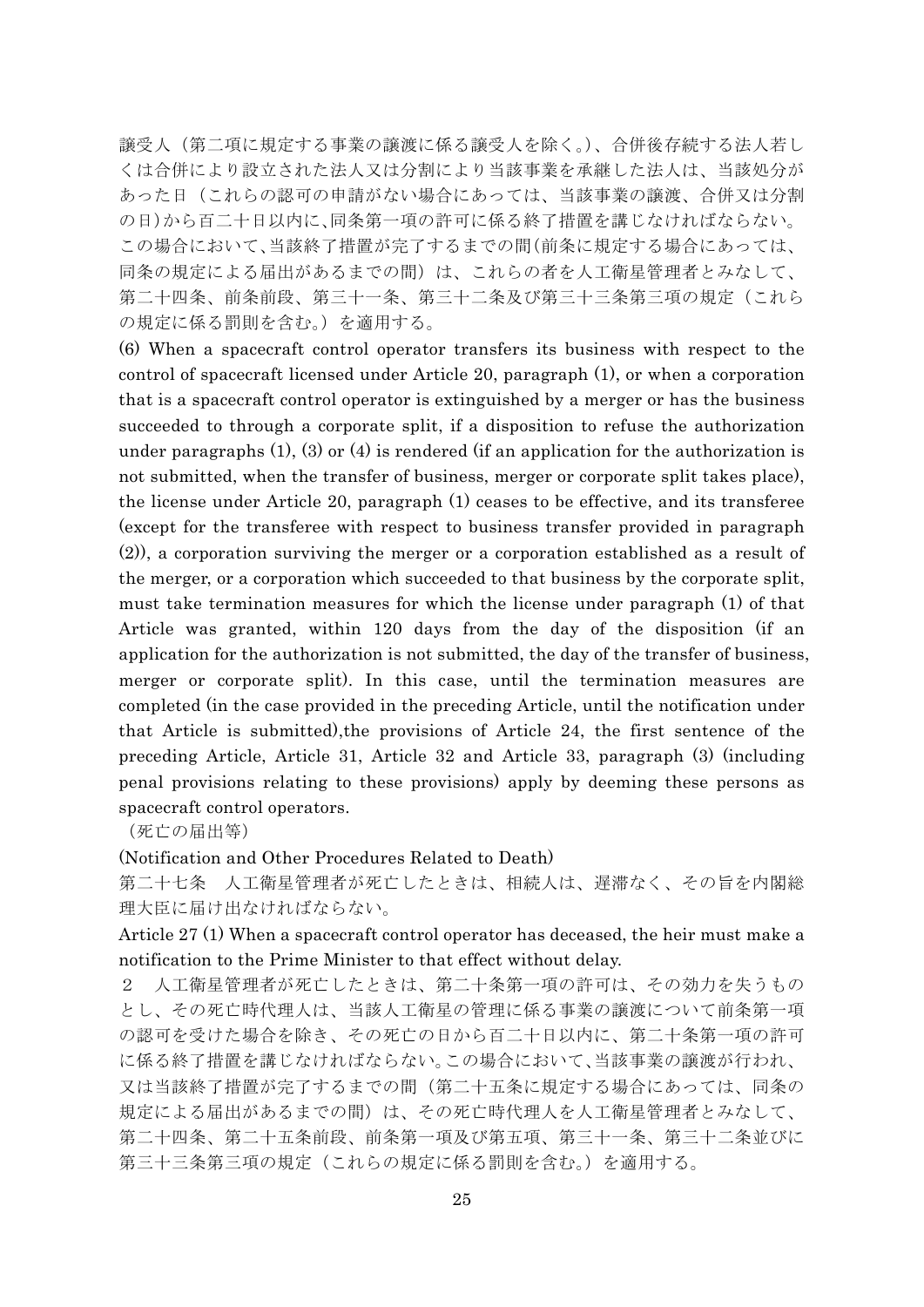(2) When a spacecraft control operator has deceased, the license under Article 20, paragraph (1) ceases to be effective, and the representative in case of death must take termination measures pertaining to the license under Article 20, paragraph (1), within 120 days from the date of death, unless the transfer of business with respect to the control of the spacecraft has been authorized under paragraph (1) of the preceding Article. In this case, until the implementation of the business transfer or the completion of the termination measures (in the case provided in Article 25, until the notification provided therein is submitted), provisions of Article 24, the first sentence of Article 25, Article 26, paragraphs (1) and (5), Article 31, Article 32 and Article 33, paragraph (3) (including penal provisions relating to these provisions) apply by deeming the representative in case of death as a spacecraft control operator.

(終了措置)

#### (Termination Measures)

第二十八条 人工衛星管理者は、第二十条第一項の許可に係る管理計画の定めるところ により人工衛星の管理を終了しようとするときは、内閣府令で定めるところにより、あ らかじめ、その旨を内閣総理大臣に届け出るとともに、同項の許可に係る終了措置を講 じなければならない。

Article 28 (1) When a spacecraft control operator intends to terminate the control of a spacecraft pursuant to the control plan pertaining to the license under Article 20, paragraph (1), the spacecraft control operator must make a notification to the Prime Minister to that effect in advance and take the termination measures pertaining to the license under that paragraph, pursuant to the provisions of Cabinet Office Order. 2 前項の規定により終了措置が講じられたときは、第二十条第一項の許可は、その効 力を失う。

(2) When the termination measures are taken pursuant to the preceding paragraph, the license under Article 20, paragraph (1) ceases to be effective.

(解散の届出等)

(Notification and Other Procedures Related to Dissolution)

第二十九条 人工衛星管理者である法人が合併以外の事由により解散したときは、その 清算人又は破産管財人は、遅滞なく、その旨を内閣総理大臣に届け出なければならない。

Article 29 (1) When a corporation that is a spacecraft control operator dissolves for reasons other than a merger, a liquidator or a bankruptcy trustee must make a notification to the Prime Minister to that effect without delay.

2 人工衛星管理者である法人が合併以外の事由により解散したときは、第二十条第一 項の許可は、その効力を失うものとし、その清算法人(清算中若しくは特別清算中の法 人又は破産手続開始後の法人をいう。以下この項において同じ。)は、当該人工衛星の管 理に係る事業の譲渡について第二十六条第一項の認可を受けた場合を除き、その解散の 日から百二十日以内に、第二十条第一項の許可に係る終了措置を講じなければならない。 この場合において、当該事業の譲渡が行われ、又は当該終了措置が完了するまでの間(第 二十五条に規定する場合にあっては、同条の規定による届出があるまでの間)は、その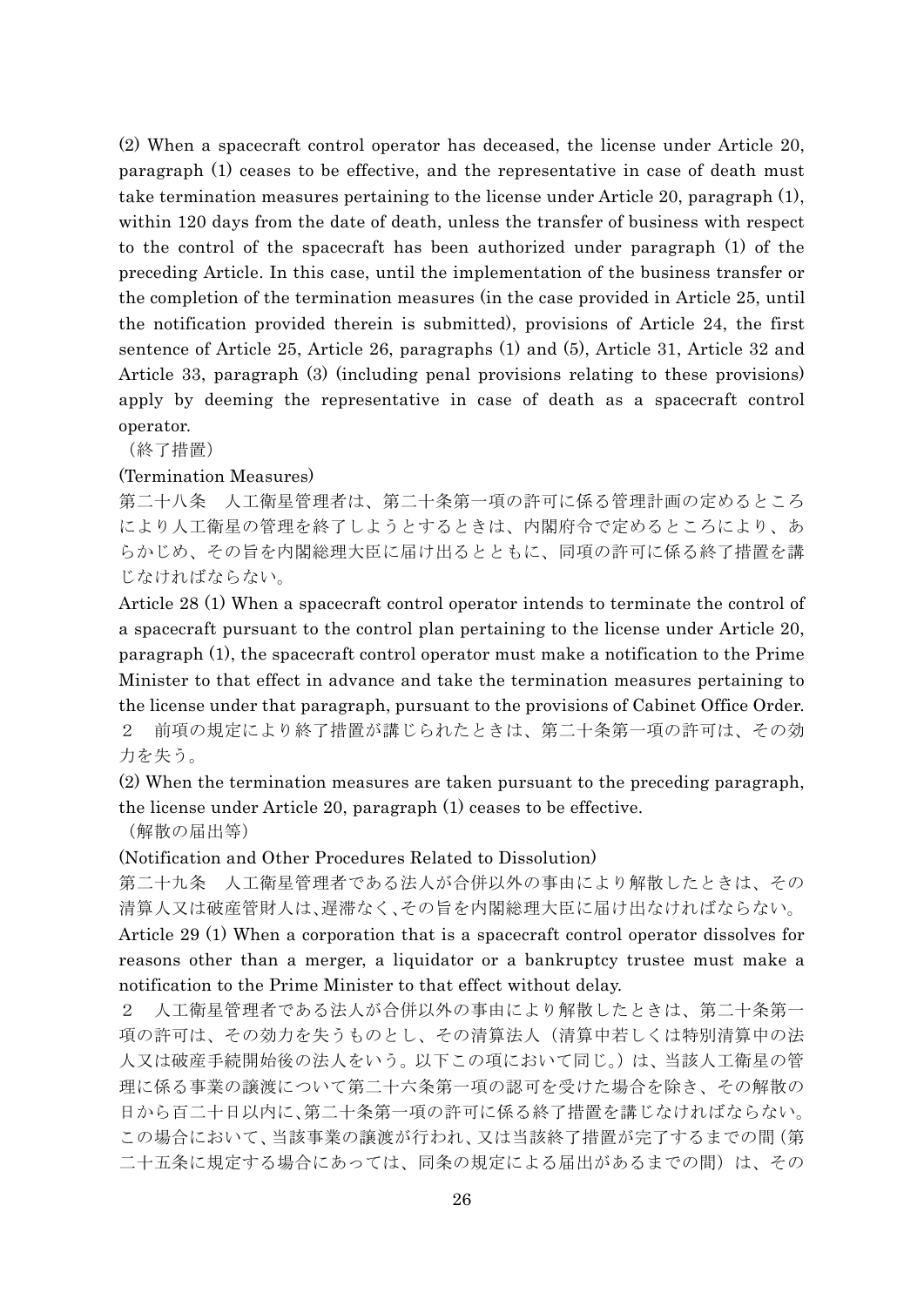清算法人を人工衛星管理者とみなして、第二十四条、第二十五条前段、第二十六条第一 項及び第五項、第三十一条、第三十二条並びに第三十三条第三項の規定(これらの規定 に係る罰則を含む。)を適用する。

(2) When a corporation that is a spacecraft control operator dissolves for reasons other than a merger, the license under Article 20, paragraph (1) ceases to be effective, and the corporation under liquidation (meaning a corporation under liquidation or special liquidation, or a corporation against which bankruptcy proceedings have been commenced; hereinafter the same applies in this paragraph) must take termination measures pertaining to the license under Article 20, paragraph (1) within 120 days from the date of dissolution, unless the transfer of business with respect to the control of spacecraft has been authorized under Article 26, paragraph (1). In this case, until the implementation of the business transfer or the completion of the termination measures (in the case provided in Article 25, until the notification provided therein is submitted), provisions of Article 24, the first sentence of Article 25, Article 26, paragraphs (1) and (5), Article 31, Article 32 and Article 33, paragraph (3) (including penal provision relating to these provisions) apply by deeming the corporation under liquidation as a spacecraft control operator.

(許可の取消し等)

(Rescission and Other Procedures Related to License)

第三十条 内閣総理大臣は、人工衛星管理者が次の各号のいずれかに該当するときは、 第二十条第一項の許可を取り消すことができる。

Article 30 (1) If a spacecraft control operator falls under any of the following items, the Prime Minister may rescind the license under Article 20, paragraph (1):

一 偽りその他不正の手段により第二十条第一項若しくは第二十三条第一項の許可又は 第二十六条第一項、第三項若しくは第四項の認可を受けたとき。

(i) the spacecraft control operator has obtained the license under Article 20, paragraph (1) or Article 23, paragraph (1), or the authorization under Article 26, paragraph (1), (3) or (4) by deception or other wrongful means;

二 第二十一条第一号又は第三号から第六号までのいずれかに該当することとなったと き。

(ii) the spacecraft control operator has come to fall under any of the items of Article 21, item (i) or items (iii) through (iv);

三 第二十三条第一項の規定により許可を受けなければならない事項を同項の許可を受 けないで変更したとき。

(iii) the spacecraft control operator has changed a matter for which permission must be obtained pursuant to Article 23, paragraph (1) without obtaining the permission under that paragraph;

四 第三十三条第三項の規定による命令に違反したとき。

(iv) the spacecraft control operator has violated an order under Article 33, paragraph  $(3)$ ; or

五 第三十四条第一項の規定により第二十条第一項若しくは第二十三条第一項の許可又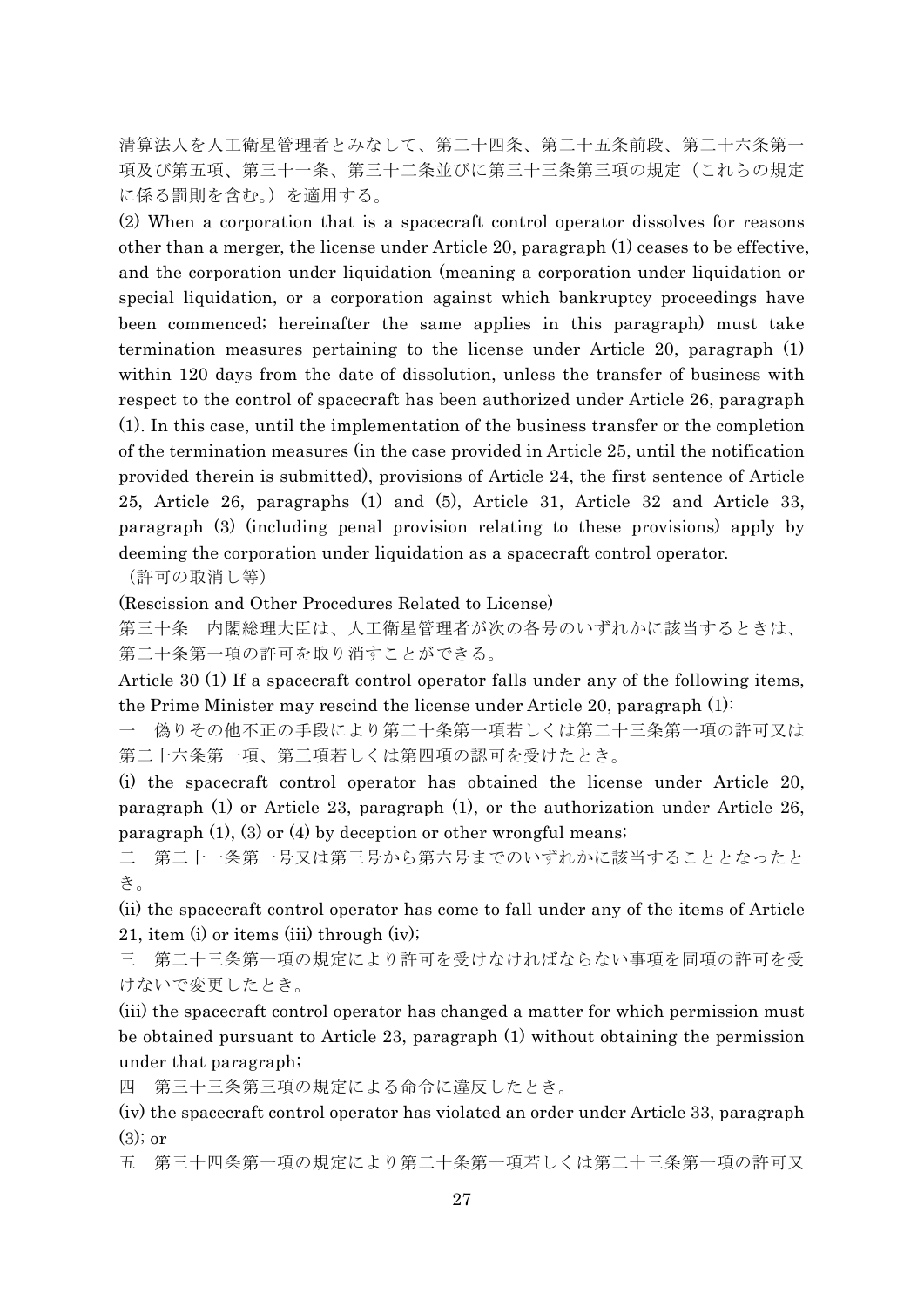は第二十六条第一項、第三項若しくは第四項の認可に付された条件に違反したとき。 (v) the spacecraft control operator has violated the conditions attached to the license under Article 20, paragraph (1) or Article 23, paragraph (1), or the authorization under Article 26, paragraph (1), (3) or (4), pursuant to Article 34, paragraph (1).

人工衛星管理者が前項の規定により第二十条第一項の許可を取り消されたときは、 当該人工衛星の管理に係る事業の譲渡について第二十六条第一項の認可を受けた場合を 除き、その取消しの日から百二十日以内に、第二十条第一項の許可に係る終了措置を講 じなければならない。この場合において、当該事業の譲渡が行われ、又は当該終了措置 が完了するまでの間(第二十五条に規定する場合にあっては、同条の規定による届出が あるまでの間)は、その者を人工衛星管理者とみなして、第二十四条、第二十五条前段、 第二十六条第一項及び第五項、次条、第三十二条並びに第三十三条第三項の規定(これ らの規定に係る罰則を含む。)を適用する。

(2) If the license of a spacecraft control operator under Article 20, paragraph (1) is rescinded pursuant to the preceding paragraph, the spacecraft control operator must take termination measures pertaining to the license under Article 20, paragraph (1) within 120 days from the date of the rescission unless transfer of business with respect to the control of spacecraft has been authorized under Article 26, paragraph (1). In this case, until the implementation of the business transfer or the completion of the termination measures (in the case provided in Article 25, until the notification provided therein is submitted), provisions of Article 24, the first sentence of Article 25, Article 26, paragraphs (1) and (5), Article 31, Article 32 and Article 33, paragraph (3) (including penal regulations relating to these provisions) apply by deeming the person as a spacecraft control operator.

第四章 内閣総理大臣による監督

Chapter IV Supervision by the Prime Minister

(立入検査等)

(On-site Inspection, etc.)

第三十一条 内閣総理大臣は、この法律の施行に必要な限度において、打上げ実施者、 第十三条第一項の型式認定を受けた者、第十六条第一項の適合認定を受けた者若しくは 人工衛星管理者に対し必要な報告を求め、又はその職員に、これらの者の事務所その他 の事業所に立ち入り、これらの者の帳簿、書類その他の物件を検査させ、若しくは関係 者に質問させることができる。

Article 31 (1) The Prime Minister may, to the extent necessary for the enforcement of this Act, request a launch operator, a person who obtained a type certification under Article 13, paragraph (1), a person who obtained a compliance certification under Article 16, paragraph (1) or a spacecraft control operator to provide necessary reports or have Cabinet Office officials enter its office or any other places of business to inspect books, documents or other items or to question relevant persons.

前項の規定による立入検査をする職員は、その身分を示す証明書を携帯し、関係者 の請求があったときは、これを提示しなければならない。

(2) An official who conducts an on-site inspection under the preceding paragraph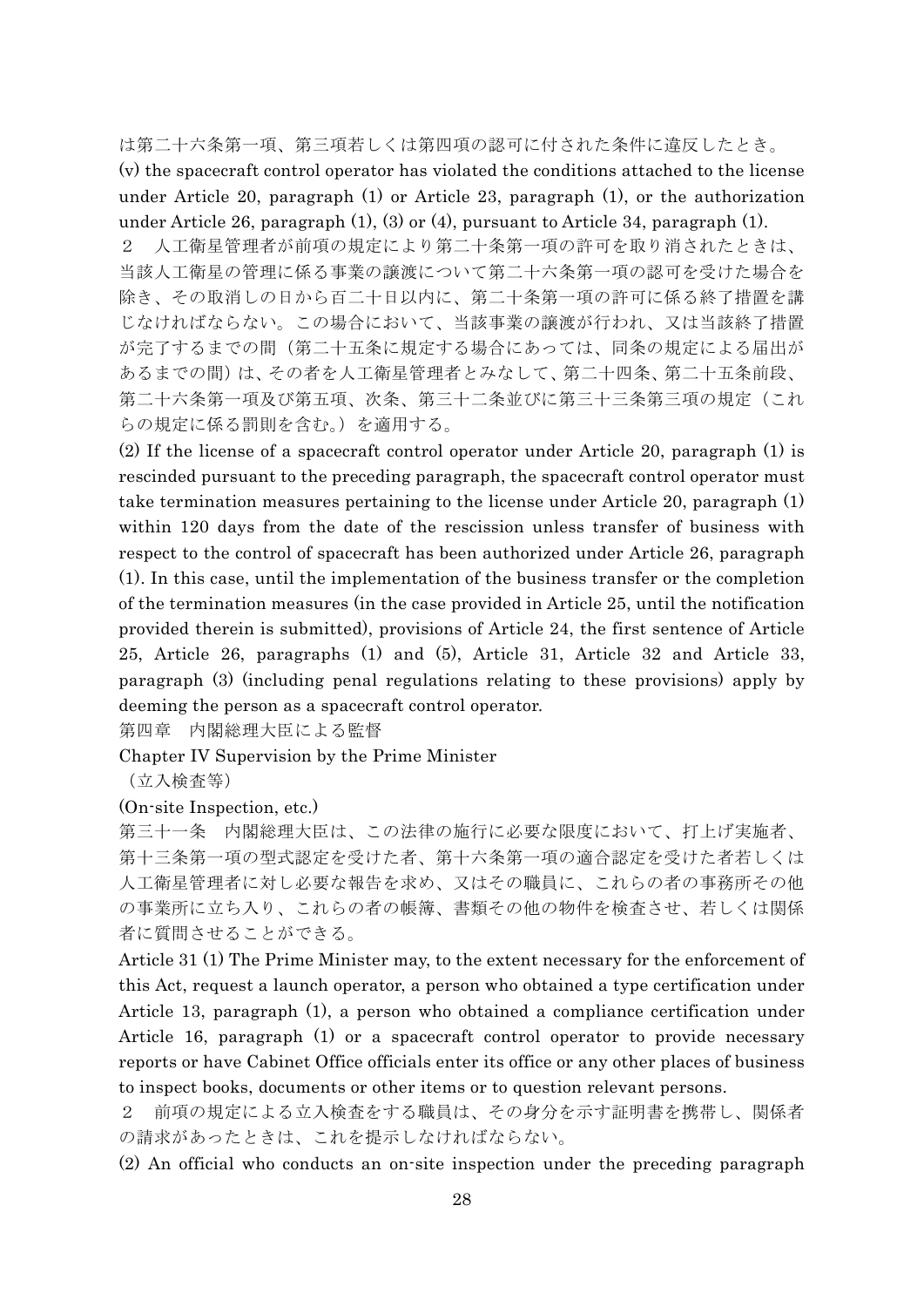must carry an identification card and present this at the request of relevant persons. 3 第一項の規定による立入検査の権限は、犯罪捜査のために認められたものと解して はならない。

(3) The authority to conduct an on-site inspection under paragraph (1) must not be construed as being granted for a criminal investigation.

(指導等)

# (Guidance, etc.)

第三十二条 内閣総理大臣は、基本理念にのっとり、打上げ実施者、第十三条第一項の 型式認定を受けた者、第十六条第一項の適合認定を受けた者又は人工衛星管理者に対し、 宇宙の開発及び利用に関する諸条約の的確かつ円滑な実施及び公共の安全の確保を図る ため、必要な指導、助言及び勧告をすることができる。

Article 32 The Prime Minister may give necessary guidance, advice and recommendations to launch operators, persons who obtained a type certification under Article 13, paragraph (1), persons who obtained a compliance certification under Article 16, paragraph (1) or spacecraft control operators in order to ensure the accurate and smooth implementation of the conventions on development and use of outer space and public safety, in accordance with the basic principles.

(是正命令)

### (Correction Order)

第三十三条 内閣総理大臣は、第十三条第一項の型式認定を受けた人工衛星の打上げ用 ロケットの設計がロケット安全基準に適合せず、又はロケット安全基準に適合しなくな るおそれがあると認めるときは、当該型式認定を受けた者に対し、ロケット安全基準に 適合させるため、又はロケット安全基準に適合しなくなるおそれをなくするために必要 な設計の変更を命ずることができる。

Article 33 (1) When the Prime Minister determines that design of a launch vehicle which obtained a type certification under Article 13, paragraph (1) fails or is likely to fail to comply with the launch vehicle safety standard, the Prime Minister may order the person who obtained the type certification to make necessary changes to the design to conform to the launch vehicle safety standard or preclude the possibility of failing to comply with the launch vehicle safety standard.

2 内閣総理大臣は、第十六条第一項の適合認定を受けた打上げ施設が型式別施設安全 基準に適合せず、又は型式別施設安全基準に適合しなくなるおそれがあると認めるとき は、当該適合認定を受けた者に対し、型式別施設安全基準に適合させるため、又は型式 別施設安全基準に適合しなくなるおそれをなくするために必要な措置をとるべきことを 命ずることができる。

(2) When the Prime Minister determines that a launch site which obtained the compliance certification under Article 16, paragraph (1) fails or is likely to fail to comply with the type-specific site safety standard, the Prime Minister may order the person who obtained the compliance certification to take measures to the extent necessary for ensuring compliance with the type-specific site safety standard or precluding the possibility of failing to comply with the type-specific site safety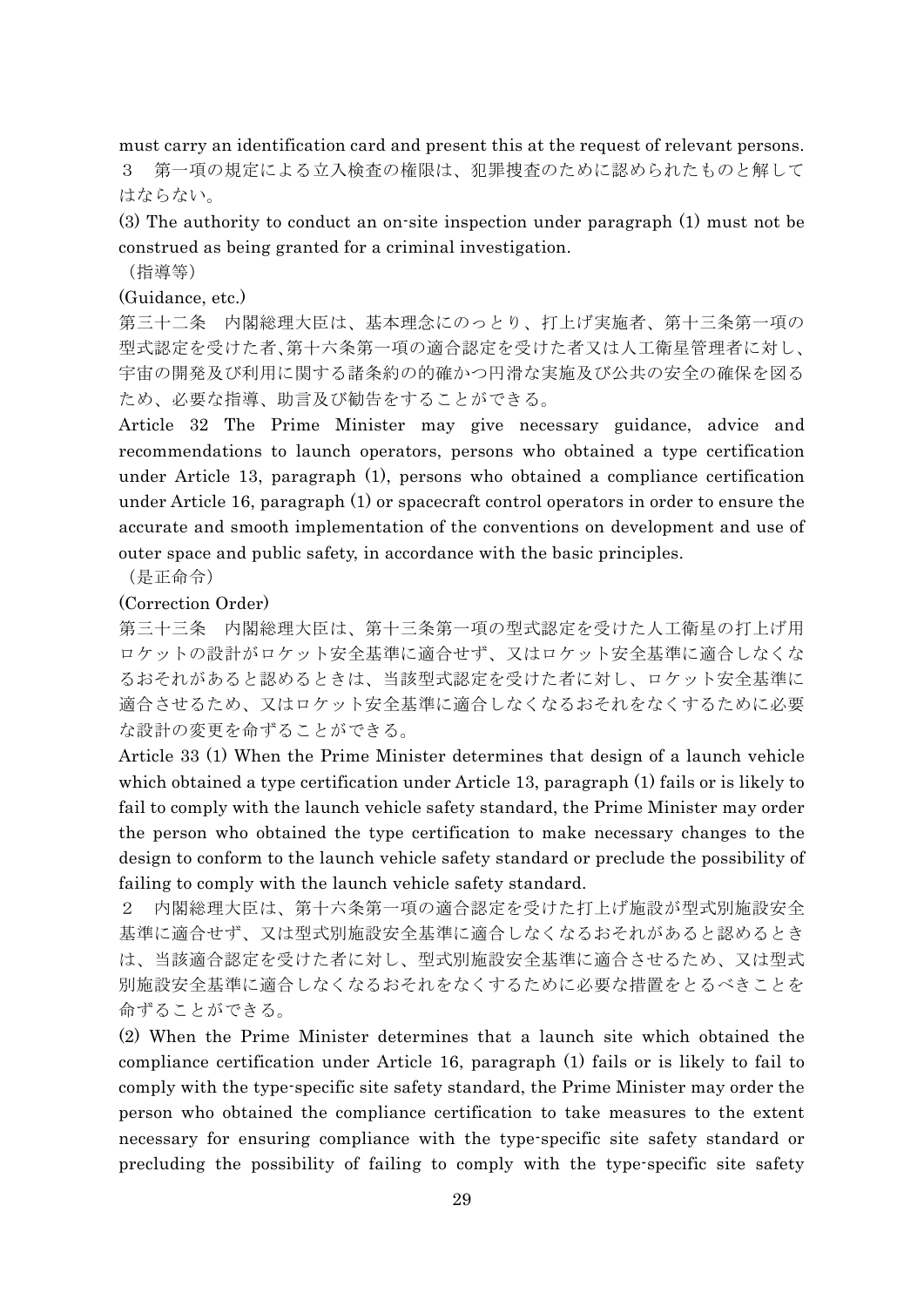standard.

3 内閣総理大臣は、人工衛星管理者が第二十四条の規定に違反していると認めるとき は、当該人工衛星管理者に対し、当該違反を是正するため必要な措置をとるべきことを 命ずることができる。

(3) When the Prime Minister determines that a spacecraft control operator is in violation of the provisions of Article 24, the Prime Minister may order the spacecraft control operator to take necessary measures for correcting that violation.

(許可等の条件)

(Conditions of the Permission, etc.)

第三十四条 第四条第一項、第七条第一項、第二十条第一項若しくは第二十三条第一項 の許可又は第十条第一項から第三項まで若しくは第二十六条第一項、第三項若しくは第 四項の認可には、条件を付し、及びこれを変更することができる。

Article 34 (1) Conditions may be imposed on the permission under Article 4, paragraph (1), Article 7, paragraph (1), the license under Article 20, paragraph (1), the permission under Article 23, paragraph (1), or the authorization under Article 10, paragraphs (1) through (3) or Article 26, paragraph (1), (3) or (4), and changes may be made to the conditions.

2 前項の条件は、許可又は認可に係る事項の確実な実施を図るため必要な最小限度の ものに限り、かつ、許可又は認可を受ける者に不当な義務を課することとなるものであ ってはならない。

(2) The conditions referred to in the preceding paragraph must be limited to the minimum extent required for ensuring the proper implementation of the matters pertaining to the permissions, licenses or authorizations and must not result in imposing unreasonable duties on the person obtaining the permission, license or authorization.

第五章 ロケット落下等損害の賠償

Chapter V Compensation for Launch Vehicle Fall Damage

第一節 ロケット落下等損害賠償責任

Section 1 Liability for Compensation for Launch Vehicle Fall Damage

(無過失責任)

(Strict Liability)

第三十五条 国内に所在し、又は日本国籍を有する船舶若しくは航空機に搭載された打 上げ施設を用いて人工衛星等の打上げを行う者は、当該人工衛星等の打上げに伴いロケ ット落下等損害を与えたときは、その損害を賠償する責任を負う。

Article 35 A person who implements the launching of spacecraft, etc. using a launch site located in Japan or onboard a ship or aircraft with Japanese nationality is liable to compensate for any launch vehicle fall damage caused by the person in relation to the launching of the spacecraft, etc.

(責任の集中)

(Channeling of Liability)

第三十六条 前条の場合において、同条の規定により損害を賠償する責任を負うべき人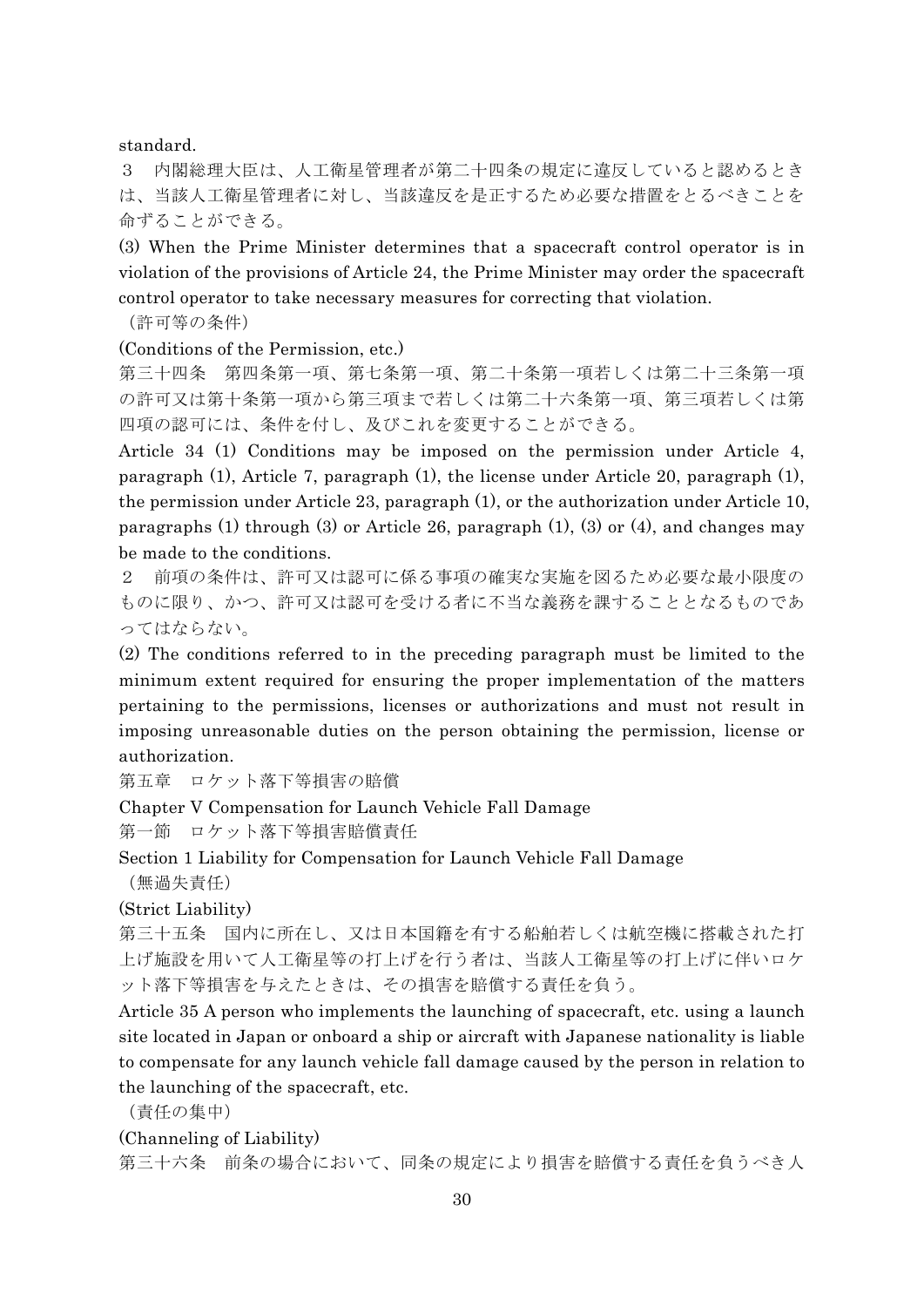工衛星等の打上げを行う者以外の者は、その損害を賠償する責任を負わない。

Article 36 (1) In the case referred to in the preceding Article, no person other than the person implementing the launching of the spacecraft, etc., who is to be held liable to compensate for the damage pursuant to that Article, is liable to compensate for the damage.

2 ロケット落下等損害については、製造物責任法(平成六年法律第八十五号)の規定 は、適用しない。

(2) The provisions of the Product Liability Act (Act No. 85 of 1994) do not apply to launch vehicle fall damage.

3 第一項の規定は、原子力損害の賠償に関する法律(昭和三十六年法律第百四十七号) の適用を排除するものと解してはならない。

(3) The provisions of paragraph (1) must not be construed to preclude the application of the Act on Compensation for Nuclear Damage (Act No. 147 of 1961).

(賠償についてのしん酌)

(Consideration for Determination of Compensation for Damages)

第三十七条 前二条の規定にかかわらず、ロケット落下等損害の発生に関して天災その 他の不可抗力が競合したときは、裁判所は、損害賠償の責任及び額を定めるについて、 これをしん酌することができる。

Article 37 Notwithstanding the provisions of the preceding two Articles, if a natural disaster or other force majeure also contributed to the occurrence of the launch vehicle fall damage, the court may also take those into consideration to determine the liabilities and amount of compensation for damages.

(求償権)

#### (Right to Reimbursement)

第三十八条 第三十五条の場合において、他にその損害の発生の原因について責任を負 うべき者があるときは、同条の規定により損害を賠償した者は、その者に対して求償権 を有する。ただし、当該責任を負うべき者が当該人工衛星等の打上げの用に供された資 材その他の物品又は役務の提供をした者(当該人工衛星等の打上げの用に供された打上 げ施設を管理し、及び運営する者を除く。)であるときは、当該損害がその者又はその者 の従業者の故意により生じたものである場合に限り、その者に対して求償権を有する。

Article 38 (1) In the case referred to in Article 35, if any other person is to be held liable for the cause of the damage, the person who made a compensation for the damage pursuant to that Article has a right to reimbursement from that person; provided, however, that if the person who is to be held liable was the supplier of materials or other goods or services used for the launching of the spacecraft, etc. (excluding the manager and operator of the launch site used for the launching of the spacecraft, etc.), the person who compensated for the damage has a right to reimbursement from the supplier only if the damage was caused by the intentional conduct of the supplier or its workers.

2 前項の規定は、求償権に関し書面による特約をすることを妨げない。

(2) The provisions of the preceding paragraph do not preclude the execution of a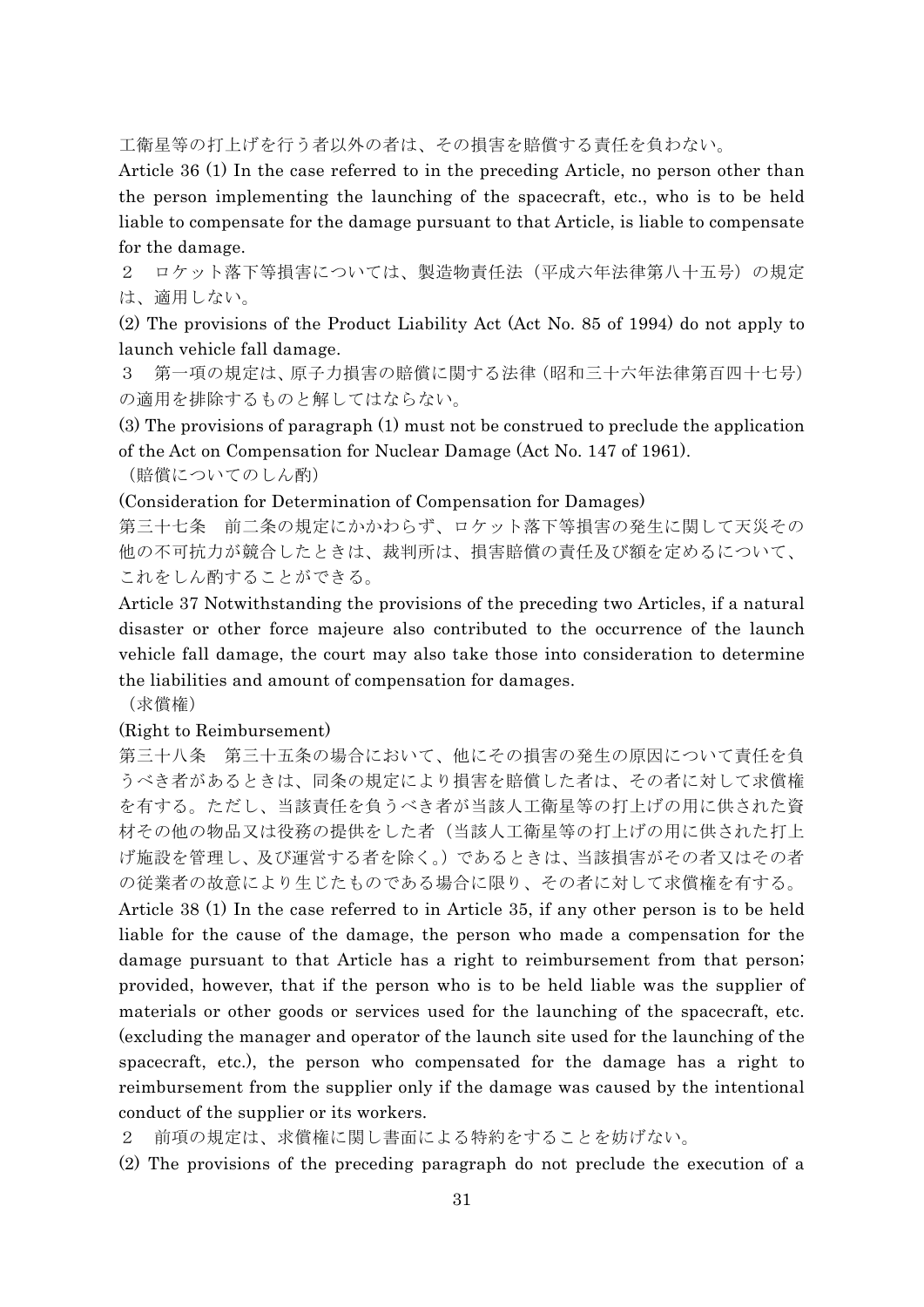written special agreement on the right to reimbursement.

第二節 ロケット落下等損害賠償責任保険契約

Section 2 Launch Vehicle Fall Damage Liability Insurance Contract

第三十九条 ロケット落下等損害の被害者は、その損害賠償請求権に関し、ロケット落 下等損害賠償責任保険契約の保険金について、他の債権者に先立って弁済を受ける権利 を有する。

Article 39 (1) Victims of launch vehicle fall damage are entitled to receive the payment from insurance proceeds under the launch vehicle fall damage liability insurance contract, in relation to their respective claims for damages, prior to other creditors.

2 被保険者は、ロケット落下等損害の被害者に対する損害賠償額について、自己が支 払った限度又は当該被害者の承諾があった限度においてのみ、保険者に対して保険金の 支払を請求することができる。

(2) In relation to the amount of damages payable to the victims of launch vehicle fall damage, the insured may make an insurance claim against the insurer only to the extent of the amount paid by the insured itself or the amount approved by the victim.

3 ロケット落下等損害賠償責任保険契約の保険金請求権は、これを譲り渡し、担保に 供し、又は差し押さえることができない。ただし、ロケット落下等損害の被害者がその 損害賠償請求権に関し差し押さえる場合は、この限りでない。

(3) An insurance claim under a launch vehicle fall damage liability insurance contract may not be assigned, provided for security or attached; provided, however, that this does not apply if a victim of the launch vehicle fall damage attaches the insurance claim in relation to the victim's own claim for damages.

第三節 ロケット落下等損害賠償補償契約

Section 3 Launch Vehicle Fall Damage Liability Indemnification Contract (ロケット落下等損害賠償補償契約)

(Launch Vehicle Fall Damage Liability Indemnification Contract)

第四十条 政府は、打上げ実施者を相手方として、打上げ実施者の特定ロケット落下等 損害の賠償の責任が発生した場合において、これを打上げ実施者が賠償することにより 生ずる損失を当該特定ロケット落下等損害の賠償に充てられる第九条第二項に規定する 損害賠償担保措置(以下単に「損害賠償担保措置」という。)の賠償措置額に相当する金 額を超えない範囲内で政府が補償することを約するロケット落下等損害賠償補償契約を 締結することができる。

Article 40 (1) The government may execute a launch vehicle fall damage liability indemnification contract with a launch operator whereby the government promises to indemnify the launch operator for the losses arising from making the compensation for damages in the case of accruing a liability to compensate for the specific launch vehicle fall damages, to the extent not exceeding an amount equivalent to the amount covered by compensation measures in relation to the security measures for compensation for damages provided in Article 9, paragraph (2)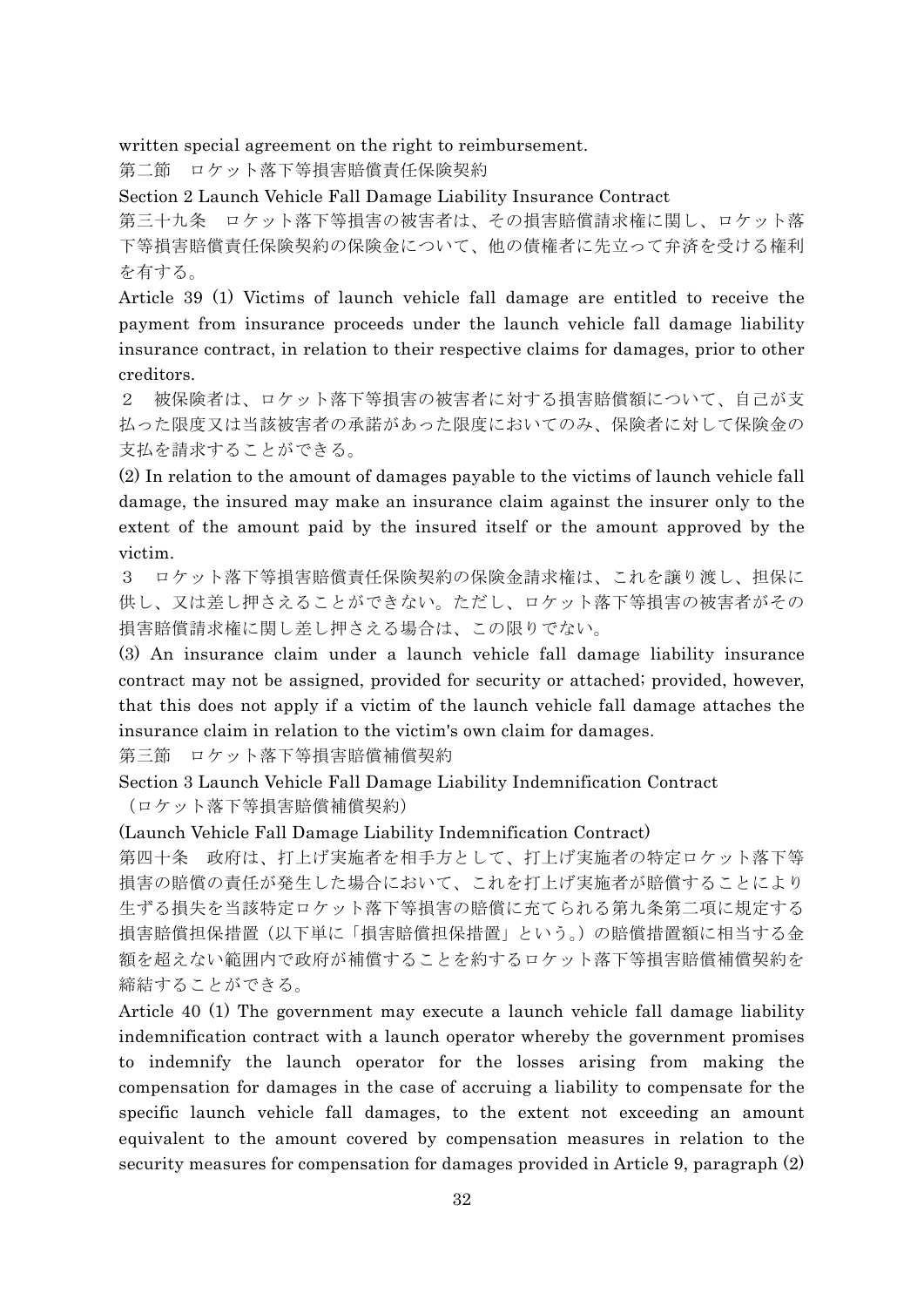to be allocated to the compensation for the specific launch vehicle fall damages (hereinafter simply referred to as "security measures for compensation for damages").

2 前項に定めるもののほか、政府は、打上げ実施者を相手方として、打上げ実施者の ロケット落下等損害の賠償の責任が発生した場合において、ロケット落下等損害賠償責 任保険契約、同項のロケット落下等損害賠償補償契約その他のロケット落下等損害を賠 償するための措置によっては埋めることができないロケット落下等損害を打上げ実施者 が賠償することにより生ずる損失を、我が国の人工衛星等の打上げに関係する産業の国 際競争力の強化の観点から措置することが適当なものとして内閣府令で定める金額から 当該打上げ実施者のロケット落下等損害の賠償に充てられる損害賠償担保措置の賠償措 置額に相当する金額(当該ロケット落下等損害について相当措置が講じられている場合 にあっては、当該賠償措置額に相当する金額又は当該相当措置により当該ロケット落下 等損害の賠償に充てることができる金額のいずれか多い金額)を控除した金額を超えな い範囲内で政府が補償することを約するロケット落下等損害賠償補償契約を締結するこ とができる。

(2) Beyond what is provided in the preceding paragraph, the government may execute a launch vehicle fall damage liability indemnification contract with a launch operator whereby the government promises to indemnify the launch operator for the loss caused by making compensation for launch vehicle fall damage in the case of accruing a liability to compensate for the launch vehicle fall damage, that is not covered by a launch vehicle fall damage liability insurance contract, a launch vehicle fall damage liability indemnification contract under that paragraph or any other measures for compensation for launch vehicle fall damage, in an amount not exceeding the amount specified by Cabinet Office Order which is appropriate from the standpoint of the reinforcement of international competitiveness of Japanese industries related to the launching of spacecraft, etc., after deduction of an amount equivalent to the amount covered by compensation measures relating to the security measures for compensation for damages to be allocated to the launch operator's compensation for launch vehicle fall damage (or, when equivalent measures have been taken in relation to the launch vehicle fall damage, an amount equivalent to the amount covered by compensation measures or the amount covered by the equivalent measures that can be allocated to the compensation for the launch vehicle fall damage, whichever is higher).

3 前条の規定は、ロケット落下等損害賠償補償契約に基づく補償金について準用する。 (3) The provisions of the preceding Article apply mutatis mutandis to the indemnification payment under a launch vehicle fall damage liability indemnification contract.

(ロケット落下等損害賠償補償契約の期間)

(Term of Launch Vehicle Fall Damage Liability Indemnification Contract) 第四十一条 ロケット落下等損害賠償補償契約の期間は、その締結の時から当該ロケッ ト落下等損害賠償補償契約に係る人工衛星等の打上げを終える時までとする。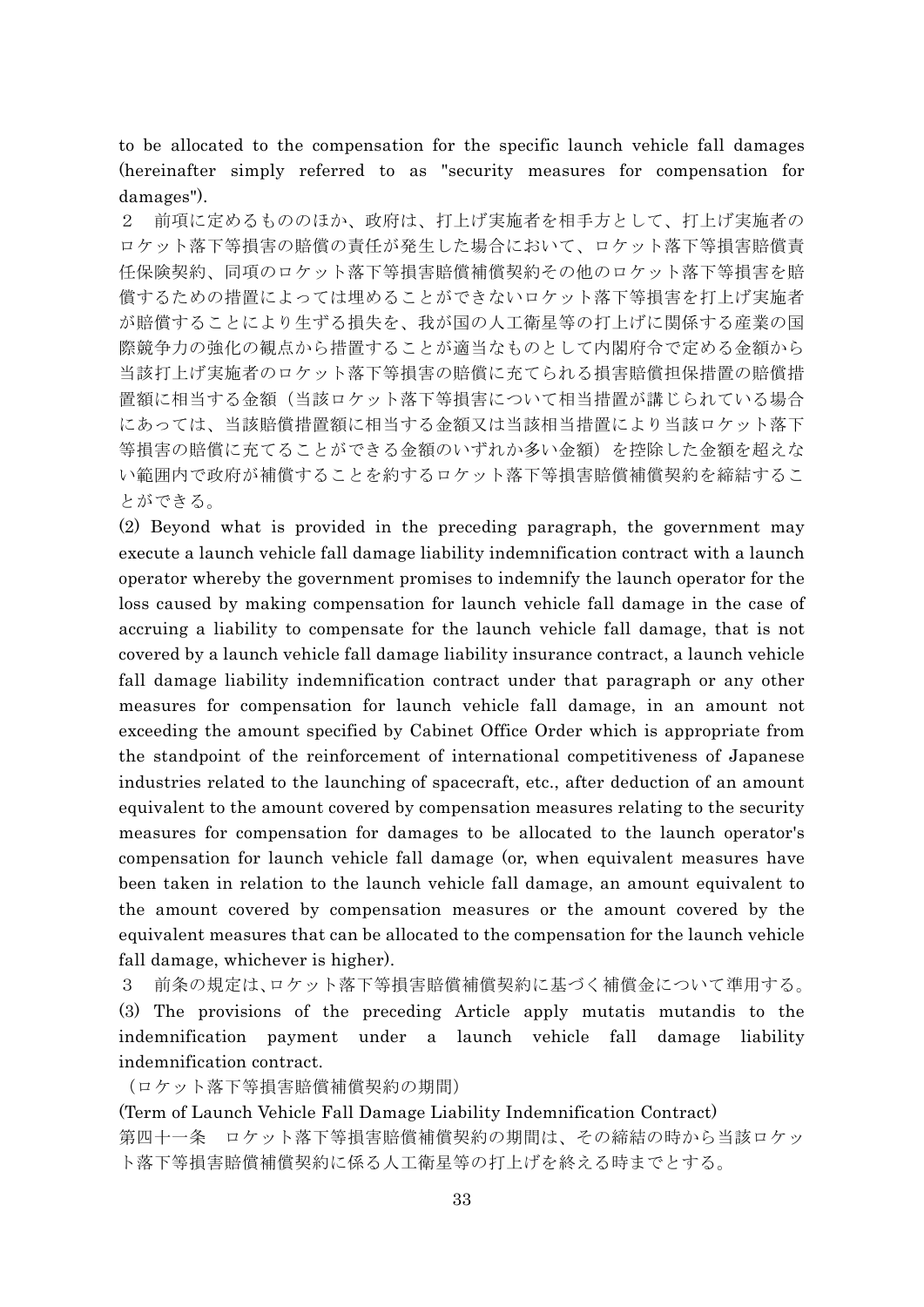Article 41 The term of a launch vehicle fall damage liability indemnification contract commences from the time of execution thereof and terminates upon the completion of the launching of the spacecraft, etc. pertaining to the relevant launch vehicle fall damage liability indemnification contract.

(補償金)

# (Indemnification Payment)

第四十二条 政府がロケット落下等損害賠償補償契約により補償する金額は、当該ロケ ット落下等損害賠償補償契約の期間内における人工衛星等の打上げにより与えたロケッ ト落下等損害を打上げ実施者が賠償することにより生ずる損失について当該ロケット落 下等損害賠償補償契約に係る契約金額までとする。

Article 42 The amount to be indemnified by the government in relation to a launch vehicle fall damage liability indemnification contract must not exceed the contract amount of the launch vehicle fall damage liability indemnification contract relating to the losses arising from the compensation by the launch operator for launch vehicle fall damage caused by the launching of spacecraft, etc. during the term of the launch vehicle fall damage liability indemnification contract.

(ロケット落下等損害賠償補償契約の締結の限度)

(Limitation on Execution of Launch Vehicle Fall Damage Liability Indemnification Contract)

第四十三条 政府は、一会計年度内に締結するロケット落下等損害賠償補償契約に係る 契約金額の合計額が会計年度ごとに国会の議決を経た金額を超えない範囲内で、ロケッ ト落下等損害賠償補償契約を締結するものとする。

Article 43 The government is to execute a launch vehicle fall damage liability indemnification contract within the limit so that the total contract amount of launch vehicle fall damage liability indemnification contracts executed in a single fiscal year will not exceed the amount approved by the Diet for that fiscal year.

(時効)

(Prescription)

第四十四条 補償金の支払を受ける権利は、これを行使することができる時から三年を 経過したときは、時効によって消滅する。

Article 44 The right to receive the indemnification payment is extinguished by prescription if three years elapse from the time when it became possible to exercise the right.

(代位)

(Subrogation)

第四十五条 政府は、ロケット落下等損害賠償補償契約により補償した場合において、 当該ロケット落下等損害賠償補償契約の相手方である打上げ実施者が第三者に対して求 償権を有するときは、次に掲げる金額のうちいずれか少ない金額を限度として当該求償 権を取得する。

Article 45 When the government made an indemnification under a launch vehicle fall damage liability indemnification contract, and if the launch operator that is the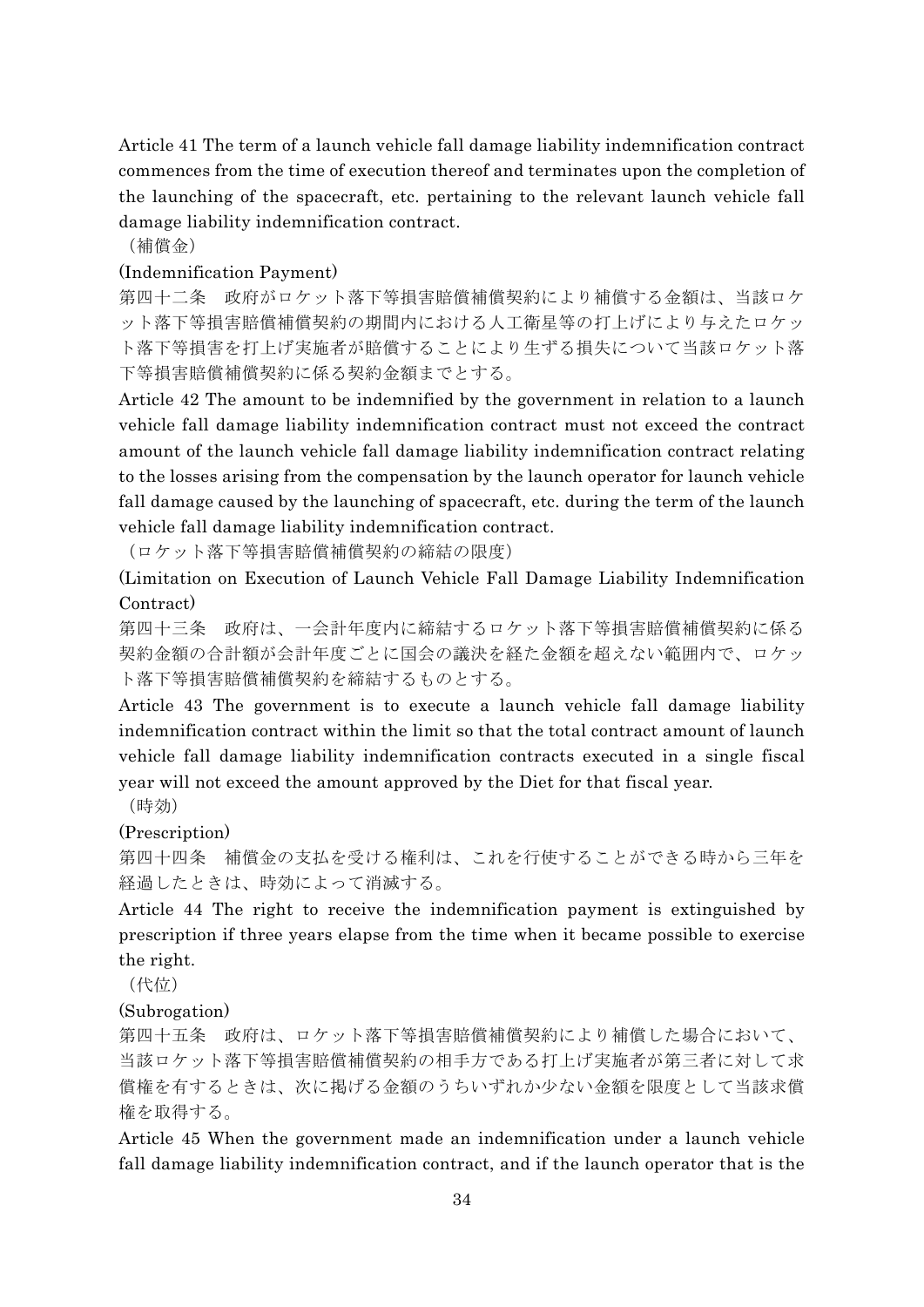counterparty to the launch vehicle fall damage liability indemnification contract has a right to reimbursement from a third party, the government acquires the right to reimbursement up to the amount specified in the following, whichever is lower:

一 政府が補償した金額

(i) the amount indemnified by the government; or

二 当該求償権の金額

(ii) the amount of the right to reimbursement.

(補償金の返還)

(Redemption of Indemnification Payment)

第四十六条 政府は、ロケット落下等損害賠償補償契約に基づき補償金を支払った場合 において、当該ロケット落下等損害賠償補償契約の相手方である打上げ実施者が次の各 号のいずれかに該当するときは、当該打上げ実施者から、政令で定めるところにより、 その返還をさせるものとする。

Article 46 When the government made an indemnification payment under a launch vehicle fall damage liability indemnification contract, and if the launch operator that is the counterparty to the launch vehicle fall damage liability indemnification contract falls under any of the following items, the government is to order the launch operator to redeem the amount of indemnification pursuant to the provisions of Cabinet Order:

一 第八条の規定に違反して人工衛星等の打上げを行ったこと。

(i) the launch operator implemented the launching of spacecraft, etc. in violation of the provisions of Article 8; or

二 人工衛星等の打上げを行った際、第十二条第一号又は第五号に該当していたこと。

(ii) the launch operator fell under Article 12, item (i) or (v) when it implemented the launching of spacecraft, etc.

(業務の管掌)

#### (Administration of Businesses)

第四十七条 この節に規定する政府の業務は、内閣総理大臣が管掌する。

Article 47 (1) The business of the government provided in this Section is to be administered by the Prime Minister.

2 内閣総理大臣は、ロケット落下等損害賠償補償契約を締結しようとするときは、あ らかじめ、財務大臣に協議しなければならない。

(2) When the Prime Minister intends to execute a launch vehicle fall damage liability indemnification contract, the Prime Minister must consult with the Minister of Finance in advance.

(業務の委託)

#### (Entrustment of Business)

第四十八条 政府は、政令で定めるところにより、ロケット落下等損害賠償補償契約に 基づく業務の一部を保険者に委託することができる。

Article 48 (1) The government may entrust a part of its business relating to a launch vehicle fall damage liability indemnification contract to insurers, pursuant to the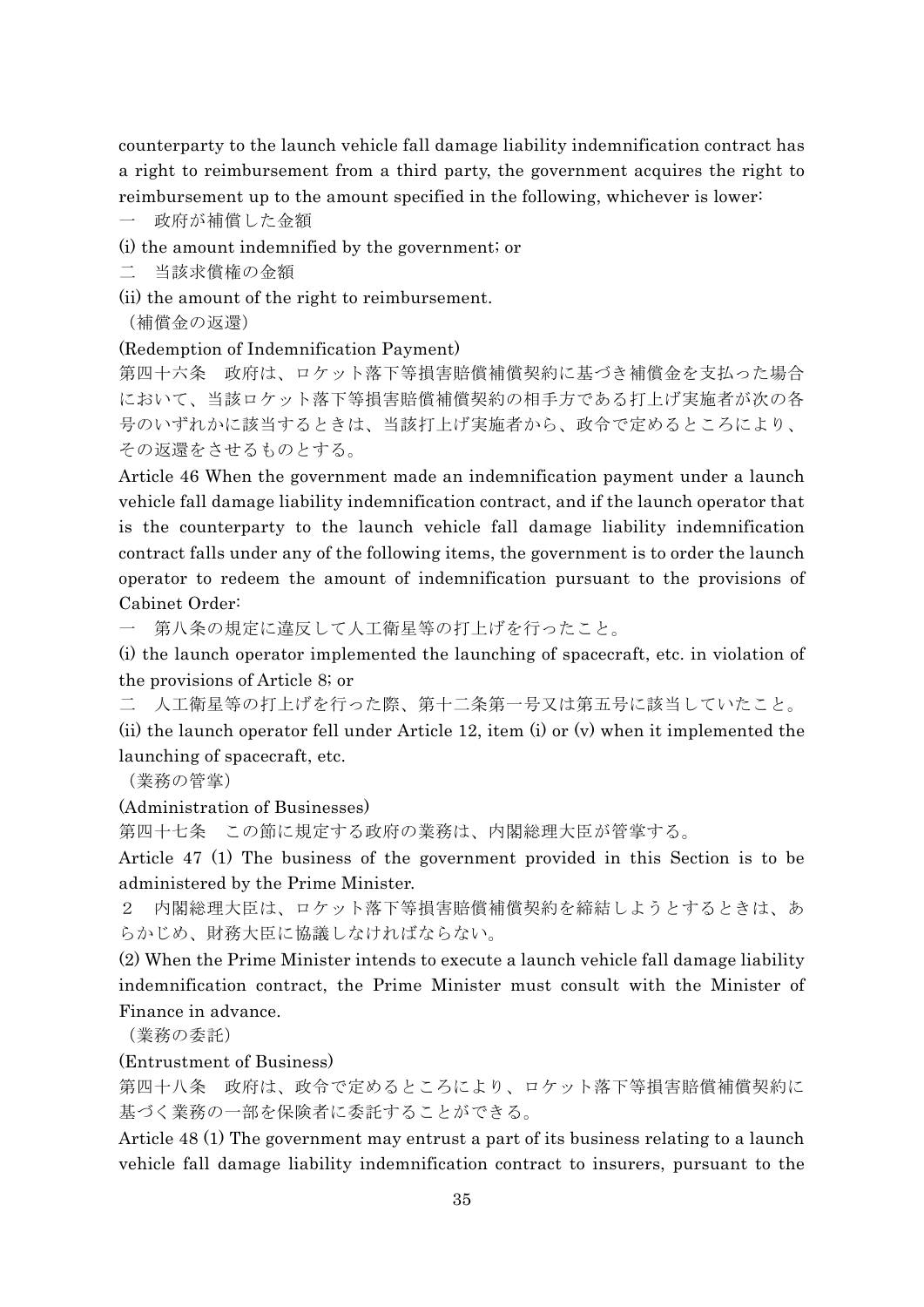#### provisions of Cabinet Order.

2 内閣総理大臣は、前項の規定による委託をしたときは、委託を受けた者の名称その 他内閣府令で定める事項を告示しなければならない。

(2) When the Prime Minister made an entrustment of businesses under the preceding paragraph, the Prime Minister must make a public notice of the name of the entrusted person and other matters specified by Cabinet Office Order. 第四節 供託

Section 4 Deposit with Official Depository

(損害賠償担保措置としての供託)

#### (Deposit as Security Measure for Compensation for Damages)

第四十九条 損害賠償担保措置としての供託は、打上げ実施者の主たる事務所(国内に 事務所がない場合にあっては、第四条第一項の許可に係る打上げ施設の場所(船舶に搭 載された打上げ施設にあっては当該船舶の船籍港の所在地、航空機に搭載された打上げ 施設にあっては当該航空機の定置場の所在地))の最寄りの法務局又は地方法務局に、金 銭又は内閣府令で定める有価証券(社債、株式等の振替に関する法律(平成十三年法律 第七十五号)第二百七十八条第一項に規定する振替債を含む。次条及び第五十一条にお いて同じ。)によりするものとする。

Article 49 A deposit with official depository as a security measure for compensation for damages is to be made by depositing cash or securities specified by Cabinet Office Order (including book-entry transfer bonds provided in Article 278, paragraph (1) of the Act on Book-Entry Transfer of Corporate Bonds and Shares (Act No. 75 of 2001); the same applies in the following Article and Article 51) with the Legal Affairs Bureau or District Legal Affairs Bureau nearest to the principal office of the launch operator (or, if the launch operator has no offices in Japan, the location of the launch site pertaining to the permission under Article 4, paragraph (1) (for a launch site onboard a ship, the location of the port of registry of the ship, or for a launch site onboard an aircraft, the location of the home base of the aircraft)).

(供託物の還付)

(Payment from Deposited Properties)

第五十条 ロケット落下等損害の被害者は、その損害賠償請求権に関し、前条の規定に より打上げ実施者が供託した金銭又は有価証券について、他の債権者に先立って弁済を 受ける権利を有する。

Article 50 Victims of launch vehicle fall damage are entitled to receive the payment from the cash or securities deposited with official depository by the launch operator pursuant to the preceding Article, in relation to their respective claims for damages, in priority to other creditors.

(供託物の取戻し)

(Recovery of Deposited Properties)

第五十一条 打上げ実施者は、次に掲げる場合においては、内閣総理大臣の承認を受け て、第四十九条の規定により供託した金銭又は有価証券を取り戻すことができる。 Article 51 In the following cases, a launch operator may recover cash or securities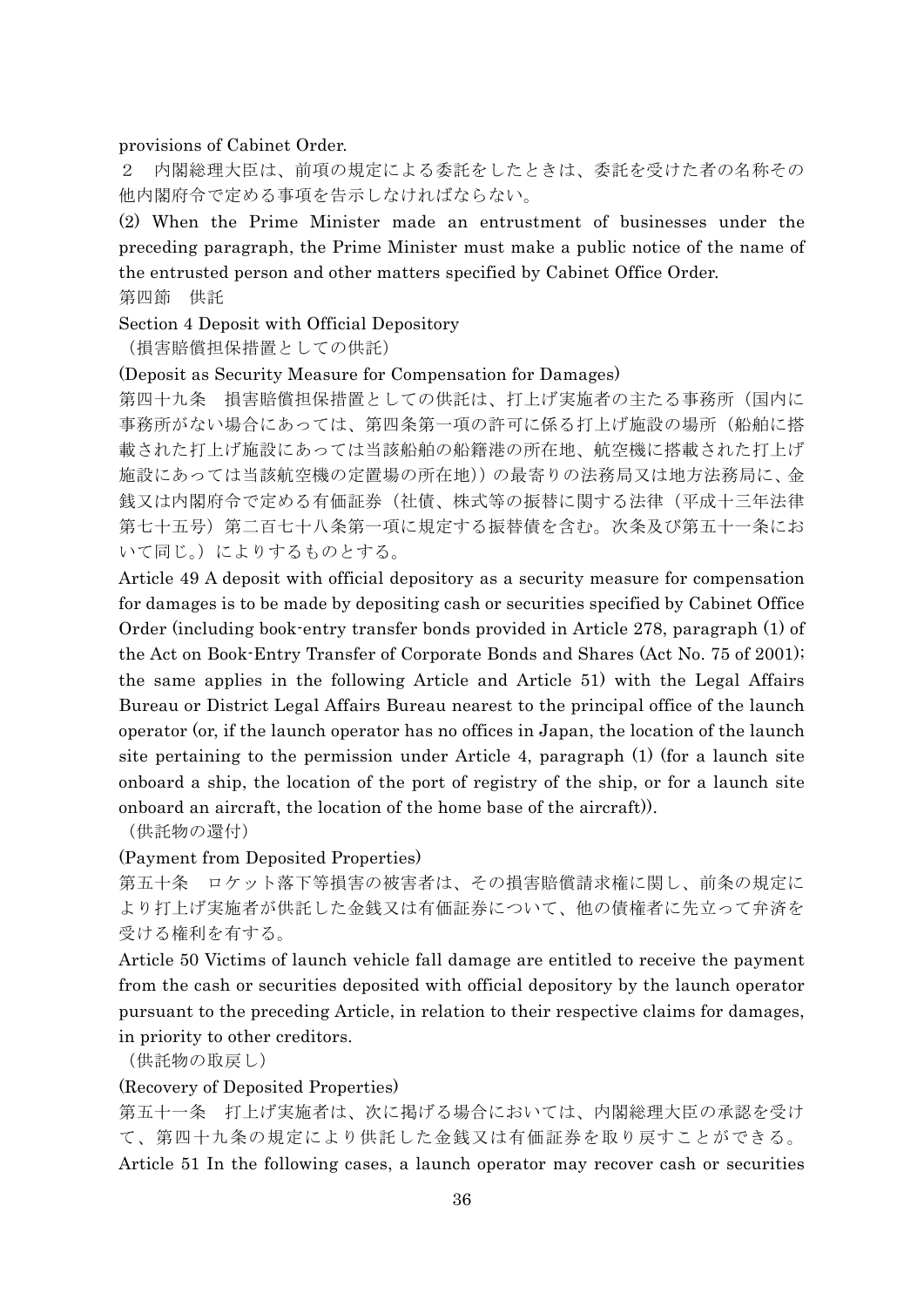deposited with official depository pursuant to Article 49, with approval from the Prime Minister:

一 人工衛星等の打上げを終え、かつ、ロケット落下等損害を与えないことが明らかと なったとき。

(i) the launch operator has completed the launching of a spacecraft, etc., and it is clear that no launch vehicle fall damage will arise;

二 ロケット落下等損害が発生し、その損害の賠償を終えたとき。

(ii) launch vehicle fall damage occurred and the launch operator completed the compensation for damages arising therefrom; or

三 供託に代えて他の損害賠償担保措置を講じたとき。

(iii) the launch operator has taken other security measures for compensation for damages in place of making a deposit with official depository.

(内閣府令・法務省令への委任)

(Delegation to Cabinet Office Order and Ministry of Justice Order)

第五十二条 この節に定めるもののほか、供託に関する事項は、内閣府令・法務省令で 定める。

Article 52 Beyond what is provided for in this Section, the matters relating to the deposit with official depository are specified by Cabinet Office Order and Ministry of Justice Order.

第六章 人工衛星落下等損害の賠償

Chapter VI Compensation for Spacecraft Fall Damage

(無過失責任)

(Strict Liability)

第五十三条 国内に所在する人工衛星管理設備を用いて人工衛星の管理を行う者は、当 該人工衛星の管理に伴い人工衛星落下等損害を与えたときは、その損害を賠償する責任 を負う。

Article 53 A person who implements the control of a spacecraft using a spacecraft control facility located in Japan is liable to compensate for spacecraft fall damage caused by the person in relation to the control of the spacecraft.

(賠償についてのしん酌)

(Consideration for Determination of Compensation for Damages)

第五十四条 前条の規定にかかわらず、人工衛星落下等損害の発生に関して天災その他 の不可抗力が競合したときは、裁判所は、損害賠償の責任及び額を定めるについて、こ れをしん酌することができる。

Article 54 Notwithstanding the provisions of the preceding Article, if a natural disaster or other force majeure also contributed to the occurrence of the spacecraft fall damage, the court may also take those into consideration to determine the liabilities and amount of compensation for damages.

第七章 雑則

Chapter VII Miscellaneous Provisions

(宇宙政策委員会の意見の聴取)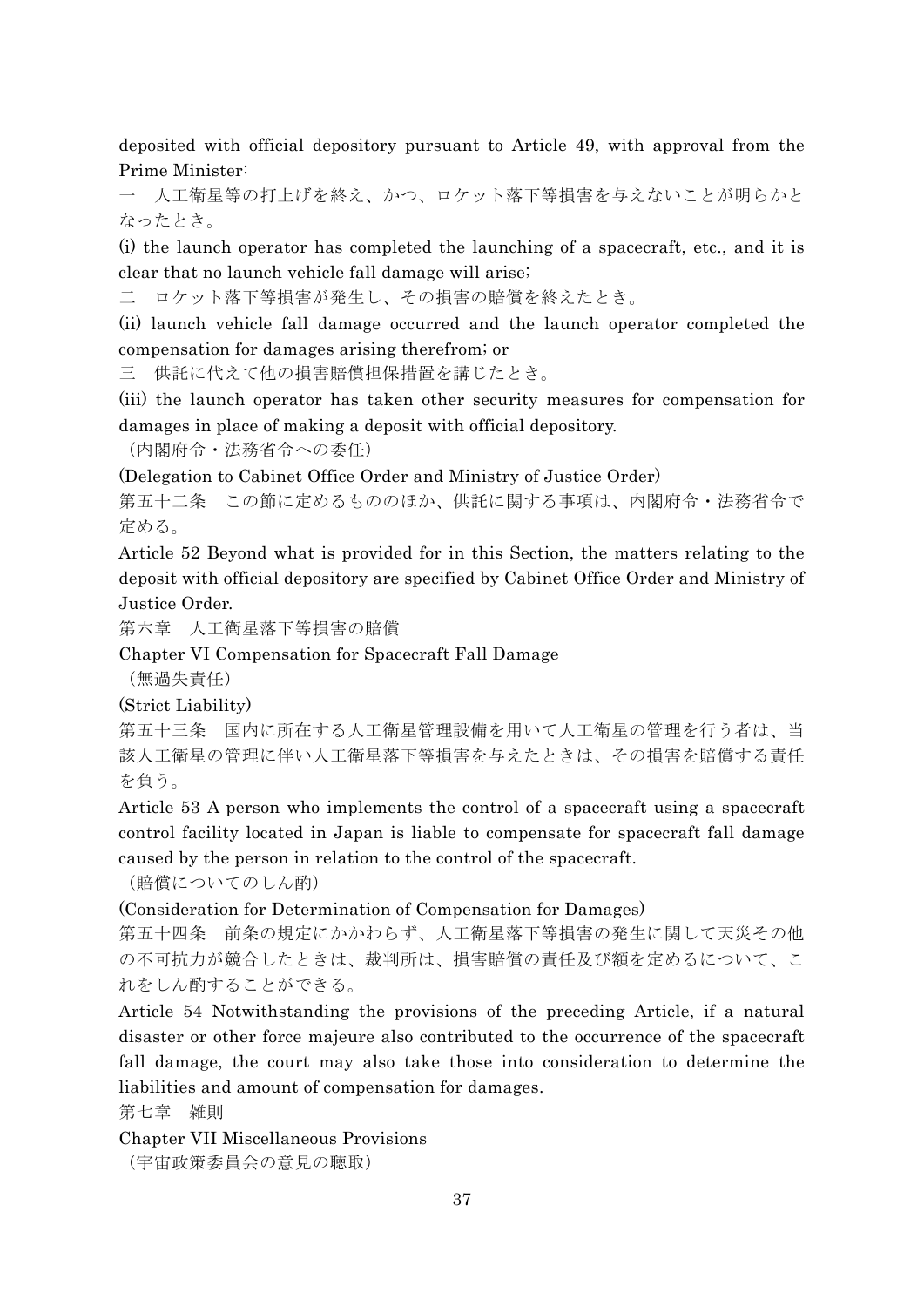(Hearing of Opinions of Committee on National Space Policy)

第五十五条 内閣総理大臣は、第四条第二項第二号、第六条第一号若しくは第二号又は 第二十二条第二号若しくは第三号の内閣府令を制定し、又は改廃しようとするときは、 あらかじめ、宇宙政策委員会の意見を聴かなければならない。

Article 55 When the Prime Minister intends to establish, revise or abolish the Cabinet Office Order referred to in Article 4, paragraph (2), item (ii), Article 6, item (i) or (ii) or Article 22, item (ii) or (iii), the Prime Minister must seek opinions from the Committee on National Space Policy in advance.

(財務大臣との協議)

(Consultation with Minister of Finance)

第五十六条 内閣総理大臣は、第九条第二項又は第四十条第二項の内閣府令を制定し、 又は改廃しようとするときは、あらかじめ、財務大臣に協議しなければならない。

Article 56 When the Prime Minister intends to establish, revise or abolish the Cabinet Office Order referred to in Article 9, paragraph (2) or Article 40, paragraph (2), the Prime Minister must consult with the Minister of Finance in advance.

(国に対する適用除外)

(Exemption for National Government)

第五十七条 国が行う人工衛星等の打上げについては、第四条第一項の規定は、適用し ない。

Article 57 (1) The provisions of Article 4, paragraph (1) do not apply to the launching of spacecraft, etc. to be implemented by the national government.

2 国が行う人工衛星の管理については、第二十条第一項の規定は、適用しない。

(2) The provisions of Article 20, paragraph (1) do not apply to the control of spacecraft to be implemented by the national government.

(経過措置)

(Transitional Measures)

第五十八条 この法律の規定に基づき命令を制定し、又は改廃する場合においては、そ の命令で、その制定又は改廃に伴い合理的に必要と判断される範囲内において、所要の 経過措置(罰則に関する経過措置を含む。)を定めることができる。

Article 58 Where an order is established, revised or abolished pursuant to the provisions of this Act, the necessary transitional measures (including transitional measures relating to penal provisions) may be stipulated in the order to the extent considered reasonably necessary for the establishment, revision or abolition.

(内閣府令への委任)

#### (Delegation to Cabinet Office Order)

第五十九条 この法律に定めるもののほか、この法律の実施のための手続その他この法 律の施行に関し必要な事項は、内閣府令で定める。

Article 59 Beyond what is provided for in this Act, the procedures for the enforcement of this Act and any other matters necessary for the enforcement of this Act are specified by Cabinet Office Order.

第八章 罰則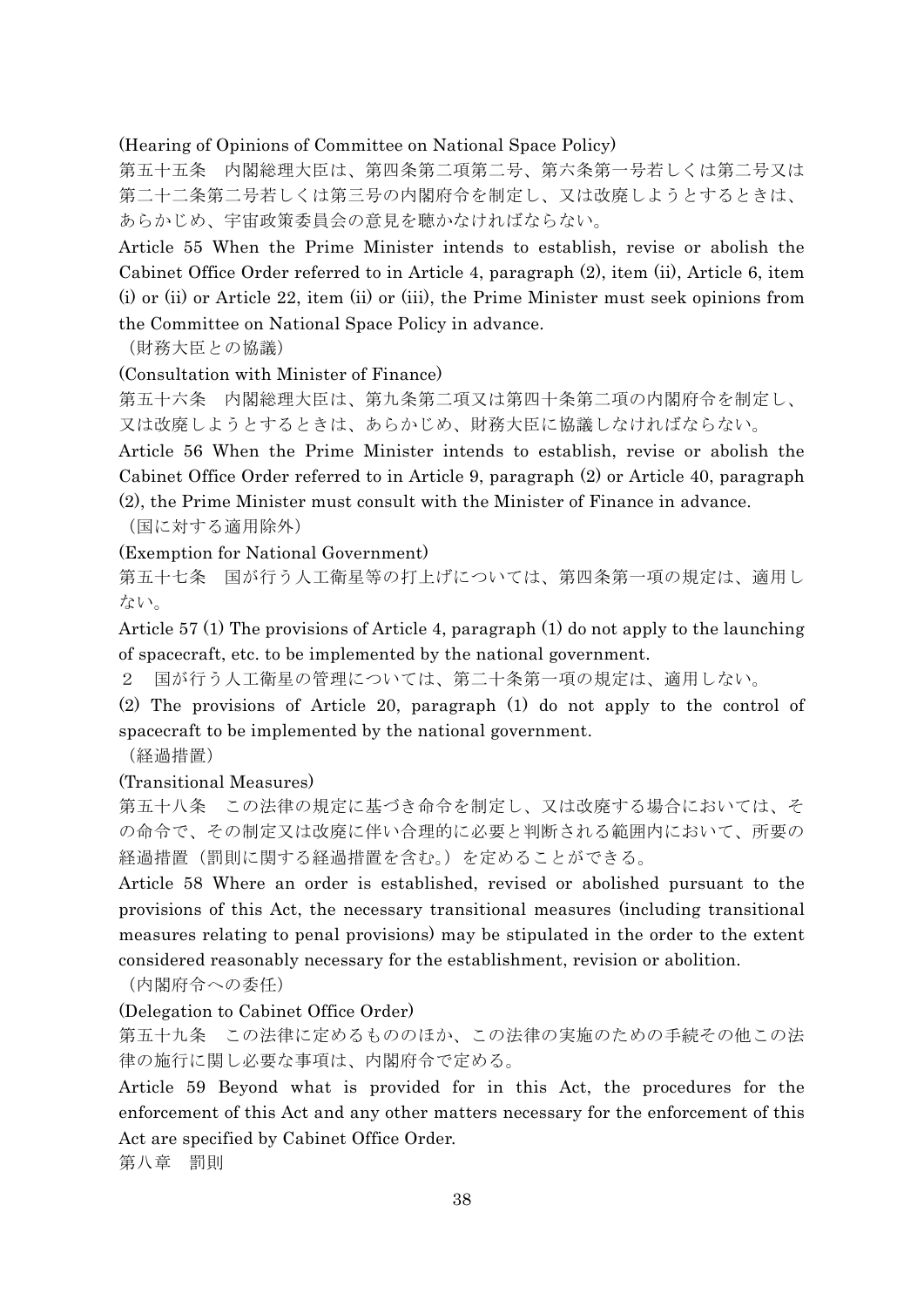#### Chapter VIII Penal Provisions

第六十条 次の各号のいずれかに該当する者は、三年以下の懲役若しくは三百万円以下 の罰金に処し、又はこれを併科する。

Article 60 A person falling under any of the following items is to be punished by imprisonment of not more than three years or a fine of not more than 3,000,000 yen, or both:

一 第四条第一項の規定に違反して人工衛星等の打上げを行った者

(i) a person who has implemented the launching of spacecraft, etc. in violation of the provisions of Article 4, paragraph (1);

二 偽りその他不正の手段により第四条第一項、第七条第一項、第二十条第一項若しく は第二十三条第一項の許可、第十条第一項から第三項まで若しくは第二十六条第一項、 第三項若しくは第四項の認可、第十三条第一項の型式認定、第十四条第一項若しくは第 十七条第一項の認定又は第十六条第一項の適合認定を受けた者

(ii) a person who has obtained the permission under Article 4, paragraph (1), Article 7, paragraph (1), Article 20, paragraph (1) or Article 23, paragraph (1), the authorization under Article 10, paragraphs (1) through (3) or Article 26, paragraph (1), (3) or (4), the type certification under Article 13, paragraph (1), the authorization under Article 14, paragraph (1) or Article 17, paragraph (1) or the compliance certification under Article 16, paragraph (1) by deception or other wrongful means;

三 第七条第一項の規定に違反して第四条第二項第二号から第五号までに掲げる事項を 変更した者

(iii) a person who has changed the matters set forth in Article 4, paragraph (2), items (ii) through  $(v)$  in violation of the provisions of Article 7, paragraph  $(1)$ ;

四 第二十条第一項の規定に違反して人工衛星の管理を行った者

(iv) a person who has implemented the control of a spacecraft in violation of the provisions of Article 20, paragraph (1);

五 第二十三条第一項の規定に違反して第二十条第二項第四号から第八号までに掲げる 事項を変更した者

(v) a person who has changed the matters set forth in Article 20, paragraph (2), items (iv) through (viii) in violation of the provisions of Article 23, paragraph (1); or 六 第三十三条第三項の規定による命令に違反した者

(vi) a person who has violated an order under Article 33, paragraph (3).

第六十一条 次の各号のいずれかに該当する者は、一年以下の懲役若しくは百万円以下 の罰金に処し、又はこれを併科する。

Article 61 A person falling under any of the following items is to be punished by imprisonment of not more than one year or a fine of not more than 1,000,000 yen, or both:

一 第八条又は第九条第一項の規定に違反して人工衛星等の打上げを行った者

(i) a person who has implemented the launching of spacecraft, etc. in violation of the provisions of Article 8 or Article 9, paragraph (1); or

二 第二十六条第六項、第二十七条第二項、第二十八条第一項、第二十九条第二項又は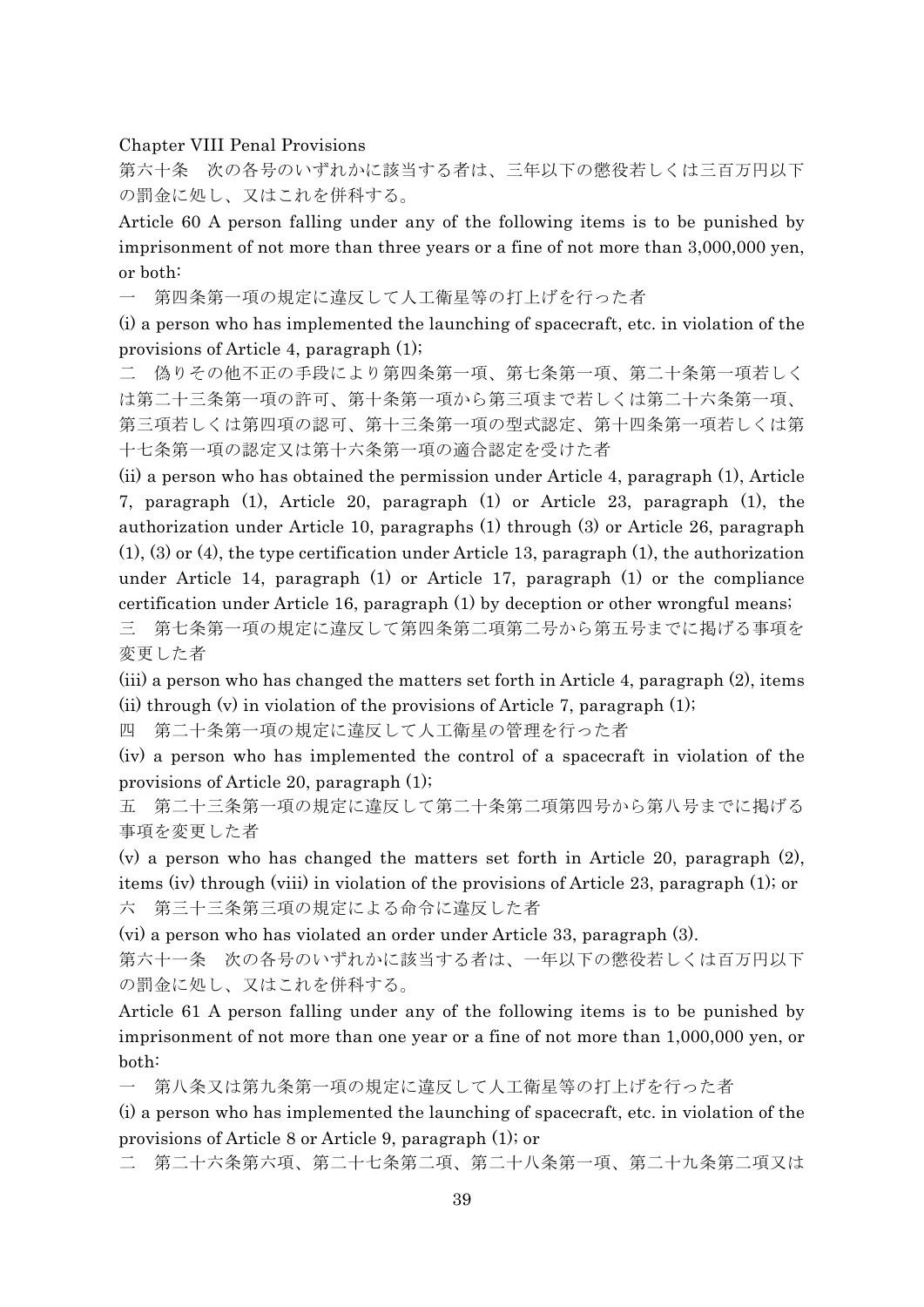第三十条第二項の規定に違反して第二十条第一項の許可に係る終了措置を講じなかった 者

(ii) a person who has failed to take the termination measures pertaining to the license under Article 20, paragraph (1), in violation of Article 26, paragraph (6), Article 27, paragraph (2), Article 28, paragraph (1), Article 29, paragraph (2) or Article 30, paragraph (2).

第六十二条 次の各号のいずれかに該当する者は、百万円以下の罰金に処する。

Article 62 A person falling under any of the following items is to be punished by a fine of not more than 1,000,000 yen:

第十四条第一項の規定に違反して第十三条第二項第二号に掲げる事項を変更した者 (i) a person who has changed the matters set forth in Article 13, paragraph (2), item (ii) in violation of the provisions of Article 14, paragraph (1);

二 第十七条第一項の規定に違反して第十六条第二項第二号又は第四号に掲げる事項を 変更した者

(ii) a person who has changed the matters set forth in Article 16, paragraph (2), item (ii) or (iv) in violation of the provisions of Article 17, paragraph  $(1)$ ;

三 第三十一条第一項の規定による報告をせず、若しくは虚偽の報告をし、又は同項の 規定による検査を拒み、妨げ、若しくは忌避し、若しくは同項の規定による質問に対し て答弁をせず、若しくは虚偽の答弁をした者

(iii) a person who has failed to make a report under Article 31, paragraph (1) or makes a false report, or refuses, obstructs or avoids the inspection under that paragraph, or fails to answer or gives a false answer to the questions under that paragraph; or

四 第三十三条第一項又は第二項の規定による命令に違反した者

(iv) a person who has violated an order under Article 33, paragraph (1) or (2).

第六十三条 次の各号のいずれかに該当する者は、五十万円以下の罰金に処する。

Article 63 A person falling under any of the following items is to be punished by a fine of not more than 500,000 yen:

一 第七条第二項、第十四条第二項、第十七条第二項、第二十三条第二項、第二十五条、 第二十六条第二項又は第二十八条第一項の規定による届出をせず、又は虚偽の届出をし た者

(i) a person who has failed to make the notification under Article 7, paragraph (2), Article 14, paragraph (2), Article 17, paragraph (2), Article 23, paragraph (2), Article 25, Article 26, paragraph (2) or Article 28, paragraph (1) or who makes a false notification;

二 第十五条第二項の規定に違反して型式認定書を返納しなかった者

(ii) a person who has failed to return a type certificate in violation of the provisions of Article 15, paragraph (2); or

三 第十八条第二項の規定に違反して打上げ施設認定書を返納しなかった者

(iii) a person who has failed to return a launch site certificate in violation of the provisions of Article 18, paragraph (2).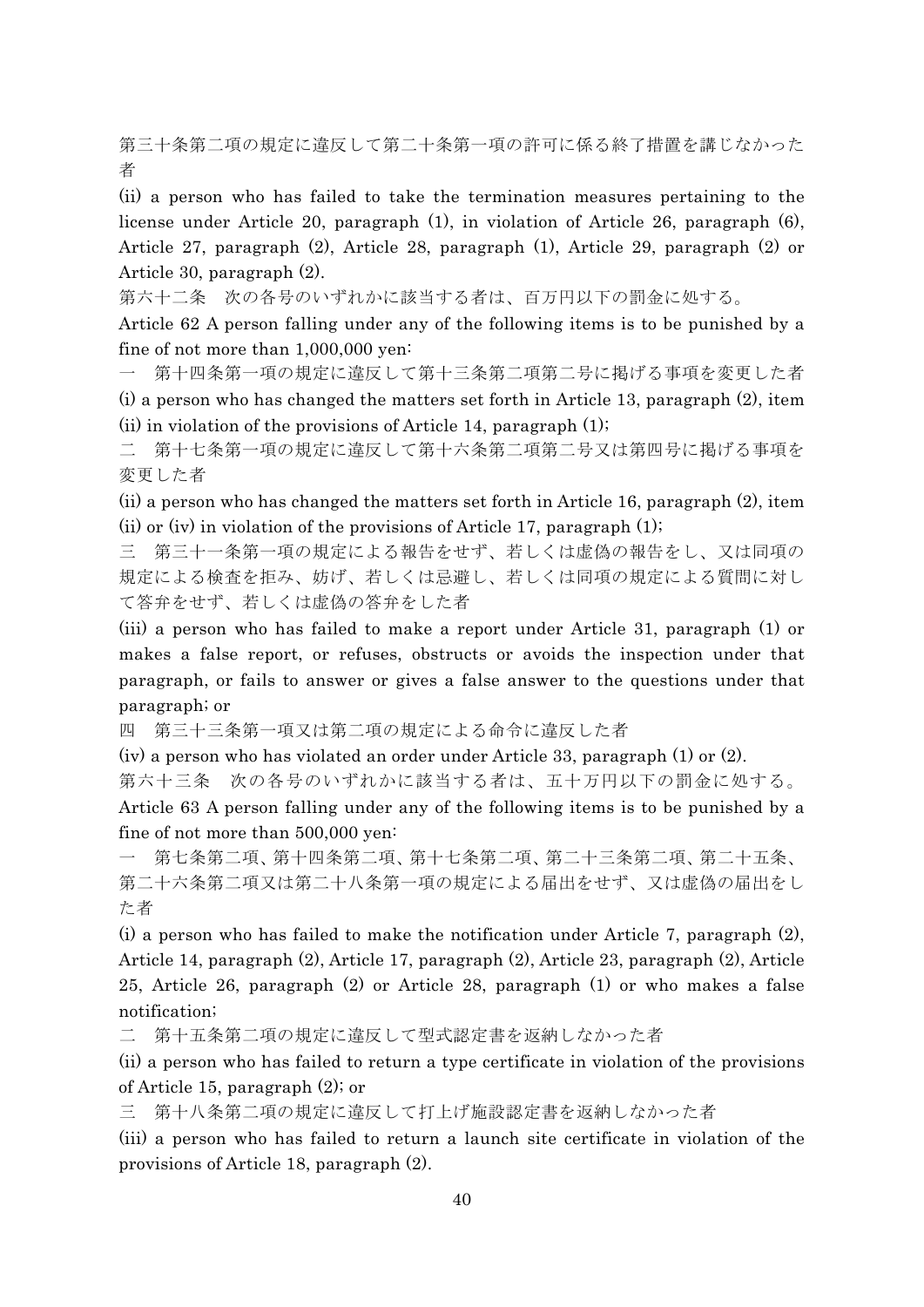第六十四条 法人の代表者又は法人若しくは人の代理人、使用人その他の従業者が、そ の法人又は人の業務に関して第六十条から前条までの違反行為をしたときは、行為者を 罰するほか、その法人又は人に対しても、各本条の罰金刑を科する。

Article 64 If the representative of a corporation or an agent, employee or other worker of a corporation or an individual commits any of the violations prescribed in Article 60 through the preceding Article with regard to the business of the corporation or individual, not only the offender but also the corporation or individual is subject to the fine prescribed in the respective Articles.

第六十五条 第十一条、第二十七条第一項又は第二十九条第一項の規定による届出をせ ず、又は虚偽の届出をした者は、十万円以下の過料に処する。

Article 65 A person who fails to make the notification under Article 11, Article 27, paragraph (1) or Article 29, paragraph (1) or makes a false notification is to be punished by a civil fine of not more than 100,000 yen.

附則

Supplementary Provisions

(施行期日)

(Effective Date)

第一条 この法律は、公布の日から起算して二年を超えない範囲内において政令で定め る日から施行する。ただし、次の各号に掲げる規定は、当該各号に定める日から施行す る。

Article 1 This Act comes into effect as of the date specified by Cabinet Order within a period not exceeding two years from the date of promulgation; provided, however, that the provisions set forth in the following items come into effect as of the dates specified respectively in the following items:

一 附則第三条及び第十条の規定 公布の日

(i) the provisions of Articles 3 and 10 of the Supplementary Provisions: the date of promulgation; and

二 次条の規定 公布の日から起算して一年を超えない範囲内において政令で定める日 (ii) the provisions of the following Article: the date specified by Cabinet Order within a period not exceeding one year from the date of promulgation.

(準備行為)

(Preparatory Actions)

第二条 第四条第一項又は第二十条第一項の許可を受けようとする者は、この法律の施 行前においても、第四条第二項又は第二十条第二項の規定の例により、その申請を行う ことができる。

Article 2 (1) A person who intends to obtain the permission under Article 4, paragraph (1) or Article 20, paragraph (1) may submit an application even prior to the enforcement of this Act in accordance with the provisions of Article 4, paragraph (2) or Article 20, paragraph (2).

2 第十三条第一項の型式認定又は第十六条第一項の適合認定を受けようとする者(機 構を除く。)は、この法律の施行前においても、第十三条第二項又は第十六条第二項の規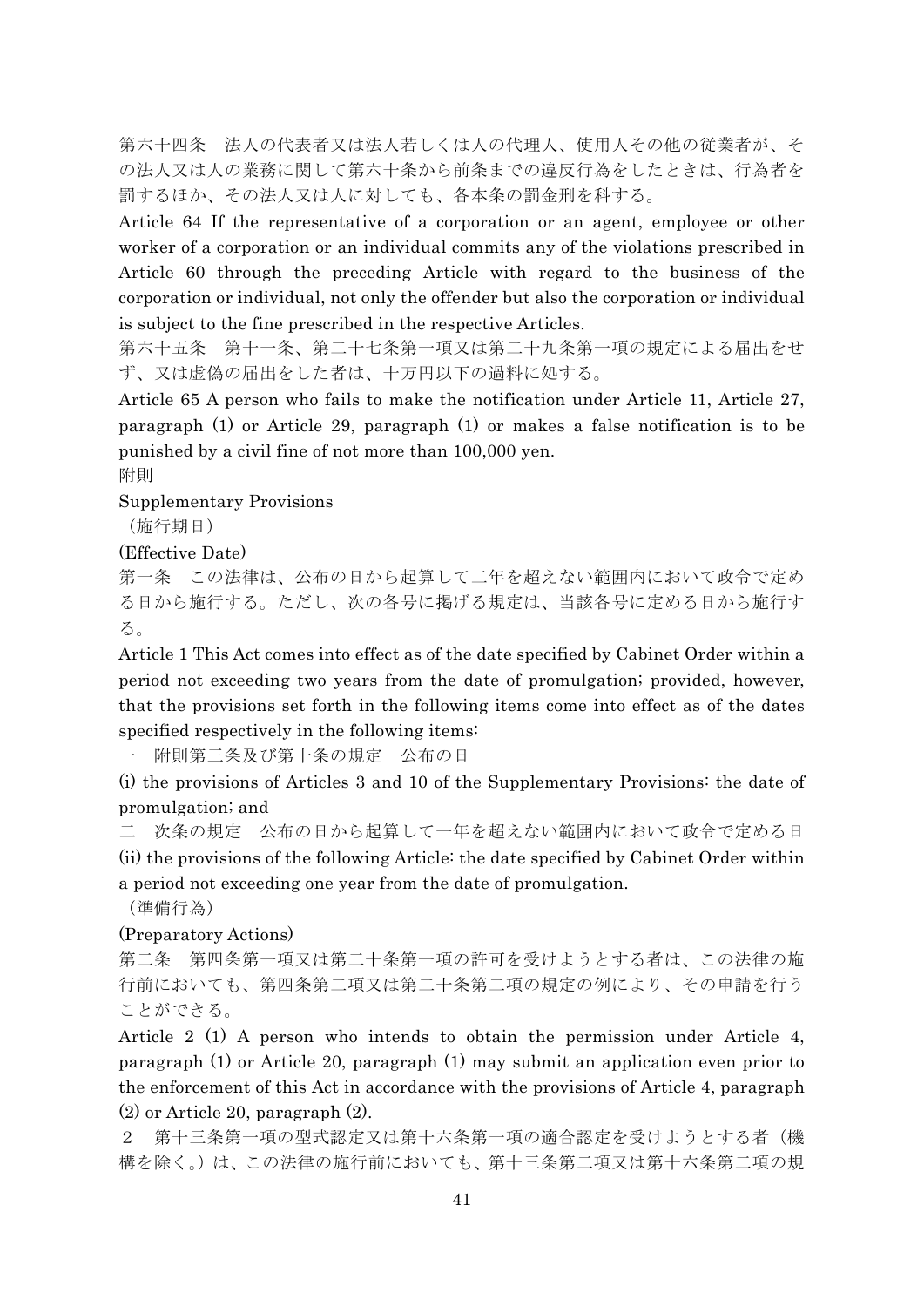定の例により、その申請を行うことができる。

(2) A person who intends to obtain the type certification under Article 13, paragraph (1) or the compliance certification Article 16, paragraph (1) (excluding JAXA) may submit an application even prior to the enforcement of this Act in accordance with the provisions of Article 13, paragraph (2) or Article 16, paragraph (2).

3 機構は、その行った人工衛星の打上げ用ロケットの設計について、この法律の施行 前においても、第十九条第一項の規定の例により、第十三条第一項の型式認定の申請を 行うことができる。

(3) JAXA may submit an application for the type certification under Article 13, paragraph (1) in relation to its design of a launch vehicle even prior to the enforcement of this Act, in accordance with the provisions of Article 19, paragraph (1).

4 機構は、その管理し、及び運営する打上げ施設について、この法律の施行前におい ても、第十九条第二項の規定の例により、第十六条第一項の適合認定の申請を行うこと ができる。

(4) JAXA may submit an application for the compliance certification under Article 16, paragraph (1) in relation to the launch site managed and operated by it even prior to the enforcement of this Act, in accordance with the provisions of Article 19, paragraph (2).

第三条 内閣総理大臣は、第四条第二項第二号、第六条第一号若しくは第二号又は第二 十二条第二号若しくは第三号の内閣府令を制定しようとするときは、この法律の施行前 においても、宇宙政策委員会の意見を聴くことができる。

Article 3 (1) When the Prime Minister intends to establish the Cabinet Office Order referred to in Article 4, paragraph (2), item (ii), Article 6, item (i) or (ii), or Article 22, item (ii) or (iii), the Prime Minister may seek opinions from the Committee on National Space Policy even prior to the enforcement of this Act.

2 内閣総理大臣は、第九条第二項又は第四十条第二項の内閣府令を制定しようとする ときは、この法律の施行前においても、財務大臣に協議することができる。

(2) When the Prime Minister intends to establish the Cabinet Office Order referred to in Article 9, paragraph (2) or Article 40, paragraph (2), the Prime Minister may consult with the Minister of Finance even prior to the enforcement of this Act.

(経過措置)

(Transitional Measures)

第四条 この法律の施行の際現に行われている人工衛星の管理については、第二十条第 一項の規定は、適用しない。

Article 4 The provisions of Article 20, paragraph (1) do not apply to the control of spacecraft being implemented at the time of the enforcement of this Act.

(検討)

(Review)

第五条 政府は、この法律の施行後五年を経過した場合において、この法律の施行の状 況について検討を加え、必要があると認めるときは、その結果に基づいて所要の措置を